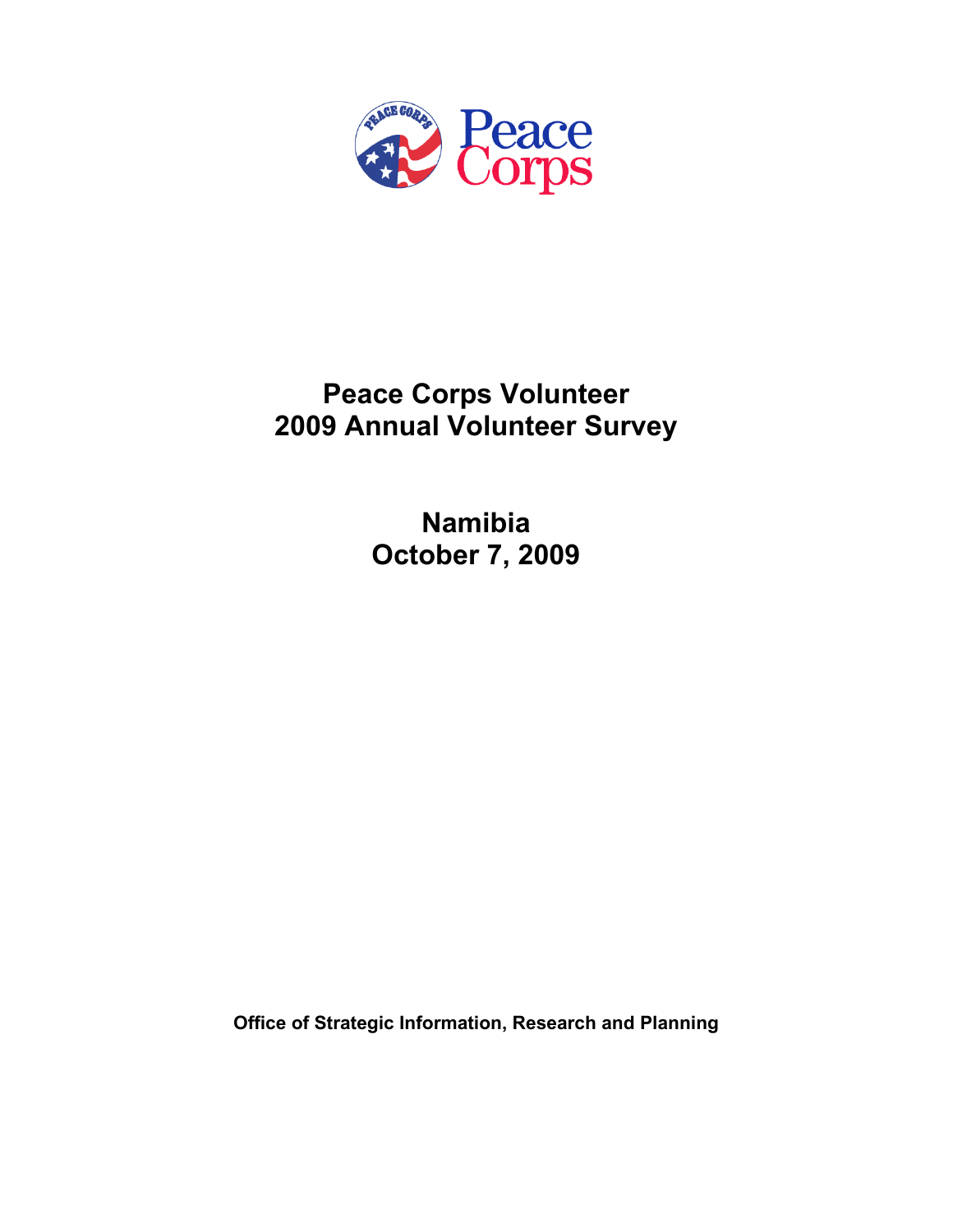# **Table of Contents**

| Introduction to the 2009 Annual Volunteer Survey Report 3 |     |
|-----------------------------------------------------------|-----|
| Overview of the Post's 2009 Volunteer Survey Respondents4 |     |
|                                                           |     |
|                                                           |     |
|                                                           |     |
|                                                           |     |
|                                                           |     |
|                                                           | .25 |
|                                                           |     |
|                                                           |     |
|                                                           |     |
| J. Overall Assessment of Peace Corps Service46            |     |
|                                                           |     |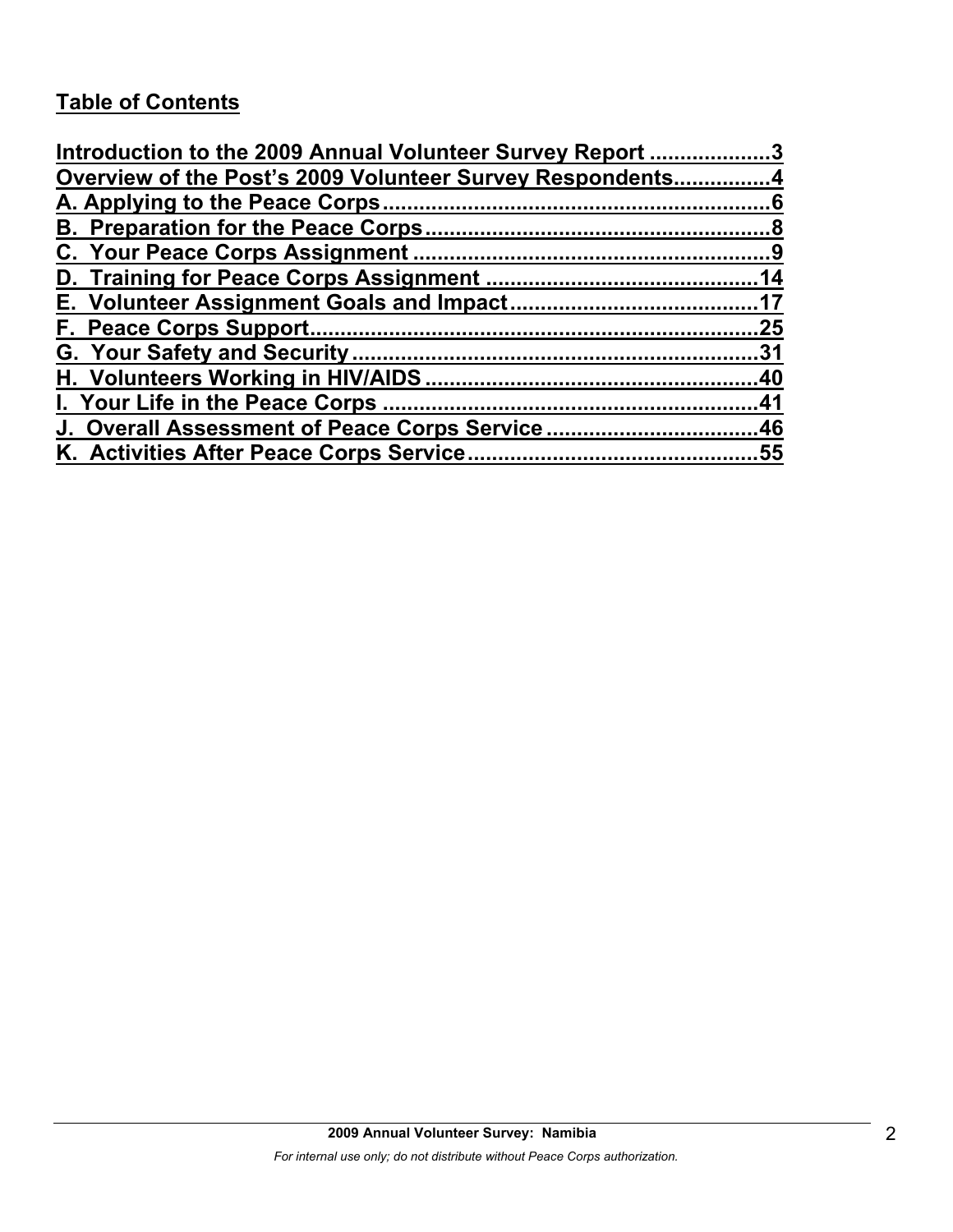# **Introduction to the 2009 Annual Volunteer Survey Report**

This country report contains the tables and charts from the Volunteers in your country who completed the 2009 Annual Volunteer Survey (AVS). The results provide a picture of the activities, experiences and views of Peace Corps Volunteers in 2009. The results show areas where Volunteers' needs are met and identify areas where improvements may be needed. The survey was fielded from May through August 2009.

A core set of questions was asked of all Volunteers. For the first time, Volunteers were also asked a series of questions relevant to their time in country:

- Volunteers in country 8 or less months were asked about applying to and preparing for the Peace Corps.
- Volunteers in country 18 or less months were asked about the effectiveness of their preservice training (PST).
- Volunteers in country 19 or more months were asked about their post-service plans, as well as the Peace Corps' resources for their post-service transition.

Tables and graphs are labeled by survey section and the survey question. The tables show the percent of post respondents that selected each choice and the total number of post respondents that answered the question. The number of responses for each question will vary, depending on:

- whether the question was asked of all Volunteers or only the Volunteers in-country a certain number of months and
- how many of the Volunteers who were "eligible" to answer the question did respond.

Most survey questions asked respondents to select only one from a set of choices. The percentages for the "select one" responses add up to 100 percent. Other questions asked Volunteers to "mark all that apply" in situations, for example, where it is likely that respondents are involved in more than one secondary activity. The percentages of the "mark all that apply" responses will total more than 100 percent; each percentage equals the number of respondents selecting that choice divided by the number of respondents who answered the question.

Posts are encouraged to compare these 2009 results with the 2006 and 2008 survey results to note trends and changes over time. Because questions are revised from one survey to the next, a crosswalk between the 2008 and 2009 questions is posted on the OSIRP intranet page under 2009 AVS Reports "Reference Documents." The earlier 2008 survey global, regional and post reports are also posted on the OSIRP Intranet page.

Volunteers' extensive narrative responses to the 29 open-ended questions on the survey are in the post's 2009 Annual Volunteer Survey Open Ended Reponses report. All Volunteers' narrative responses to key questions will be analyzed for global themes and presented in a later report.

The number of surveys for each post includes surveys submitted online by Volunteers and completed paper surveys sent to the Peace Corps headquarters for hand-entry into the online survey system. The final count may include mostly completed partial surveys added to the final dataset after the survey closed.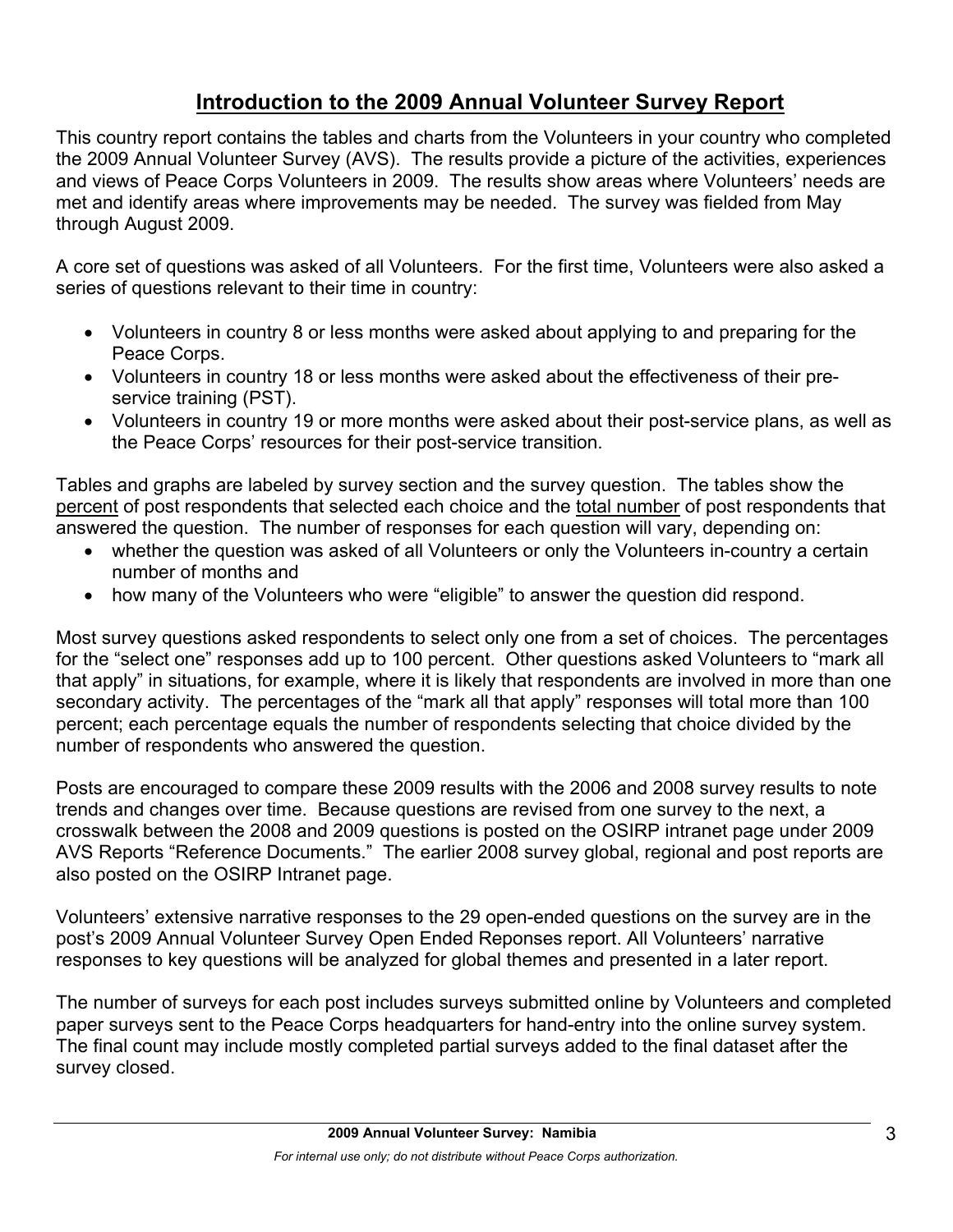# **Overview of the Post's 2009 Volunteer Survey Respondents**

This overview presents basic information about the characteristics of Volunteers who completed the 2009 Annual Volunteer Survey at post.

|            | 8 months or less |         | 9 to 18 months |         | 19 months or more |         | Total  |         |
|------------|------------------|---------|----------------|---------|-------------------|---------|--------|---------|
|            | Number           | Percent | Number         | Percent | Number            | Percent | Number | Percent |
| Months3grp | 21.              | 28%     | 81             | 11%     | 45                | 61%     | 74     | 100%    |

## **Completed Surveys by Months in Country**

#### **L1: What is your age?**

|         | $20 - 29$ | $30 - 49$ | 50+ | Total |
|---------|-----------|-----------|-----|-------|
| AGE3grp | 79%       | 12%       | 8%  |       |

### **L2: What is your gender?**

|                 | Female | Male          | Total |  |
|-----------------|--------|---------------|-------|--|
| <b>I</b> GENDER | 59%    | $\lambda$ 10/ |       |  |

### **Completed surveys by project.**

|                                               | Count | Column N % |
|-----------------------------------------------|-------|------------|
| <b>CHHAP Project</b>                          | 38    | 52%        |
| Secondary and Upper Primary Education Project | 33    | 45%        |
| Other. Please specify                         | ◠     | 3%         |
| Total                                         | 73    | 100%       |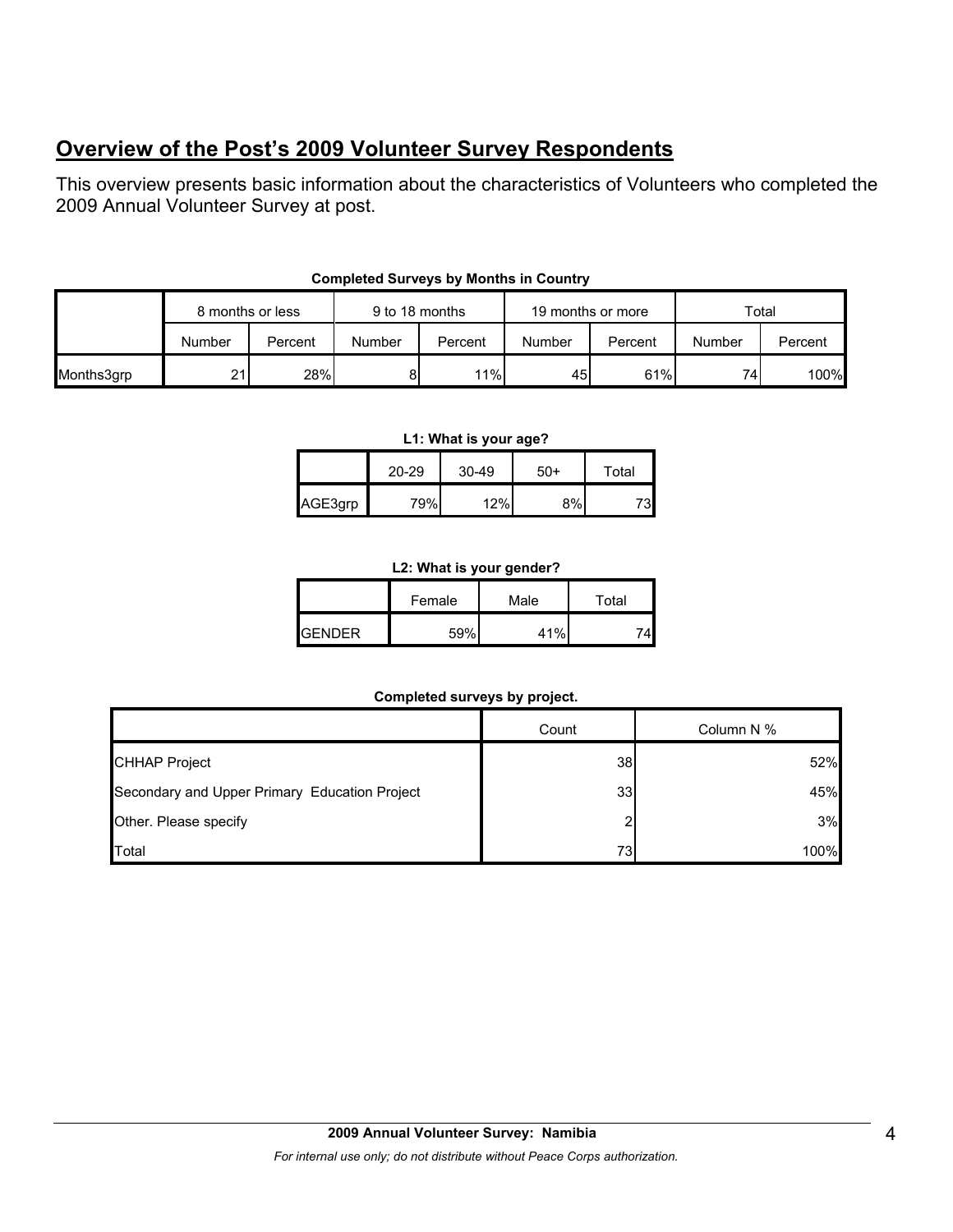|                |                                                 | Percent | Number         |
|----------------|-------------------------------------------------|---------|----------------|
| C <sub>2</sub> | <b>HIV/AIDS</b>                                 | 22%     | 16             |
|                | Math/science teaching                           | 22%     | 16             |
|                | English teaching                                | 11%     | 8              |
|                | Health extension                                | 10%     | 7              |
|                | Youth development                               | 7%      | 5              |
|                | Teacher training                                | 5%      | 4              |
|                | Information & communications technology (ICT)   | 5%      | $\overline{a}$ |
|                | NGO development                                 | 5%      | 4              |
|                | Community development                           | 4%      | 3              |
|                | Other: Please specify                           | 3%      | $\overline{a}$ |
|                | Other education                                 | 3%      | $\overline{a}$ |
|                | Water sanitation                                | 1%      | 1              |
|                | Agriculture/fish/livestock                      | 1%      | 1              |
|                | Business education/advising                     |         |                |
|                | Urban & regional planning/municipal development |         |                |
|                | Forestry/parks                                  |         |                |
|                | Environmental education                         |         |                |
|                | Agroforestry                                    |         |                |
|                | Total                                           | 100%    | 73             |

#### **C2: Which best describes the focus of your primary assignment/work?**

### **C2.TEXT: Which of the following initiatives does your primary work include? Other**

| (specify)            |                                                |                |               |  |  |
|----------------------|------------------------------------------------|----------------|---------------|--|--|
|                      |                                                | <b>PERCENT</b> | <b>NUMBER</b> |  |  |
| C <sub>2</sub> .TEXT | Open-ended results. Non-responsive to request. |                |               |  |  |
|                      | Total                                          | 100%           | 74            |  |  |

*For internal use only; do not distribute without Peace Corps authorization.*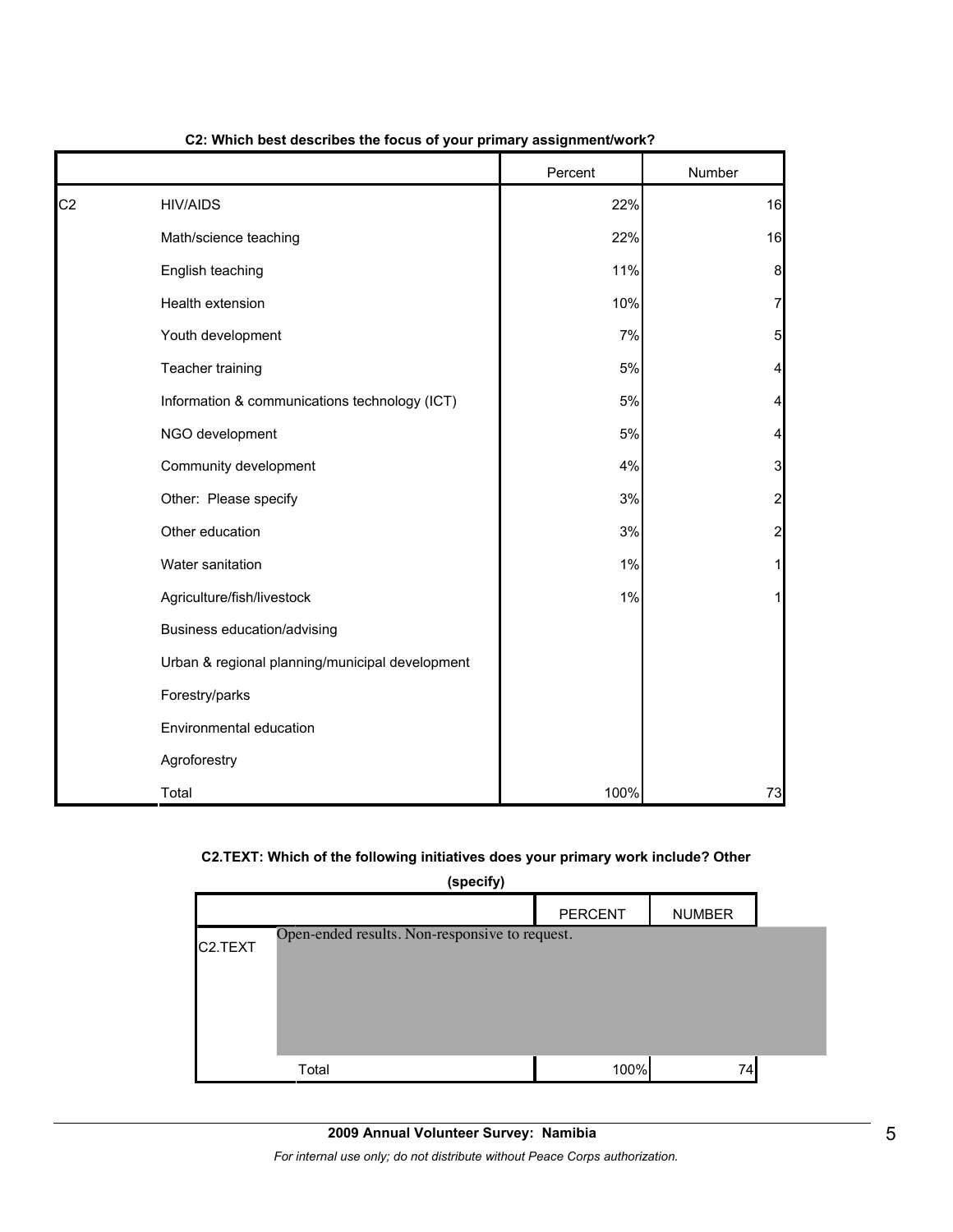# **A. Applying to the Peace Corps**

*This section reports Volunteers' motivations in applying and accepting a Peace Corps assignment* 

|                             | Not Important | Somewhat<br>important | Important | NA  | Total |
|-----------------------------|---------------|-----------------------|-----------|-----|-------|
| Different culture           | 5%            | 5%                    | 86%       | 5%  | 21    |
|                             |               |                       |           |     |       |
| Work experience             | 10%           | 38%                   | 52%       |     | 21    |
| Help others                 |               | 10%                   | 90%       |     | 21    |
| International experience    |               | 24%                   | 76%       |     | 21    |
| Language                    | 24%           | 48%                   | 29%       |     | 21    |
| Personal growth             | 5%            | 24%                   | 71%       |     | 21    |
| U. S. job market            | 67%           | 19%                   | 10%       | 5%  | 21    |
| Serve my country            | 33%           | 33%                   | 33%       |     | 21    |
| Travel/adventure            | 5%            | 29%                   | 67%       |     | 21    |
| Other: Please specify below |               |                       | 18%       | 82% | 11    |

**A1: How important were the following factors in accepting a PC assignment?**

### **A1\_OTHER: How important were the following factors in accepting a PC assignment? Other**

| (specify) |                                                |                |               |  |  |
|-----------|------------------------------------------------|----------------|---------------|--|--|
|           |                                                | <b>PERCENT</b> | <b>NUMBER</b> |  |  |
| A1_OTHER  | Open-ended results. Non-responsive to request. |                |               |  |  |
|           | Total                                          | 100%           | 74            |  |  |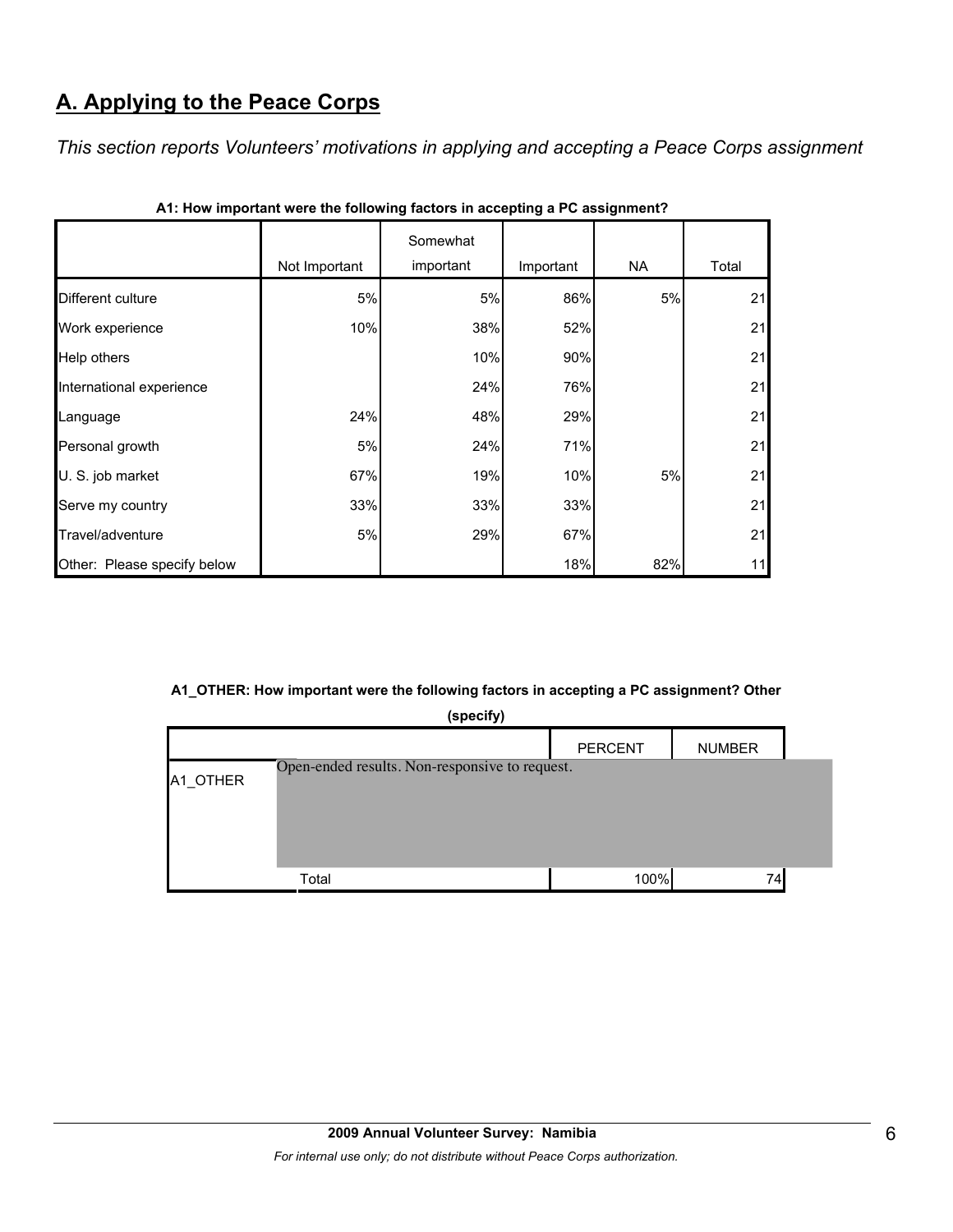|                                     |                                                                                                        | PCV Responses | % Involved in<br>Initiative | <b>Total PCVs</b><br>Responding |
|-------------------------------------|--------------------------------------------------------------------------------------------------------|---------------|-----------------------------|---------------------------------|
| What prompted you to apply to<br>PC | Personal interest in the Peace<br>Corps                                                                | 14            | 67%                         |                                 |
|                                     | <b>Returned Peace Corps</b><br>Volunteer (e.g., someone you<br>met or know personally                  | 13            | 62%                         |                                 |
|                                     | Peace Corps website                                                                                    | 12            | 57%                         |                                 |
|                                     | Peace Corps campus or<br>community information session                                                 |               | 33%                         |                                 |
|                                     | Peace Corps recruiter                                                                                  | 6             | 29%                         |                                 |
|                                     | Article or book about the Peace<br>Corps                                                               | 6             | 29%                         |                                 |
|                                     | Radio, TV, or print<br>advertisement                                                                   | 3             | 14%                         |                                 |
|                                     | <b>Returned Peace Corps</b><br>Volunteer who spoke to your<br>school or group about the<br>Peace Corps | 2             | 10%                         |                                 |
|                                     | Peace Corps material in the<br>mail                                                                    | 2             | 10%                         |                                 |
|                                     | Other: Please specify                                                                                  |               |                             |                                 |
|                                     | Total                                                                                                  |               |                             | 21                              |

### **A2. What prompted you to apply to the PC? Mark all that apply.**

Percents may total to more than 100% since Volunteers were asked to "Mark all that apply."

### **A2.OTHER.TEXT: What prompted you to apply to the PC? Other**

**(specify)**

|               |       | <b>PERCENT</b> | <b>NUMBER</b> |
|---------------|-------|----------------|---------------|
| A2.OTHER.TEXT |       | 100%           |               |
|               | Total | 100%           |               |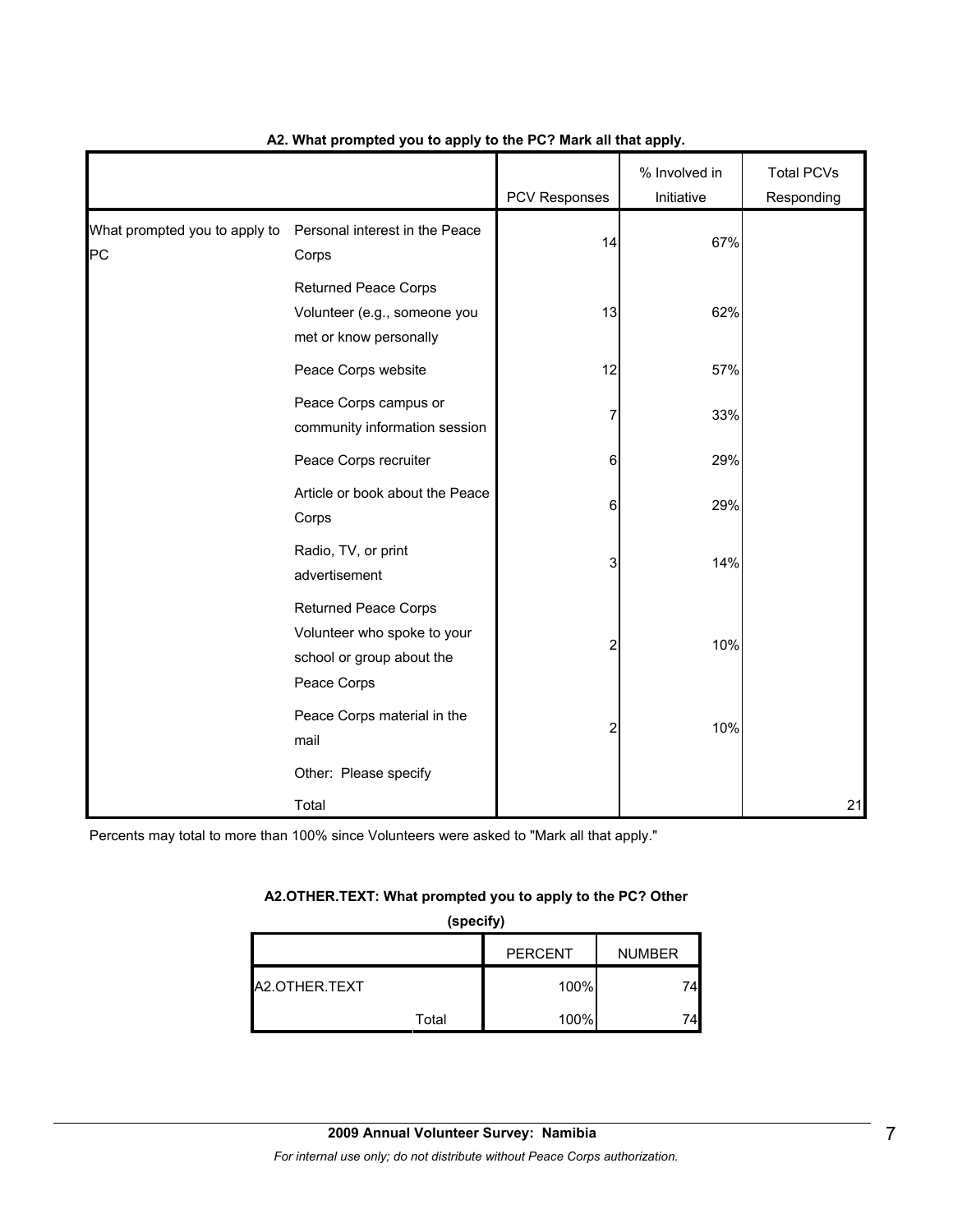# **B. Preparation for the Peace Corps**

*This section reports on Volunteers' assessment of the materials and information available before their service.* 

**B1: How useful was the information on the PC website in preparing you for the realities of living and working as a Volunteer?**

|                 |              |     |     |     |             | Don't know (did not |       |
|-----------------|--------------|-----|-----|-----|-------------|---------------------|-------|
|                 | Not at all 1 |     |     |     | Extremely 5 | access information) | Total |
| IB <sub>1</sub> | 5%           | 24% | 29% | 38% | 5%          |                     | 21    |

### **B2: How useful were the PC materials about your country in helping you prepare for your service?**

|                |              |     |     |     |             | Don't know (did |       |
|----------------|--------------|-----|-----|-----|-------------|-----------------|-------|
|                |              |     |     |     |             | not access      |       |
|                | Not at all 1 |     | ົ   | 4   | Extremely 5 | information)    | Total |
| B <sub>2</sub> | 5%           | 19% | 48% | 14% | 10%         | 5%              | 21    |

**B3: How useful were the materials you received from the PC about your primary assignment in helping you prepare for your service?**

|                | Not at all 1 | ◠   | 2   |     | Extremely 5 | Don't know (did<br>not access<br>information) | Total |  |
|----------------|--------------|-----|-----|-----|-------------|-----------------------------------------------|-------|--|
|                |              |     |     | 4   |             |                                               |       |  |
| B <sub>3</sub> | 5%           | 43% | 38% | 10% | 5%          |                                               | 21    |  |

**B4: How useful were the materials you received from the PC regarding the need for flexibility in adapting to** 

|           | your work?   |     |     |     |             |                               |                 |  |  |
|-----------|--------------|-----|-----|-----|-------------|-------------------------------|-----------------|--|--|
|           |              |     |     |     |             | Don't know (did<br>not access |                 |  |  |
|           | Not at all 1 | ⌒   | 2   | 4   | Extremely 5 | information)                  | Total           |  |  |
| <b>B4</b> |              | 10% | 20% | 50% | 10%         | 10%                           | 20 <sub>l</sub> |  |  |

### **B7: How prepared do you feel to meet the challenges of PC service?**

|                | Not at all 1 |    |     |     | Exceptionally 5 | Total       |
|----------------|--------------|----|-----|-----|-----------------|-------------|
| B <sub>7</sub> | 5%           | 5% | 19% | 67% | 5%              | $\sim$<br>∽ |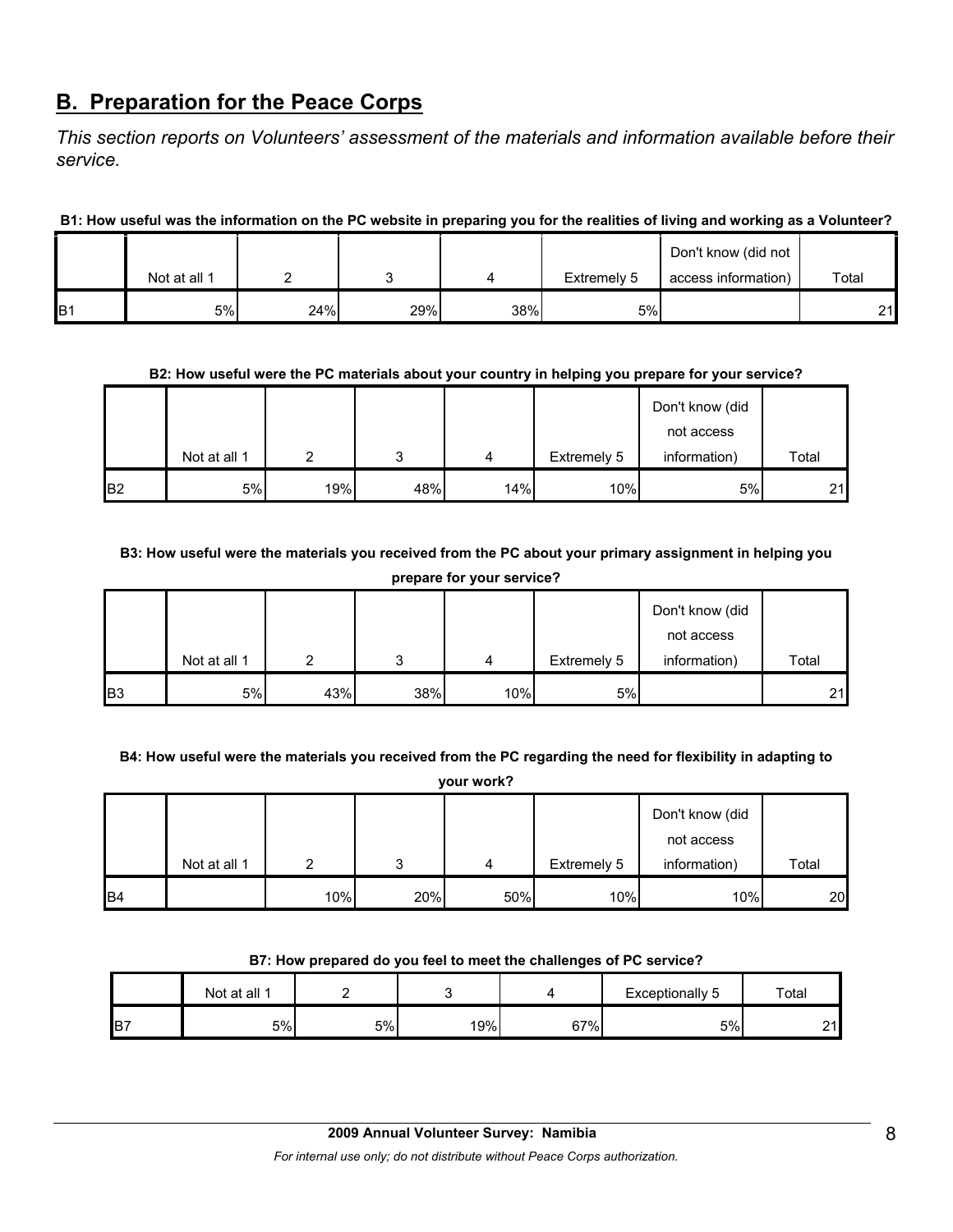# **C. Your Peace Corps Assignment**

*This section reports Volunteers' primary assignment work and secondary activities. The term "primary assignment" refers to the Volunteers' assignment which is part of an overall project plan designed by your host country partners and in-country Peace Corps staff.* 

|            |                                                                                         |               | % Involved in | <b>Total PCVs</b> |
|------------|-----------------------------------------------------------------------------------------|---------------|---------------|-------------------|
|            |                                                                                         | PCV Responses | Initiative    | Responding        |
| \$C3PrmAct | <b>HIV/AIDS</b>                                                                         | 52            | 70%           |                   |
|            | Working with youth                                                                      | 39            | 53%           |                   |
|            | Girls' education                                                                        | 25            | 34%           |                   |
|            | Income generation                                                                       | 23            | 31%           |                   |
|            | Nutrition education                                                                     | 22            | 30%           |                   |
|            | English teaching                                                                        | 20            | 27%           |                   |
|            | Working with special groups (e.g.,<br>disabled, elderly, ethnic minorities,<br>orphans) | 19            | 26%           |                   |
|            | Library development                                                                     | 17            | 23%           |                   |
|            | Literacy                                                                                | 17            | 23%           |                   |
|            | Information and communications<br>technology (ICT)                                      | 13            | 18%           |                   |
|            | Working with NGO(s)                                                                     | 13            | 18%           |                   |
|            | Sports/fitness                                                                          | 12            | 16%           |                   |
|            | Arts                                                                                    | 10            | 14%           |                   |
|            | Mobilize host country nationals<br>(HCNs) to volunteer                                  | 8             | 11%           |                   |
|            | Community food security<br>(production/marketing)                                       | 7             | 9%            |                   |
|            | <b>Business advertising</b>                                                             | c             | 8%            |                   |
|            | Microenterprise development                                                             | 6             | $8%$          |                   |
|            | WID/GAD                                                                                 | 6             | $8%$          |                   |
|            | Other: Please specify                                                                   | 6             | 8%            |                   |
|            | Child survival                                                                          | $\mathbf{5}$  | $7\%$         |                   |

|  |  | C3: Which of the following activities does your primary assignment/work include? Mark all that apply. |
|--|--|-------------------------------------------------------------------------------------------------------|
|  |  |                                                                                                       |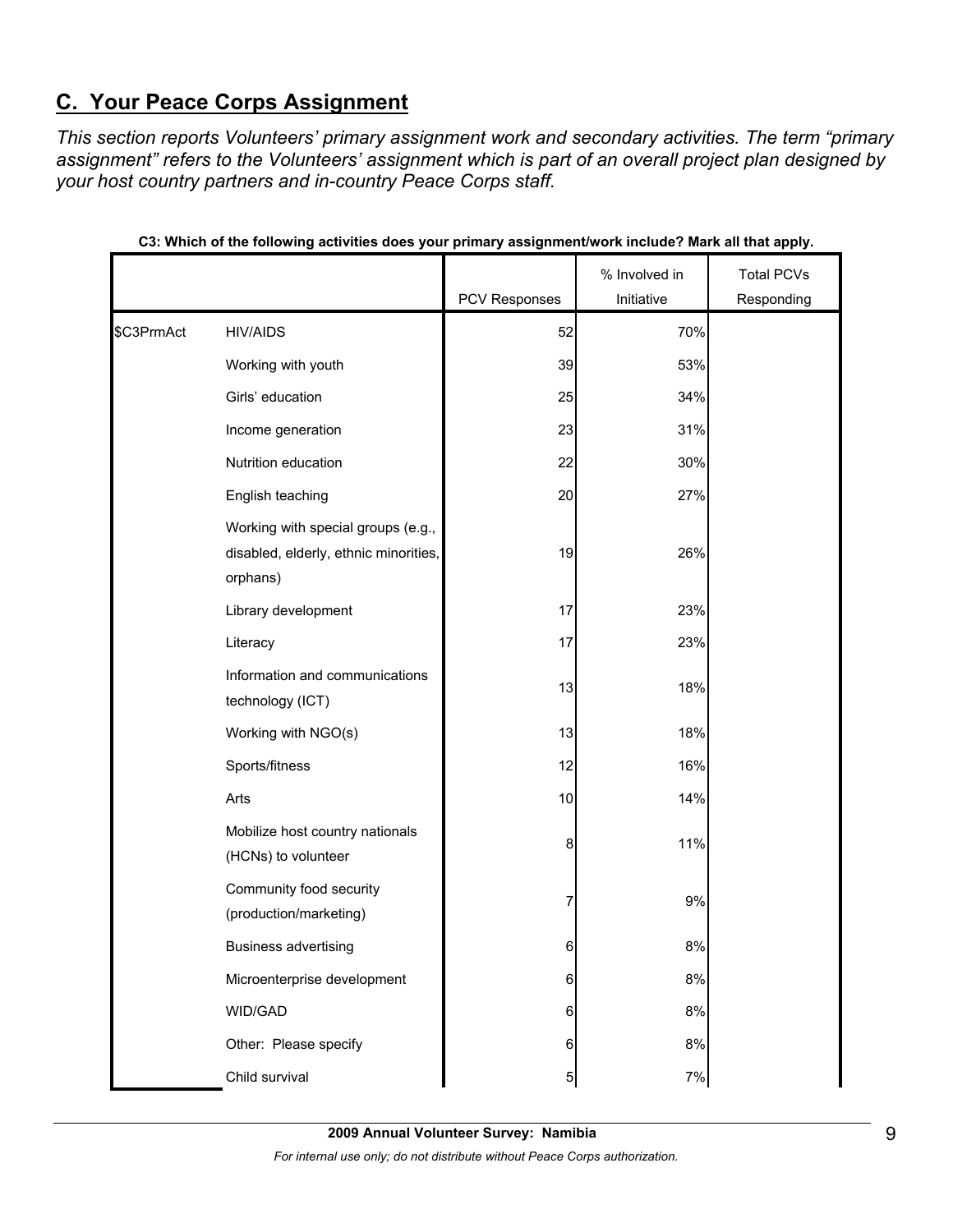| Household food security                     | 5 | 7% |    |
|---------------------------------------------|---|----|----|
| World Wise Schools/<br>Correspondence Match | 5 | 7% |    |
| Environment work                            | 4 | 5% |    |
| Rural development                           | 3 | 4% |    |
| Water and sanitation                        | 3 | 4% |    |
| Biodiversity conservation                   | 2 | 3% |    |
| Natural resources management                |   | 1% |    |
| Urban development/municipal<br>development  |   | 1% |    |
| Total                                       |   |    | 74 |

Percents may total to more than 100% since Volunteers were asked to "Mark all that apply."

### **C3: Which of the following activities does your primary assignment/work include? Other**



# **C4: Hours Spent on Primary Assignment During Average Work Week**

|           | None | $1-10$ hrs | 11-20 hrs | 21-30 hrs | 31-40 hrs | More than 40 hrs | Total |
|-----------|------|------------|-----------|-----------|-----------|------------------|-------|
| C4Hrs6grp |      | 10%        | 14%       | 15%       | 42%       | 18%              | 71    |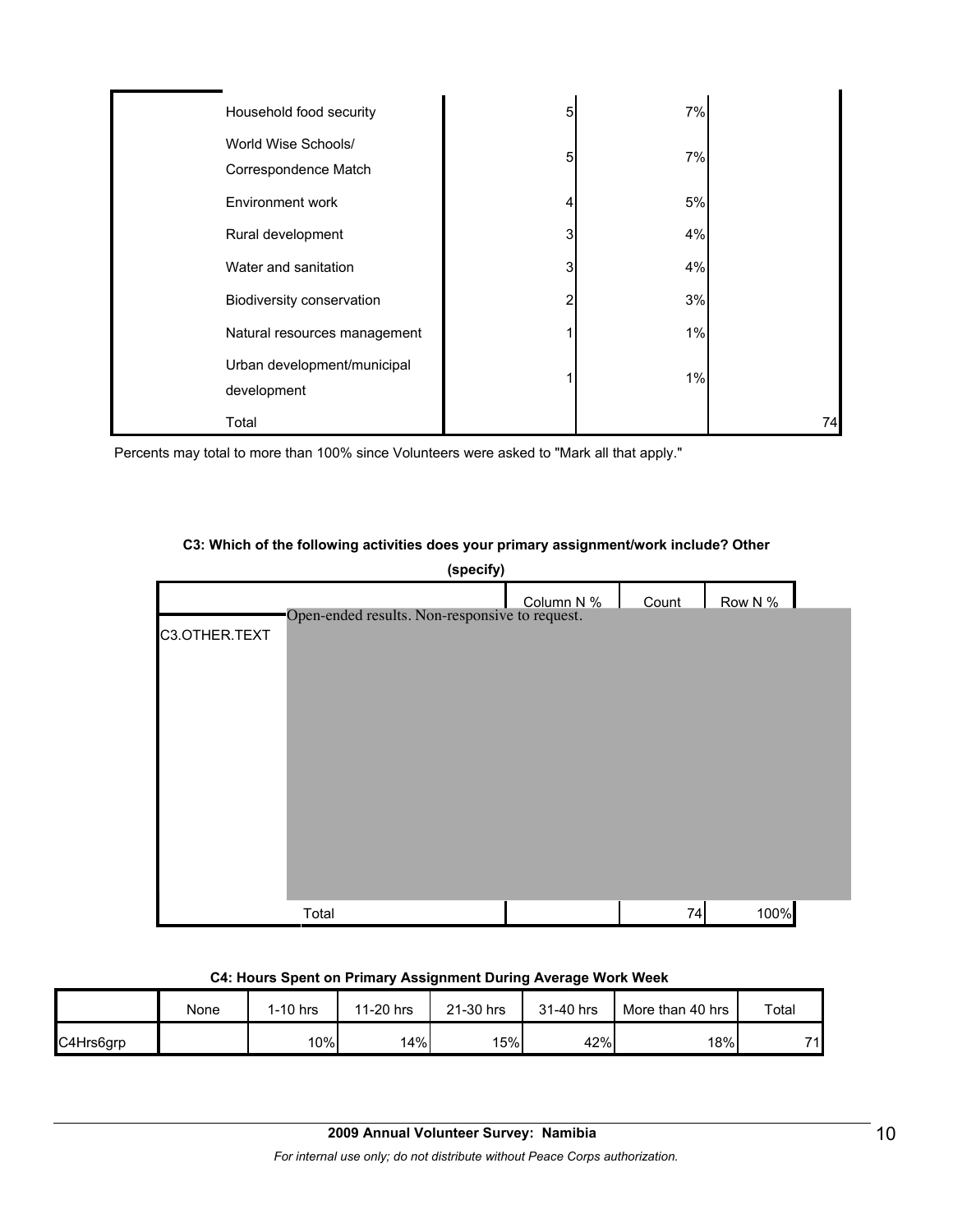### **C4: How many hours do you spend on your primary assignment during an average work**

**week?**

| All Volunteers | Average | Lowest reported | Highest reported | Did not answer |
|----------------|---------|-----------------|------------------|----------------|
| 74             | 32.4    |                 | 55               | 3              |

# **C5: Which of the following do your secondary activities (other than your primary assignment work) include? Mark all that apply.**

|            |                                                                                         |                      | % Involved in | <b>Total PCVs</b> |
|------------|-----------------------------------------------------------------------------------------|----------------------|---------------|-------------------|
|            |                                                                                         | <b>PCV Responses</b> | Initiative    | Responding        |
| \$C5SecAct | Working with youth                                                                      | 34                   | 51%           |                   |
|            | <b>HIV/AIDS</b>                                                                         | 33                   | 49%           |                   |
|            | Girls' education                                                                        | 27                   | 40%           |                   |
|            | Library development                                                                     | 20                   | 30%           |                   |
|            | Income generation                                                                       | 17                   | 25%           |                   |
|            | Sports/fitness                                                                          | 16                   | 24%           |                   |
|            | Information and<br>communications technology<br>(ICT)                                   | 15                   | 22%           |                   |
|            | Working with special groups<br>(e.g., disabled, elderly, ethnic<br>minorities, orphans) | 13                   | 19%           |                   |
|            | Arts                                                                                    | 12                   | 18%           |                   |
|            | English teaching                                                                        | 11                   | 16%           |                   |
|            | Literacy                                                                                | 10                   | 15%           |                   |
|            | Working with NGO(s)                                                                     | 10                   | 15%           |                   |
|            | Other: Please specify                                                                   | 10                   | 15%           |                   |
|            | Community food security<br>(production/marketing)                                       | 8                    | 12%           |                   |
|            | Environment work                                                                        | 7                    | 10%           |                   |
|            | Nutrition education                                                                     | 7                    | 10%           |                   |
|            | WID/GAD                                                                                 | 7                    | 10%           |                   |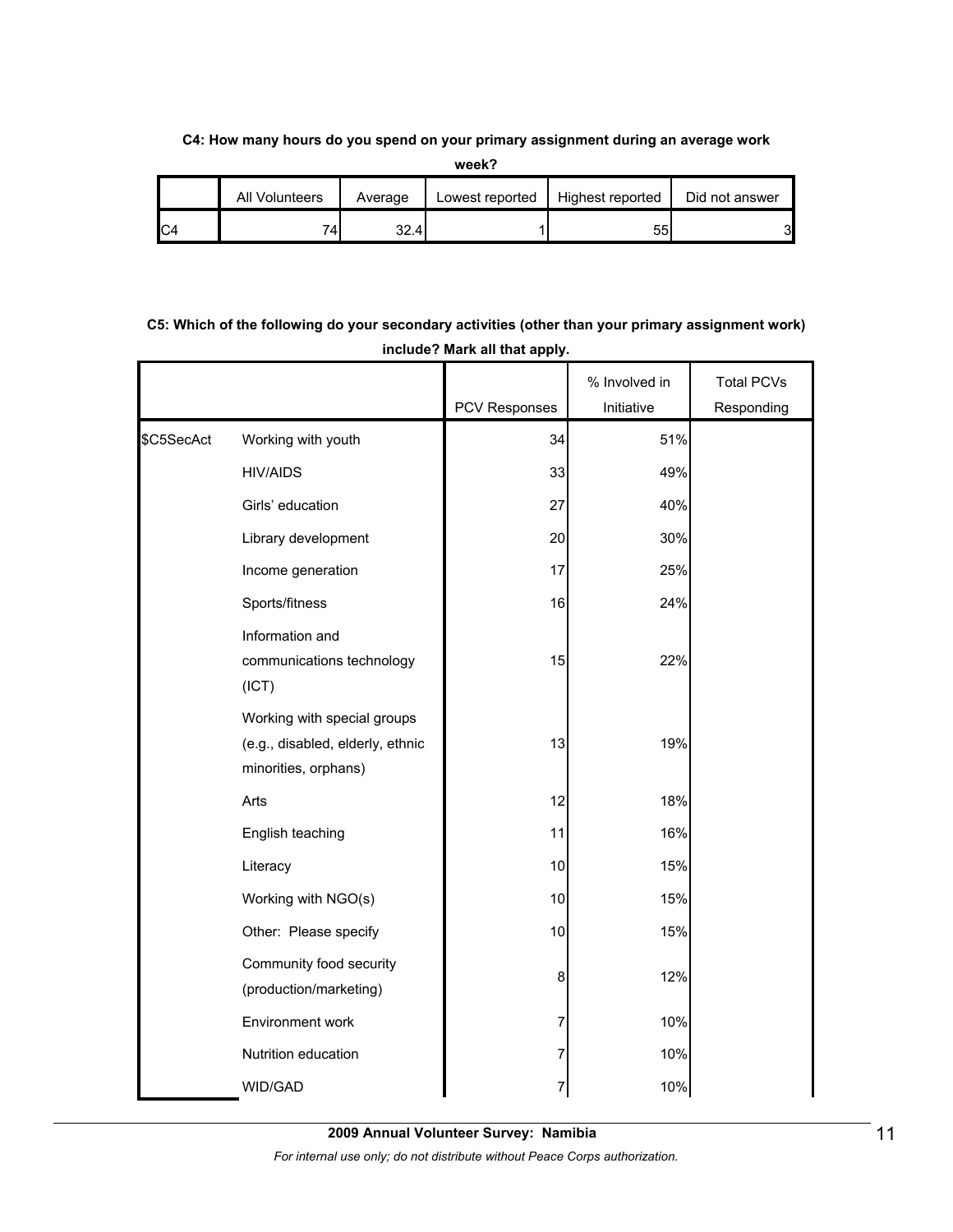| Rural development                                      | 6 | 9% |    |
|--------------------------------------------------------|---|----|----|
| <b>Business advertising</b>                            | 5 | 7% |    |
| Water and sanitation                                   | 5 | 7% |    |
| Child survival                                         | 4 | 6% |    |
| Natural resources management                           | 4 | 6% |    |
| Mobilize host country nationals<br>(HCNs) to volunteer | 3 | 4% |    |
| World Wise Schools/<br>Correspondence Match            | 3 | 4% |    |
| Biodiversity conservation                              | 2 | 3% |    |
| Household food security                                | 2 | 3% |    |
| Microenterprise development                            |   | 1% |    |
| Urban development/municipal<br>development             |   | 1% |    |
| Total                                                  |   |    | 67 |

| C5: Which of the following do your secondary activities include? Other (specify) |  |  |
|----------------------------------------------------------------------------------|--|--|
|----------------------------------------------------------------------------------|--|--|

|               |                                                | Column N % | Count | Row N % |  |
|---------------|------------------------------------------------|------------|-------|---------|--|
| C5.OTHER.TEXT | Open-ended results. Not responsive to request. |            |       |         |  |
|               |                                                |            |       |         |  |
|               |                                                |            |       |         |  |
|               |                                                |            |       |         |  |
|               |                                                |            |       |         |  |
|               |                                                |            |       |         |  |
|               |                                                |            |       |         |  |
|               |                                                |            |       |         |  |
|               |                                                |            |       |         |  |
|               |                                                |            |       |         |  |
|               |                                                |            |       |         |  |
|               | Total                                          |            | 74    | 100%    |  |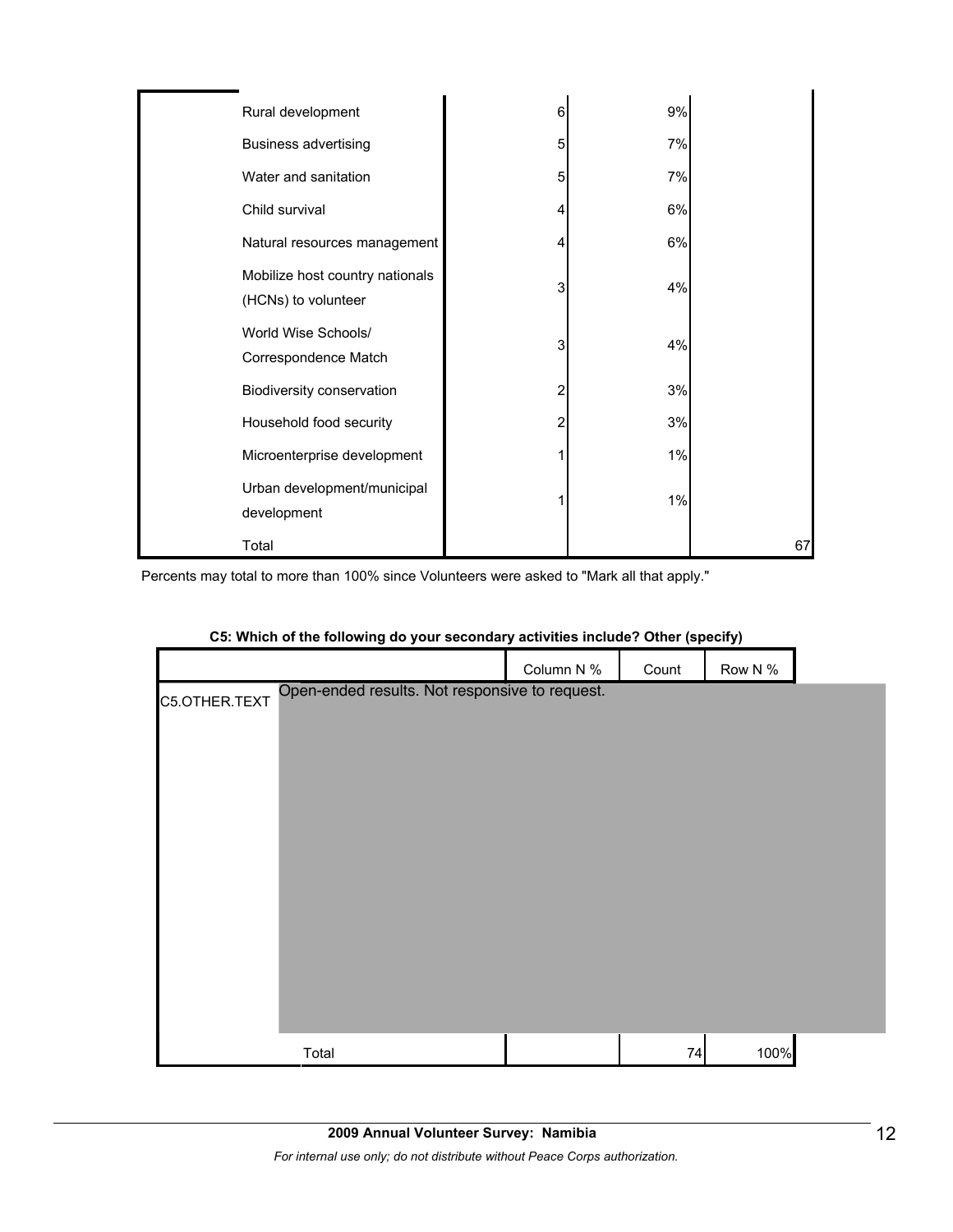### **C5: No Secondary Activities**

|         |                                     | Percent | Number |
|---------|-------------------------------------|---------|--------|
| C5.NONE | No                                  | 91%     | 67     |
|         | Yes, I have no secondary activities | 9%      |        |
|         | Total                               | 100%    | 74     |

### **C6: Hours Spent on Secondary Activities During Average Work Week**

|           | None | 1-10 hrs | 11-20 hrs | 21-30 hrs | 31-40 hrs | More than 40 hrs | Total |
|-----------|------|----------|-----------|-----------|-----------|------------------|-------|
| C6Hrs6grp |      | 67%      | 23%       | 5%        | 5%        |                  | 64    |

### **C6. How many hours do you spend on secondary activities during an average work week?**

|     | All Volunteers | Average | Lowest reported | Highest reported | Did not answer |
|-----|----------------|---------|-----------------|------------------|----------------|
| IC6 | 74             | 11.61   |                 | 40.              | 10             |

## **C7: How personally satisfying is your--?**

|                              | Not at all 1 |     |     |     | Exceptionally 5 | Total |
|------------------------------|--------------|-----|-----|-----|-----------------|-------|
| <b>Primary assignment</b>    | 5%l          | 15% | 27% | 36% | 16%             | 74    |
| Secondary project/activities | 3%           | 4%  | 26% | 43% | 24%             | 68    |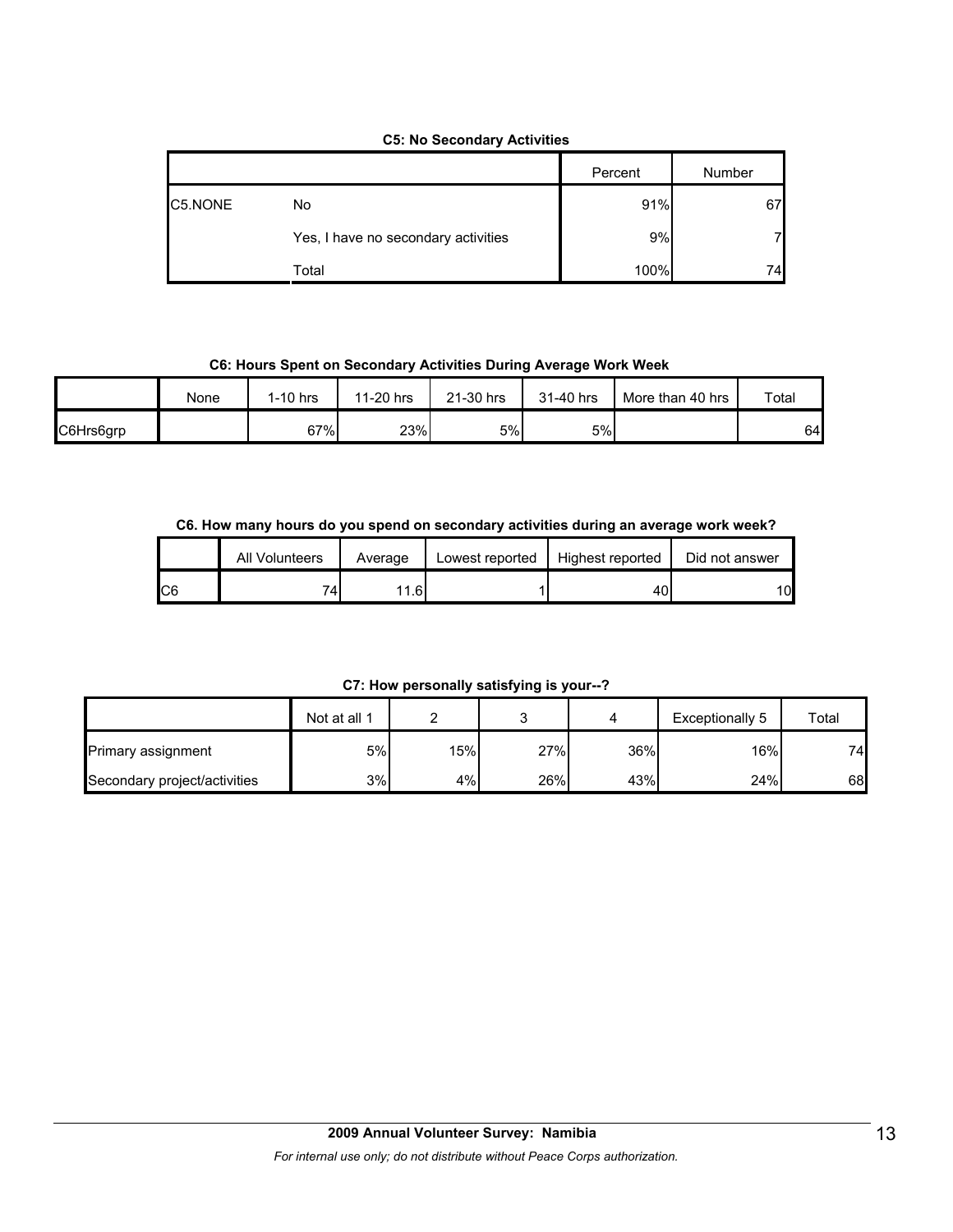# **D. Training for Peace Corps Assignment**

*This section reports Volunteers' assessments of the effectiveness of their Pre-Service Training and In-Service Training at post. In-Service Training (IST) includes: Reconnect; Technical IST; Mid-Service and Close of Service conferences; project management/leadership conferences; and other post-sponsored training sessions* 

|                                                                       | Not effective | Poor | Adequate | Effective | Very Effective | NA/No training | Total |
|-----------------------------------------------------------------------|---------------|------|----------|-----------|----------------|----------------|-------|
| Manage cultural differences                                           |               | 7%   | 25%      | 36%       | 32%            |                | 28    |
| Deal with adjustment issues                                           |               | 14%  | 32%      | 32%       | 21%            |                | 28    |
| Work with                                                             |               |      |          |           |                |                |       |
| counterparts/community                                                | 4%            | 18%  | 50%      | 18%       | 11%            |                | 28    |
| partners                                                              |               |      |          |           |                |                |       |
| Use language needed in<br>work and social interactions                | 4%            | 21%  | 32%      | 29%       | 14%            |                | 28    |
| Perform technical aspects of<br>your work                             | 4%            | 18%  | 32%      | 39%       | $7\%$          |                | 28    |
| Work on your project goals<br>and objectives                          |               | 21%  | 46%      | 25%       | 7%             |                | 28    |
| Conduct a participatory<br>community needs<br>assessment (e.g., PACA) |               | 21%  | 57%      | 11%       | 11%            |                | 28    |
| Monitor your project goals<br>and outcomes                            | 4%            | 25%  | 50%      | 18%       | 4%             |                | 28    |
| Maintain your physical health                                         | 4%            | 7%   | 29%      | 25%       | 36%            |                | 28    |
| Maintain your<br>mental/emotional health                              | 4%            | 7%   | 21%      | 43%       | 25%            |                | 28    |
| Maintain your personal safety<br>and security                         |               | 4%   | 22%      | 37%       | 37%            |                | 27    |

**D1: (PCVs at post 18 months or less) How effective was your Pre-Service Training (PST) in preparing you to--**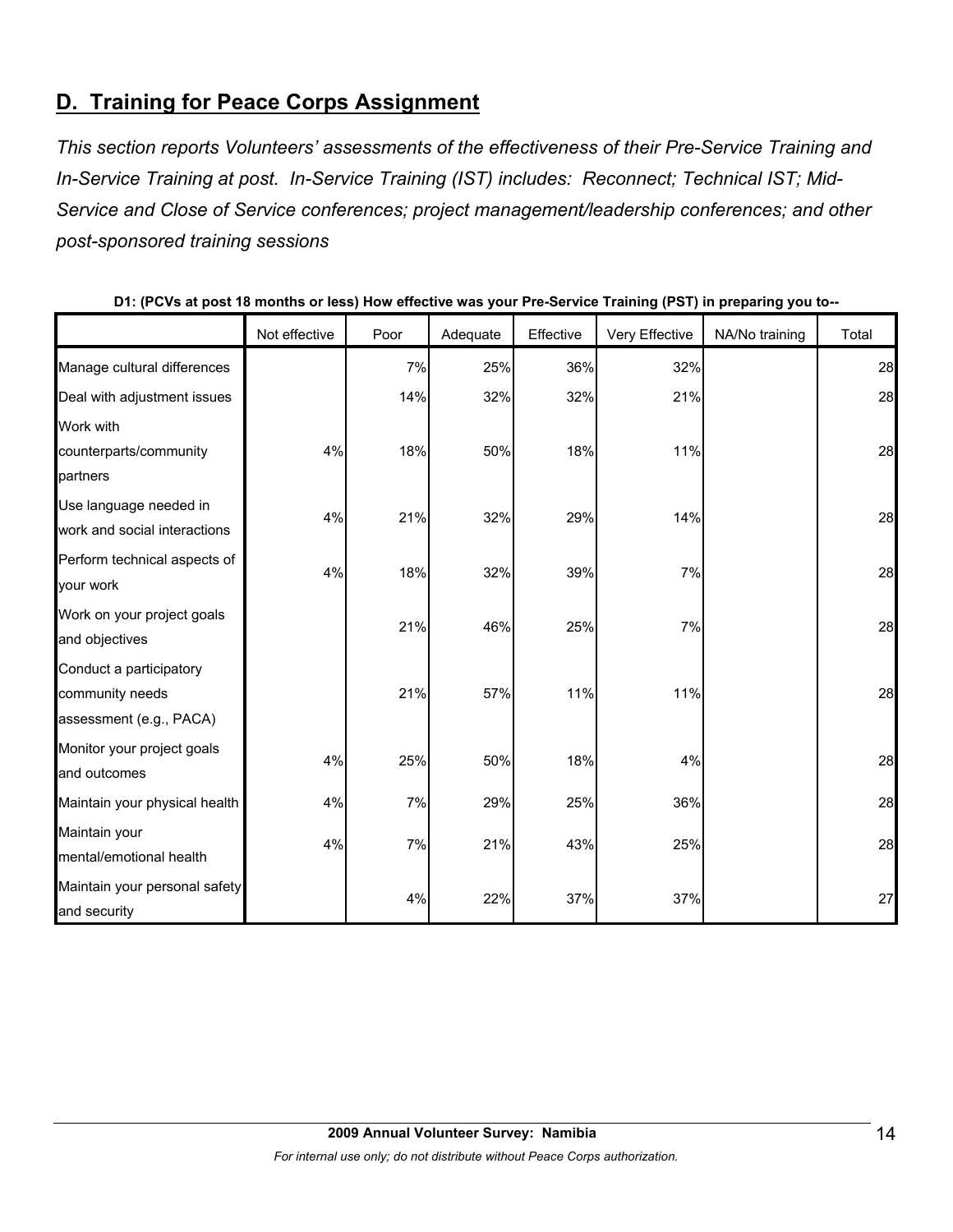|                                                                                          | Not effective | Poor | Adequate | Effective | Very Effective | NA/No training | Total |
|------------------------------------------------------------------------------------------|---------------|------|----------|-----------|----------------|----------------|-------|
| Manage cultural differences                                                              | 3%            | 7%   | 34%      | 31%       | 17%            | 7%             | 58    |
| Deal with adjustment issues                                                              | 2%            | 2%   | 43%      | 40%       | 9%             | 5%             | 58    |
| Build and strengthen working<br>relationships with<br>counterparts/community<br>partners |               | 14%  | 44%      | 32%       | 4%             | 7%             | 57    |
| Use language needed in<br>work and social interactions                                   | 4%            | 26%  | 44%      | 18%       | 5%             | 4%             | 57    |
| Perform technical aspects of<br>your work                                                | 5%            | 18%  | 30%      | 30%       | 12%            | 5%             | 57    |
| Work on your project goals<br>and objectives                                             | 2%            | 14%  | 34%      | 33%       | 14%            | 3%             | 58    |
| Conduct a participatory<br>community needs<br>assessment (e.g., PACA)                    | $5\%$         | 21%  | 41%      | 10%       | 9%             | 14%            | 58    |
| Monitor project goals and<br>outcomes                                                    | 2%            | 17%  | 45%      | 22%       | 9%             | 5%             | 58    |
| Maintain your physical health                                                            | 3%            | 3%   | 31%      | 33%       | 22%            | 7%             | 58    |
| Maintain your<br>mental/emotional health                                                 |               | 9%   | 28%      | 38%       | 22%            | 3%             | 58    |
| Maintain your personal safety<br>and security                                            | 2%            |      | 29%      | 47%       | 19%            | 3%             | 58    |

## **D5: How effective was your In-Service Training (IST) in preparing you to--**

### **D8: Did you have this skill before joining the Peace Corps?**

|                                               | No/ No answer | Yes | Total |
|-----------------------------------------------|---------------|-----|-------|
| Skills specific to my assignment              | <b>28</b>     | 44  | 72    |
| Assessing community needs                     | 49            | 24  | 73    |
| Organizing/implementing community activities  | 35            | 37  | 72    |
| Building capacity of local organizations      | 52            | 19  | 71    |
| Monitoring, reporting, and evaluating my work | 19            | 54  | 73    |
| Designing and implementing training sessions  | 39            | 34  | 73    |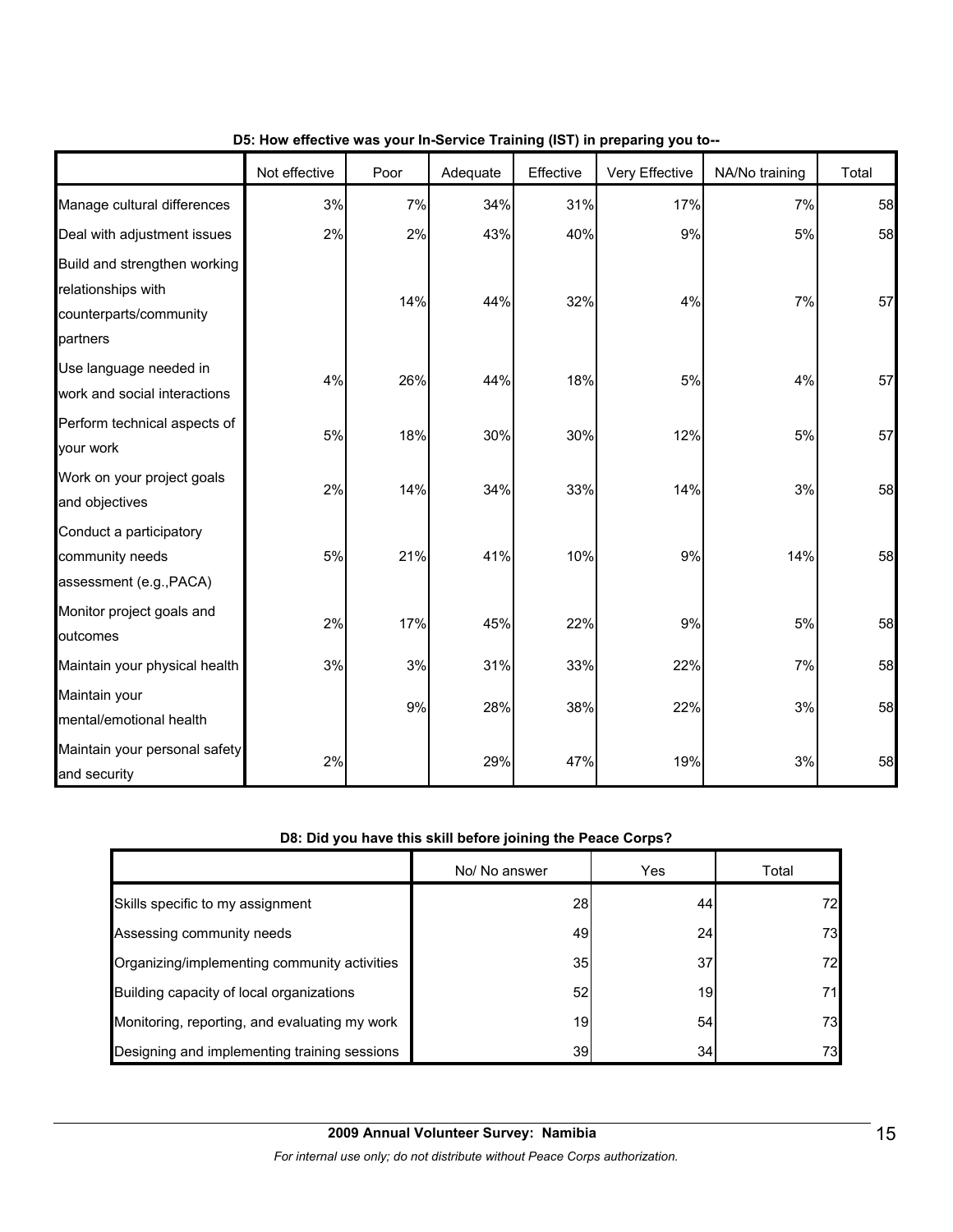|                                                  | No/ No answer | Yes | Total |
|--------------------------------------------------|---------------|-----|-------|
| Skills specific to my assignment                 | 3             | 53  | 56    |
| Assessing community needs                        | 8             | 62  | 70    |
| Organizing/implementing community<br>activities  | 11            | 59  | 70    |
| Building capacity of local organizations         | 19            | 52  | 71    |
| Monitoring, reporting, and evaluating<br>my work | 4             | 67  | 71    |
| Designing and implementing training<br>sessions  | 23            | 49  | 72    |

# **D8: Is the skill needed for your Peace Corps work?**

|                                               | No/ No answer   | Yes             | Total |
|-----------------------------------------------|-----------------|-----------------|-------|
| Skills specific to my assignment              | 16              | 32 <sub>l</sub> | 48    |
| Assessing community needs                     | 17              | <b>38</b>       | 55    |
| Organizing/implementing community activities  | 25              | <b>25</b>       | 50    |
| Building capacity of local organizations      | 25              | 26              | 51    |
| Monitoring, reporting, and evaluating my work | 24              | 32 <sub>l</sub> | 56    |
| Designing and implementing training sessions  | 18 <sub>l</sub> | 32              | 50    |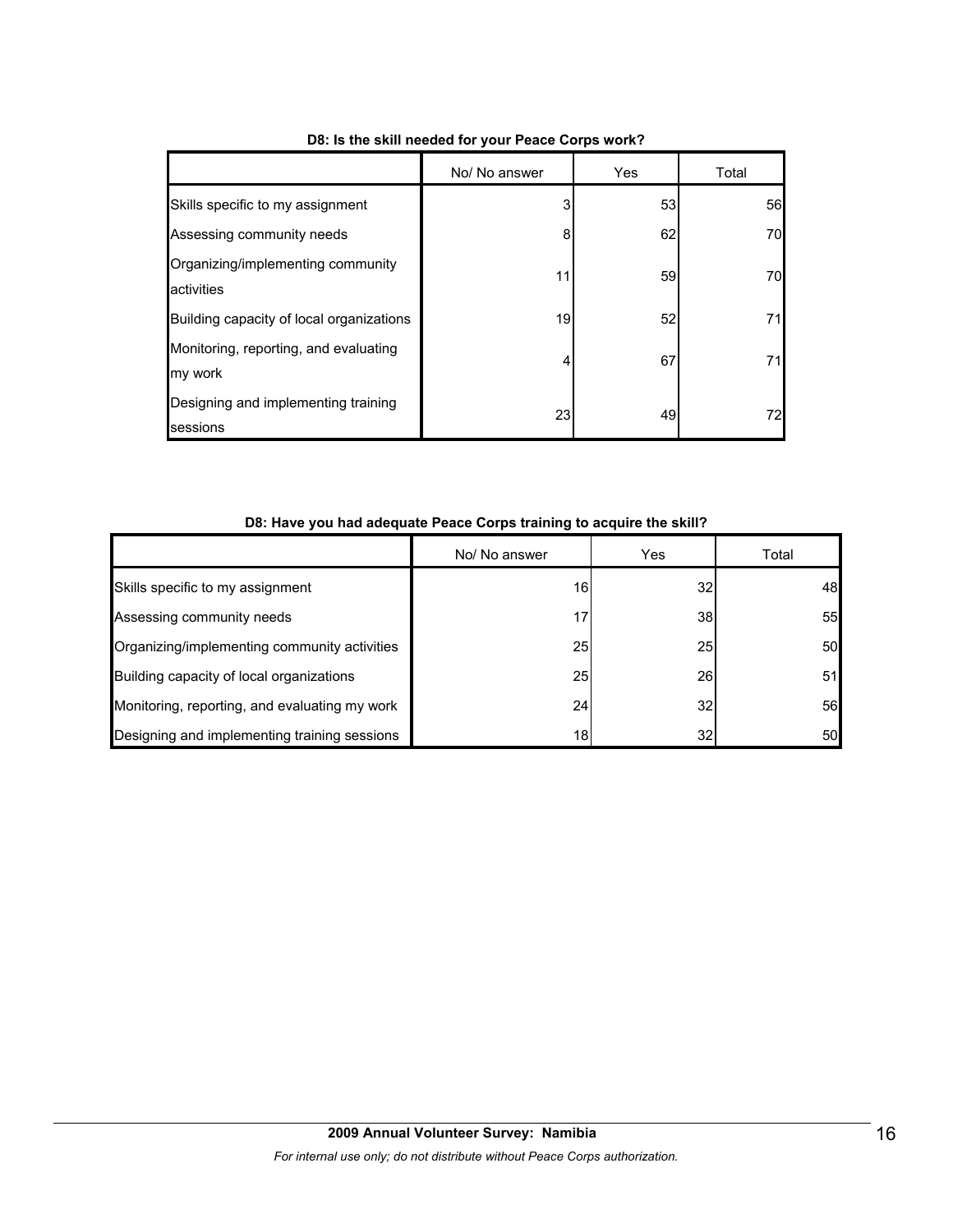# **E. Volunteer Assignment Goals and Impact**

*This section reports Volunteers' self-assessments of their impact on the individuals and organizations in the communities in which they serve. At the end of this section, Volunteers' third goal activities, participation in Coverdell World Wise School/Correspondence Match (CWWS/CM) and use of Peace Corps resources to support their work are reported in questions.* 

|                                                                                                       | Not at all 1 | 2   | 3   | 4   | Exceptionally 5 | <b>NA</b> | Total |
|-------------------------------------------------------------------------------------------------------|--------------|-----|-----|-----|-----------------|-----------|-------|
| Meets the objectives of the<br>project plan                                                           | 3%           | 7%  | 28% | 42% | 15%             | 5%        | 74    |
| Builds local capacity for<br>sustainability                                                           | 4%           | 21% | 34% | 33% | 5%              | 3%        | 73    |
| Involves local people in<br>planning and implementing<br>activities                                   | 3%           | 14% | 32% | 27% | 19%             | 5%        | 73    |
| Complements other local<br>development activities                                                     | 7%           | 16% | 28% | 28% | 9%              | 11%       | 74    |
| Transfers skills to host country<br>individuals and organizations                                     | 4%           | 14% | 23% | 42% | 16%             | 1%        | 74    |
| Mobilizes host country<br>nationals (HCNs) to volunteer                                               | 12%          | 28% | 23% | 20% | 7%              | 9%        | 74    |
| Helps promote a better<br>understanding of Americans<br>on the part of the peoples<br>served (goal 2) | 3%           | 7%  | 24% | 41% | 26%             |           | 74    |
| Helps promote a better<br>understanding of other<br>peoples on the part of<br>Americans (goal 3)      | 3%           | 11% | 16% | 51% | 19%             |           | 73    |

**E1: To what extent does your Volunteer work assignment address the following?**

**E2: To what extent does your host community--?**

|                                          | Not at all 1 | 2  | 3   | 4   | Exceptionally 5 | NA. | Total |
|------------------------------------------|--------------|----|-----|-----|-----------------|-----|-------|
| Need the assistance that you<br>provided | 5%           | 9% | 30% | 34% | 23%             |     | 44    |
| Want the assistance that you<br>provided | 2%           | 9% | 11% | 40% | 38%             |     | 45    |

**2009 Annual Volunteer Survey: Namibia** 

*For internal use only; do not distribute without Peace Corps authorization.*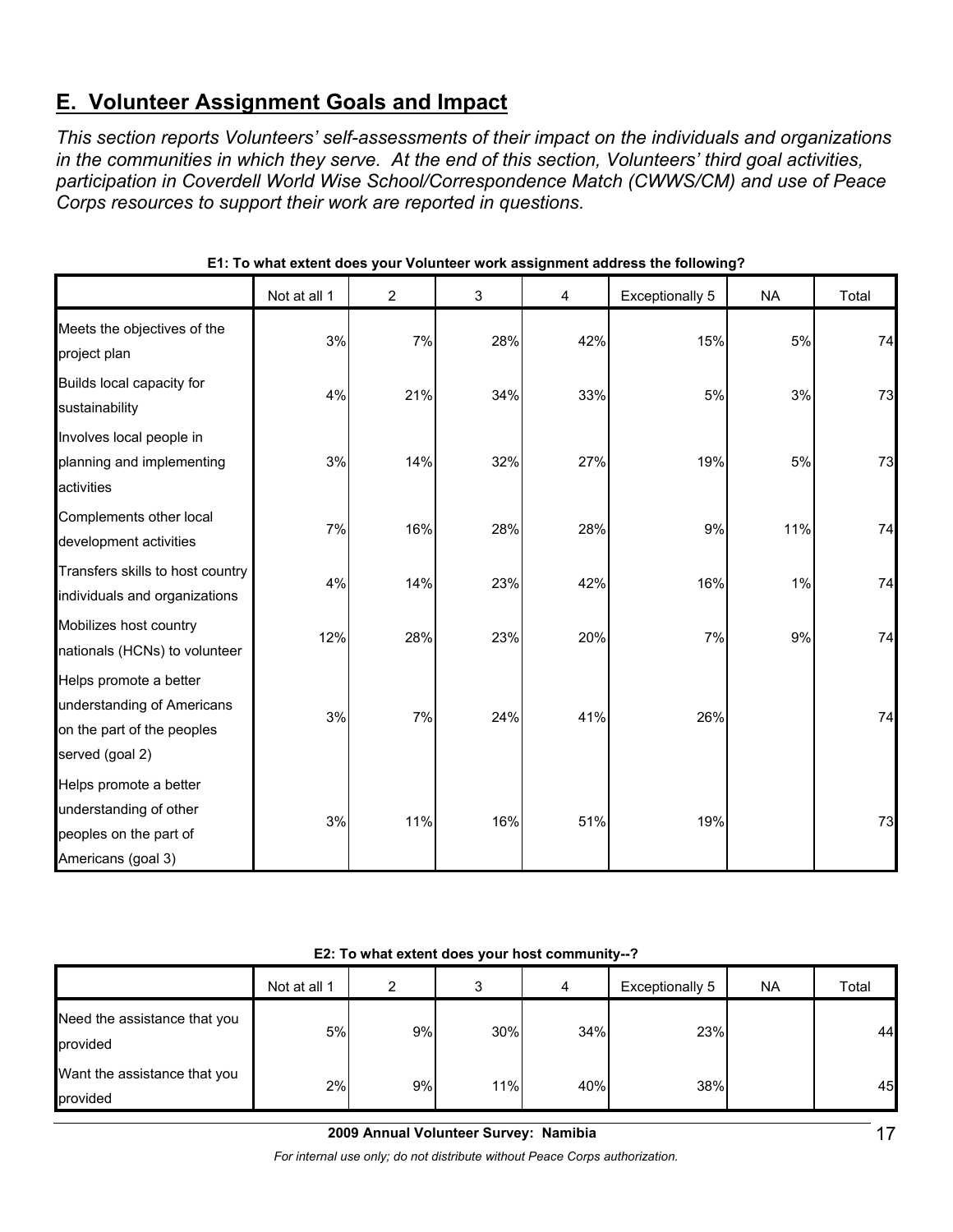|                                                                  | None 1 | $\overline{2}$ | 3   | 4   | Exceptional 5 | <b>NA</b> | Total |
|------------------------------------------------------------------|--------|----------------|-----|-----|---------------|-----------|-------|
| Ability to access information<br>(e.g., library, Internet, etc.) | 14%    | 9%             | 23% | 40% | 13%           | 1%        | 70    |
| Leadership skills                                                | 7%     | 17%            | 37% | 31% | 6%            | 3%        | 71    |
| Planning and management                                          | 4%     | 15%            | 39% | 30% | 10%           | 1%        | 71    |
| Problem solving/critical thinking                                | 4%     | 17%            | 31% | 34% | 13%           | 1%        | 71    |
| Self-esteem                                                      | 10%    | 17%            | 31% | 30% | 11%           | 1%        | 71    |
| <b>Technical skills</b>                                          | 6%     | 17%            | 23% | 34% | 19%           | 1%        | 70    |
| Use of local resources                                           | 8%     | 18%            | 31% | 31% | 8%            | 3%        | 71    |
| Use of external resources (e.g.,<br>grants, international NGOs)  | 13%    | 25%            | 31% | 23% | 6%            | 3%        | 71    |
| Better understanding of<br>Americans                             | 1%     | 10%            | 17% | 51% | 21%           |           | 71    |
| Other: Please specify below                                      | 6%     |                | 6%  |     | 6%            | 82%       | 17    |

**E3: How much impact does your assignment have on the capacities of your host counterparts/community partners?**

# **E3: How much impact does your assignment have on the capacities of your host**

**counterparts/community partners? Other (specify)**

|          |                                                | Column N % | Count | Row N % |  |
|----------|------------------------------------------------|------------|-------|---------|--|
| E3_OTHER | Open-ended results. Non-responsive to request. |            |       |         |  |
|          |                                                |            |       |         |  |
|          |                                                |            |       |         |  |
|          |                                                |            |       |         |  |
|          |                                                |            |       |         |  |
|          | Total                                          |            | 74    | 100%    |  |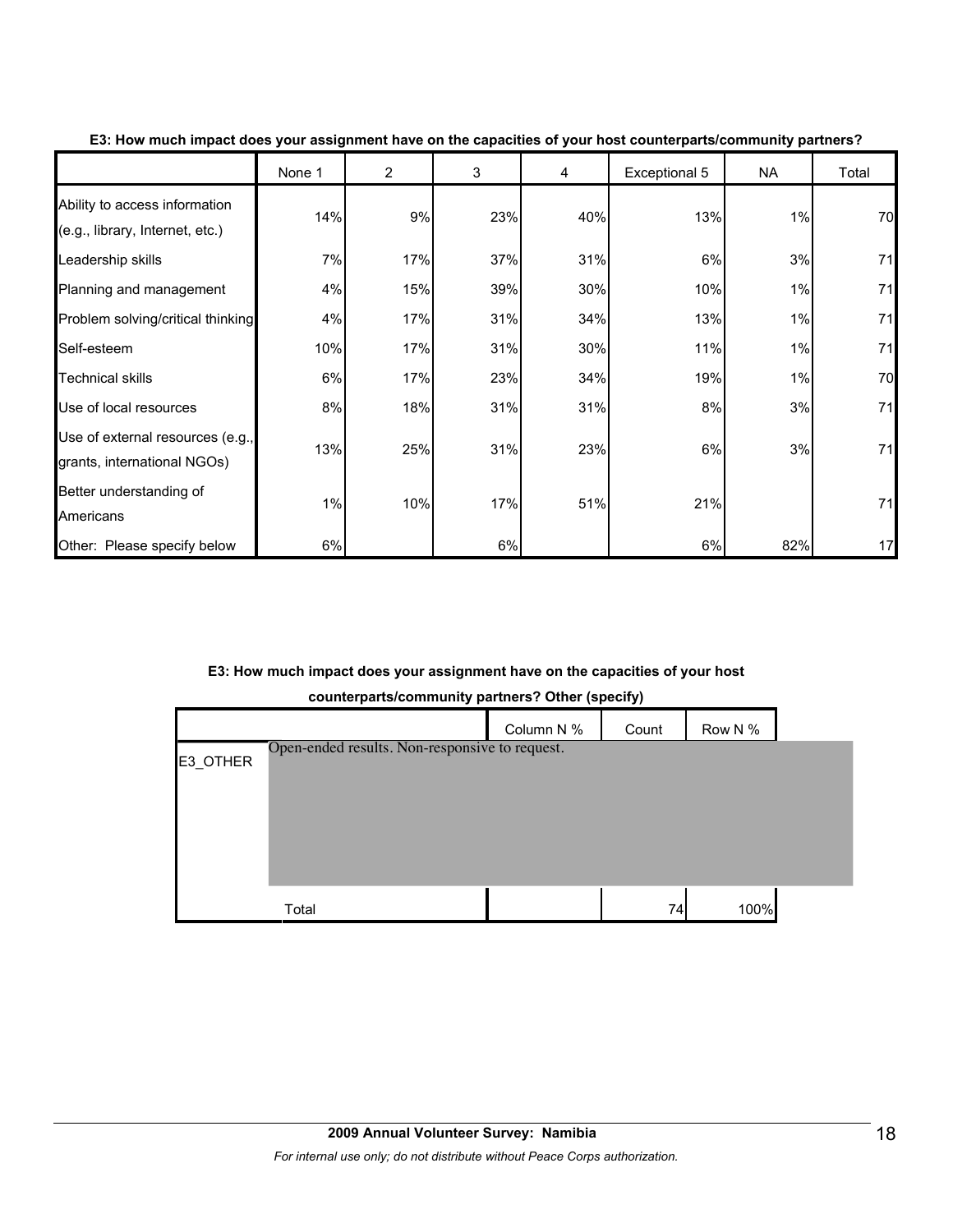|                                                                  | None 1 | 2   | 3   | 4   | Exceptional 5 | NA  | Total |
|------------------------------------------------------------------|--------|-----|-----|-----|---------------|-----|-------|
| Ability to access information<br>(e.g., library, Internet, etc.) | 17%    | 11% | 11% | 39% | 19%           | 3%  | 70    |
| Leadership skills                                                | 4%     | 6%  | 29% | 41% | 16%           | 4%  | 70    |
| Planning and management                                          | 9%     | 17% | 37% | 27% | 7%            | 3%  | 70    |
| Problem solving/critical thinking                                | 1%     | 13% | 29% | 36% | 17%           | 3%  | 69    |
| Self-esteem                                                      | 1%     | 6%  | 20% | 43% | 27%           | 3%  | 70    |
| <b>Technical skills</b>                                          | 7%     | 10% | 24% | 39% | 17%           | 3%  | 70    |
| Use of local resources                                           | 10%    | 20% | 28% | 30% | 6%            | 6%  | 69    |
| Use of external resources (e.g.,<br>grants, international NGOs)  | 23%    | 20% | 23% | 24% | 6%            | 4%  | 70    |
| Better understanding of<br>Americans                             | 1%     | 6%  | 16% | 38% | 37%           | 1%  | 68    |
| Other: Please specify below                                      |        |     | 11% |     | 11%           | 78% | 18    |

**E4: How much impact does your assignment have on the capacities of your host individuals with whom you work?**

### **E4: How much impact does your assignment have on the capacities of your host**

**individuals with whom you work? Other (specify)**

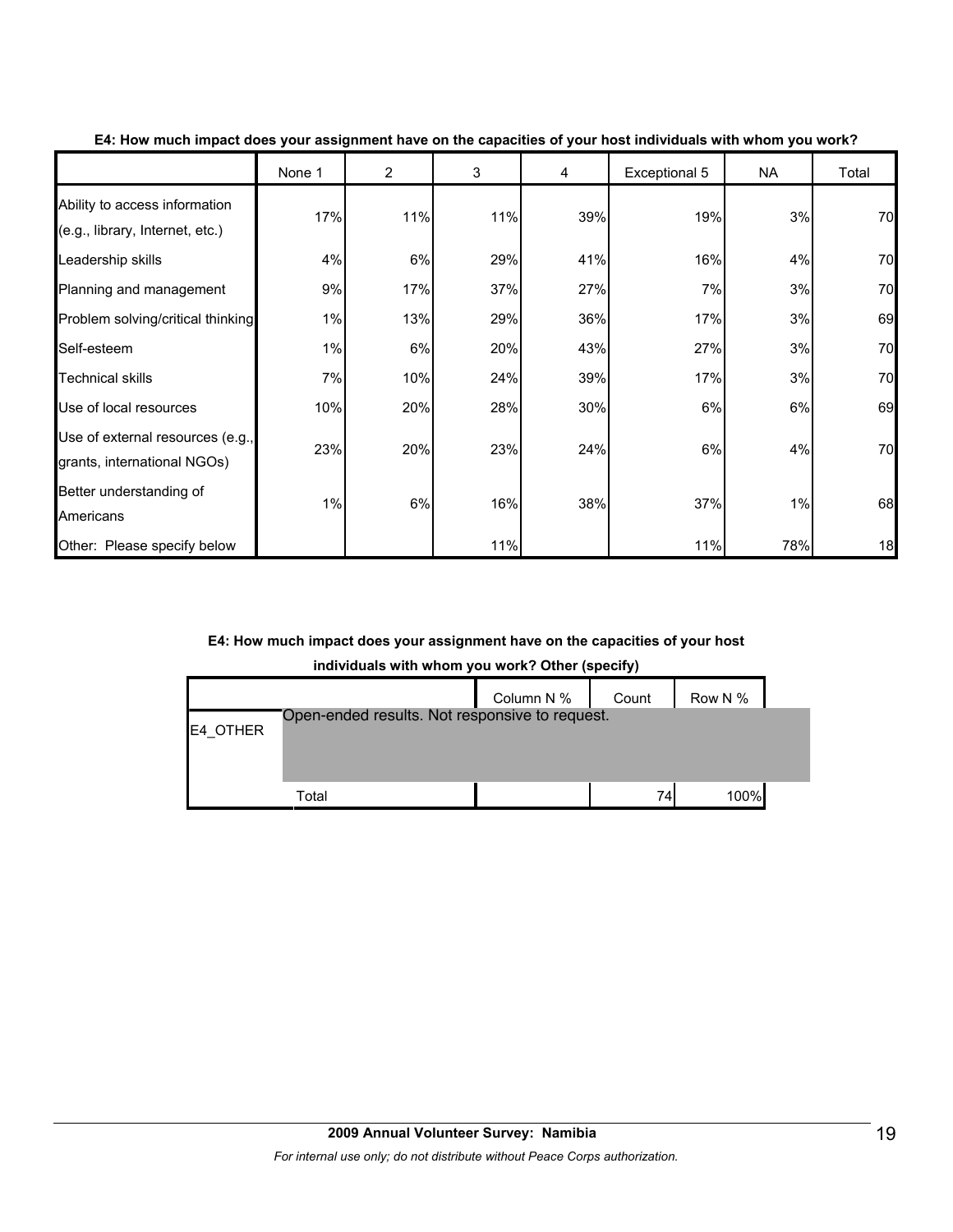|                                                              | None 1 | $\overline{2}$ | 3   | 4   | Exceptional 5 | <b>NA</b> | Total |
|--------------------------------------------------------------|--------|----------------|-----|-----|---------------|-----------|-------|
| Identifying and prioritizing<br>organizational needs         | 10%    | 25%            | 25% | 29% | 7%            | 4%        | 72    |
| Leadership                                                   | 11%    | 24%            | 25% | 25% | 10%           | 6%        | 72    |
| Management                                                   | 12%    | 26%            | 31% | 15% | 10%           | 6%        | 72    |
| Monitoring and evaluation                                    | 15%    | 26%            | 28% | 21% | 6%            | 4%        | 72    |
| Planning and implementing<br>organizational activities       | 10%    | 18%            | 21% | 38% | 8%            | 4%        | 71    |
| Teamwork/participatory<br>decision-making                    | 11%    | 22%            | 19% | 32% | 11%           | 4%        | 72    |
| Use of local resources                                       | 10%    | 26%            | 19% | 32% | 6%            | 7%        | 72    |
| Ability to mobilize, manage,<br>and sustain local volunteers | 15%    | 24%            | 24% | 18% | 11%           | 8%        | 72    |
| Other: Please specify below                                  | 6%     |                | 12% |     |               | 82%       | 17    |

**E5: To what extent does your assignment enhance the capacities of organizations with whom you work?**

## **E5: To what extent does your assignment enhance the capacities of organizations with**

|                 |                                                | Column N % | Count | Row N % |  |
|-----------------|------------------------------------------------|------------|-------|---------|--|
| <b>E5 OTHER</b> | Open-ended results. Not responsive to request. |            |       |         |  |
|                 |                                                |            |       |         |  |
|                 | Total                                          |            | 74    | 100%    |  |

**whom you work? Other (specify)**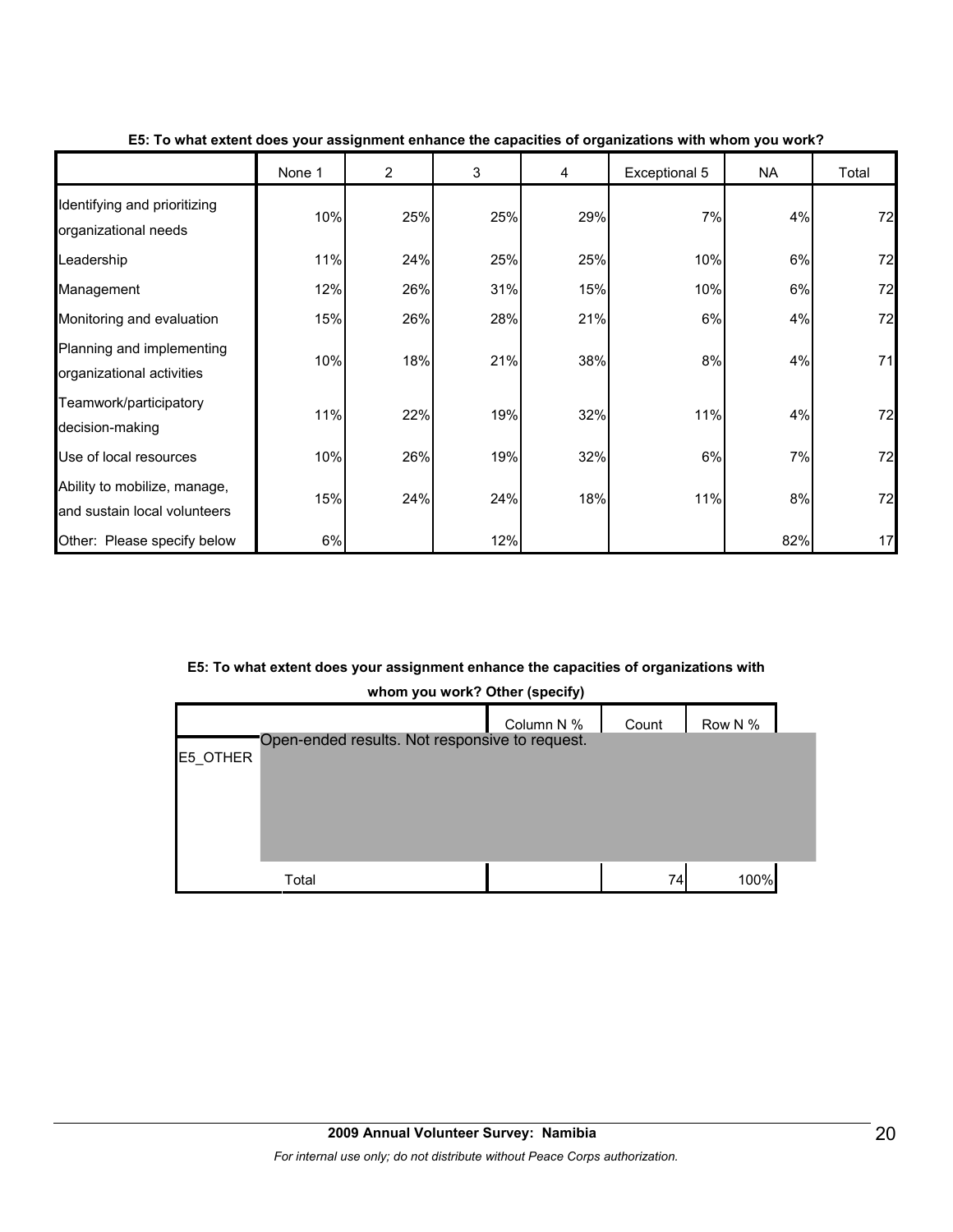|                                       | capacities?  |     |     |     |                 |           |       |  |
|---------------------------------------|--------------|-----|-----|-----|-----------------|-----------|-------|--|
|                                       | Not at all 1 | 2   | 3   | 4   | Exceptionally 5 | <b>NA</b> | Total |  |
| Your counterpart/community<br>partner | 6%           | 12% | 31% | 35% | 14%             | 3%        | 72    |  |
| Another institution/organization      | 17%          | 15% | 28% | 22% | 6%              | 12%       | 72    |  |
| Members of your host<br>community     | 3%           | 17% | 28% | 38% | 14%             |           | 71    |  |
| Other: Please specify below           | 6%           |     | 6%  | 6%  | 12%             | 69%       | 16    |  |

## **E6: How effective have you been in transferring knowledge and skills to help the following persons or groups build their**

### **E7: To what extent have HC individuals gained a better understanding of Americans? Includes "Too early to tell."**

|             | Not at all | Minimally | Moderately | Considerably | Exceptionally | Too early to tell | Total |
|-------------|------------|-----------|------------|--------------|---------------|-------------------|-------|
| $- -$<br>E7 | 0%I        | $1\%$     | 23%        | 45%          | 25%           | 5%l               | 73    |

## **E7: To what extent have HC individuals gained a better understanding of Americans? Excludes**

| "Too early to tell."                                                            |  |    |     |     |     |    |  |
|---------------------------------------------------------------------------------|--|----|-----|-----|-----|----|--|
| Minimally<br>Not at all<br>Moderately<br>Considerably<br>Exceptionally<br>™otal |  |    |     |     |     |    |  |
| E7                                                                              |  | 1% | 25% | 48% | 26% | 69 |  |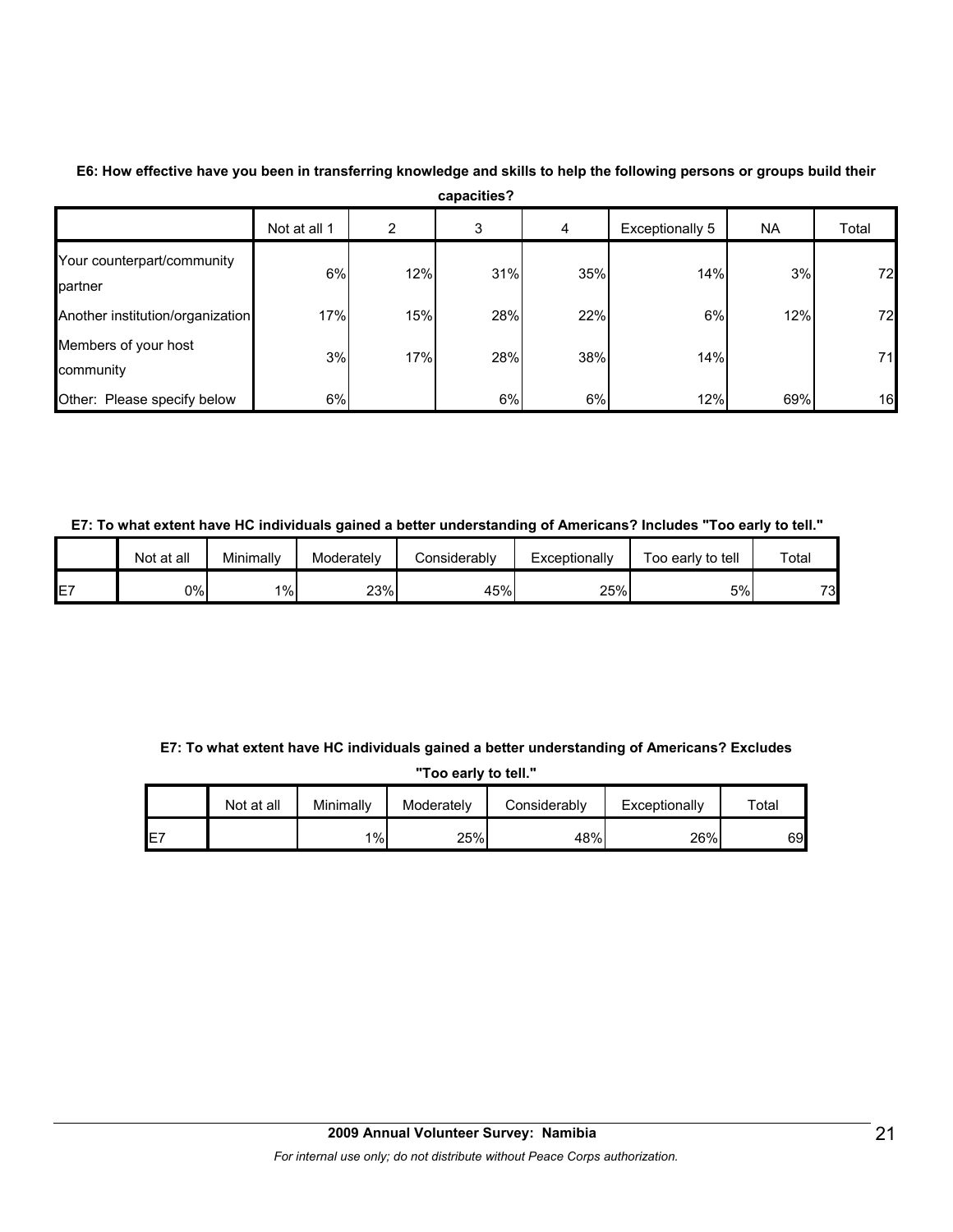|               |                                                              | <b>PCV Responses</b> | % Doing This | <b>Total PCVs</b><br>Responding |
|---------------|--------------------------------------------------------------|----------------------|--------------|---------------------------------|
| \$E9Goal3Acts | Electronic updates                                           | 66                   | 90%          |                                 |
|               | <b>Hosting American visitors</b>                             | 45                   | 62%          |                                 |
|               | Personal website or blog                                     | 35                   | 48%          |                                 |
|               | Hard copy/paper update                                       | 30                   | 41%          |                                 |
|               | Pen pal program/letter exchange                              | 17                   | 23%          |                                 |
|               | While on home leave, spoke at a<br>school or community group | 14                   | 19%          |                                 |
|               | Enrollment in the CWWS/CMS<br>program                        | 11                   | 15%          |                                 |
|               | Other please specify                                         | 4                    | $5\%$        |                                 |
|               | Peace Corps Week activities                                  | 1                    | 1%           |                                 |
|               | Podcasted/created a slide show or<br>video posted online     | 1                    | 1%           |                                 |
|               | Total                                                        |                      |              | 73                              |

### **E9. In which of the following third goal activities have you participated during your PC service?**

Percents may total to more than 100% since Volunteers were asked to "Mark all that apply."

## **E9: When asked about third goal activities, Volunteer answered "No involvement in third goal**

**activities."** 

|                                                                                 | Have done third goal<br>activities | No third goal activities | Total |
|---------------------------------------------------------------------------------|------------------------------------|--------------------------|-------|
| Peace Corps' third goal is to "help"<br>promote a better understanding of other |                                    |                          |       |
| peoples on the part of Americans." In<br>which of the following third goal      | 100%                               |                          | 74    |
| activities, including your contact with                                         |                                    |                          |       |
| family and friends, have you participated                                       |                                    |                          |       |
| during your Peace Corps                                                         |                                    |                          |       |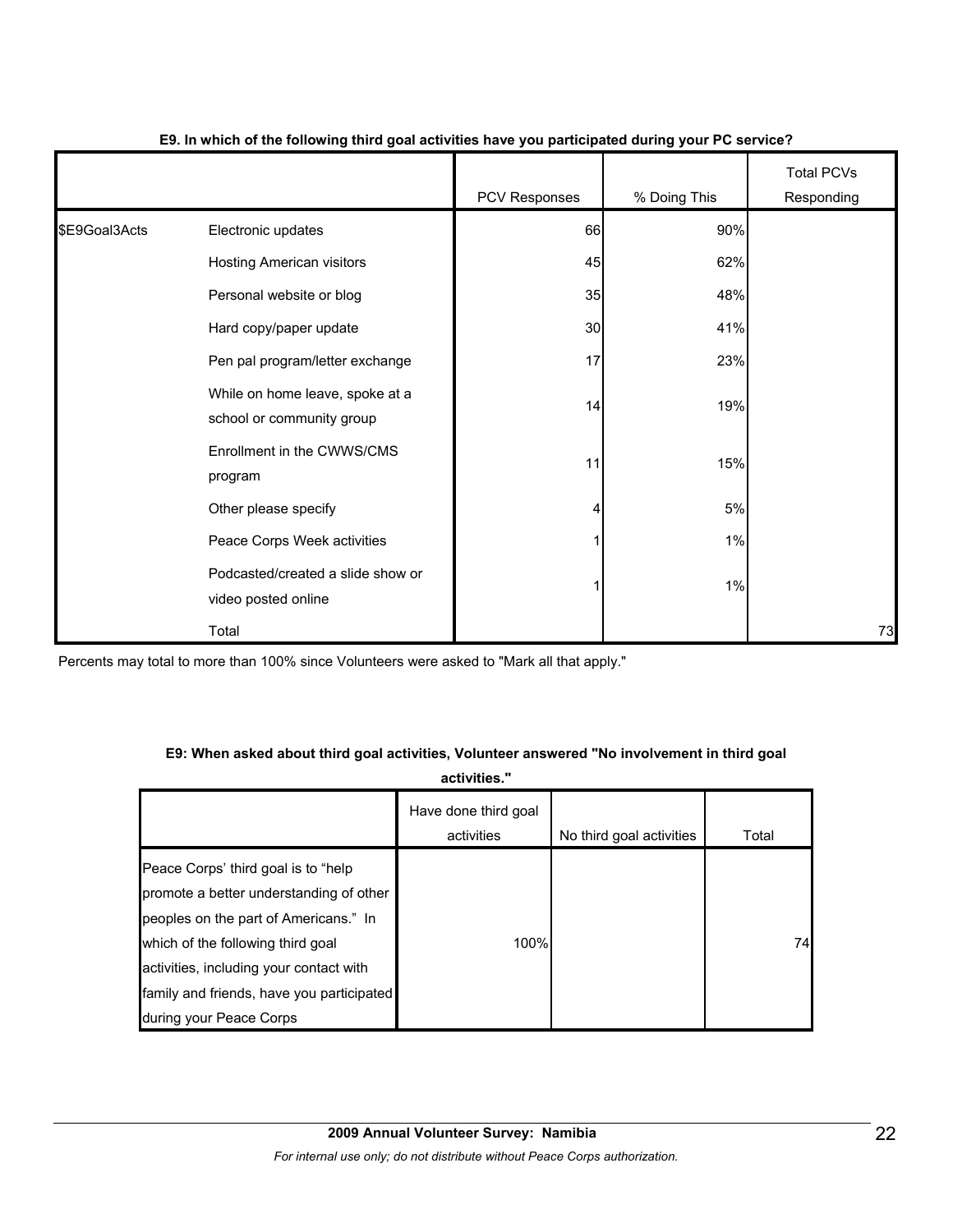|             | I have not participated in | have participated in<br>CWWS/CM & would | I have participated in<br>CWWS/CM and would |       |
|-------------|----------------------------|-----------------------------------------|---------------------------------------------|-------|
|             | CWWS/CM.                   | recommend it                            | NOT recommend it                            | Total |
| <b>IE10</b> | 89%                        | 5%l                                     | 5%                                          | 73    |

**E10: Would you recommend participation in the CWWS CMS to other Volunteers?**

### **E11: To what extent have Americans gained a better understanding of HCNs? Includes "Too early to tell."**

|     | Not at all | Minimally | Moderatelv       | Considerably | Exceptionally | Too early to tell | Total |
|-----|------------|-----------|------------------|--------------|---------------|-------------------|-------|
| E1' | 0%l        | 3%        | 16% <sub>I</sub> | 61%          | 16%           | 4%                | 74.   |

### **E11: To what extent have Americans gained a better understanding of HCNs? Excludes "Too early**

| to tell."       |            |           |            |              |               |       |  |  |  |  |
|-----------------|------------|-----------|------------|--------------|---------------|-------|--|--|--|--|
|                 | Not at all | Minimally | Moderately | Considerably | Exceptionally | Total |  |  |  |  |
| E <sub>11</sub> |            | 3%        | 17%        | 63%          | 17%           | 71    |  |  |  |  |

## **E12: Which of the following resources have been useful to you in your third goal activities?**

|                                                                                | Yes            |
|--------------------------------------------------------------------------------|----------------|
| Coverdell World Wise Schools staff (Useful)                                    | 4              |
| Contact with other Peace Corps staff in Washington, D.C. (Useful)              | 9              |
| Information at staging (Useful)                                                | 24             |
| Information from your post sent to you before departure (Useful)               | 36             |
| Internet (Useful)                                                              | 64             |
| Invitation kits (Useful)                                                       | 40             |
| Material in staging packet (Useful)                                            | 32             |
| Peace Corps staff at post (e.g., World Wise School contact) (Useful)           | 17             |
| Recruiting (Useful)                                                            | 20             |
| Resources available from Coverdell World Wise Schools (Useful)                 | $\overline{2}$ |
| Resources available on Peace Corps website (e.g., third goal section) (Useful) | 20             |
| Training on third goal (Useful)                                                | 12             |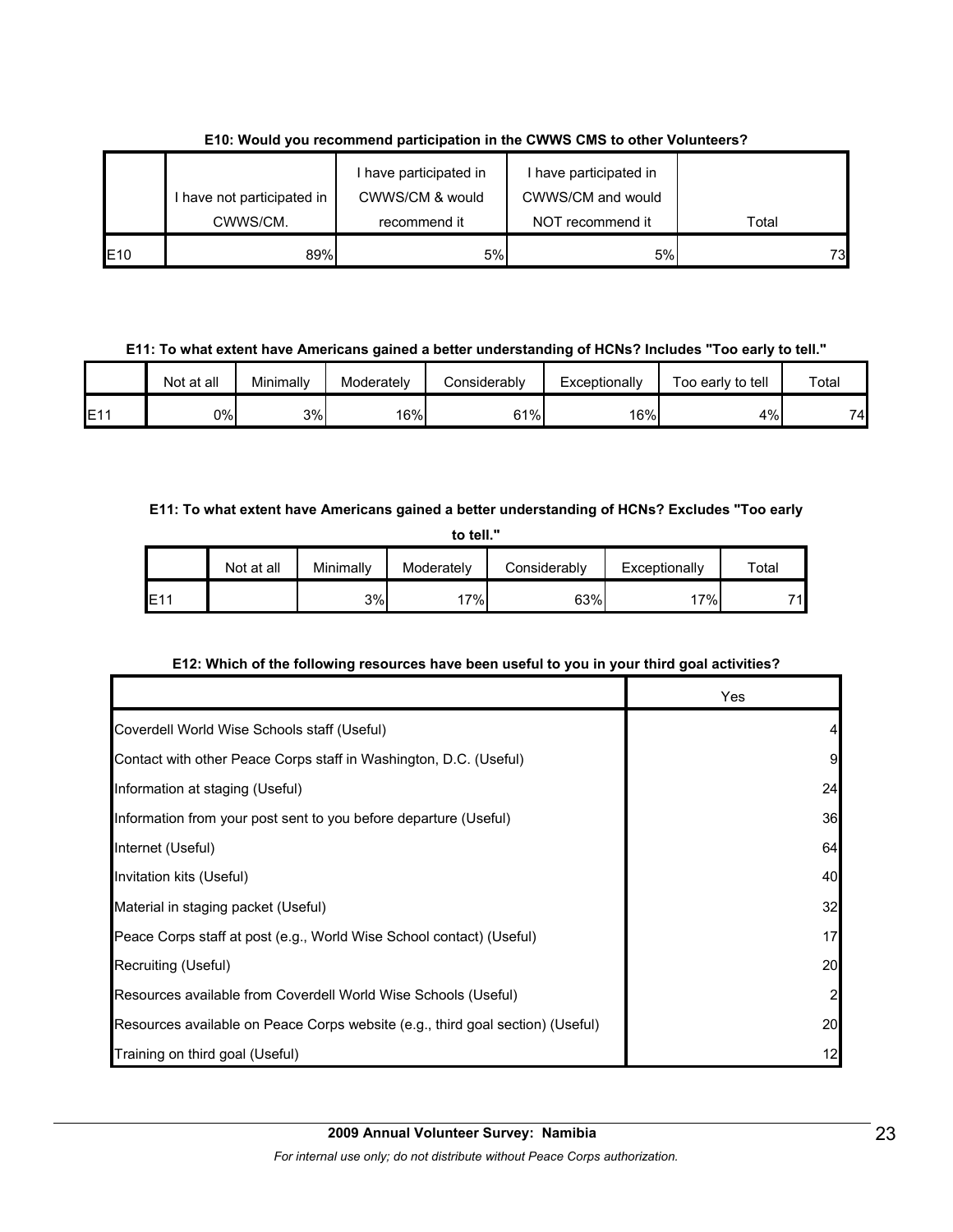|                                                                                 | Yes |
|---------------------------------------------------------------------------------|-----|
| Coverdell World Wise Schools staff (Would be helpful)                           | 24  |
| Contact with other Peace Corps staff in Washington, D.C. (Would be helpful)     | 18  |
| Information at staging (Would be helpful)                                       | 10  |
| Information from your post sent to you before departure (Would be helpful)      | 16  |
| Internet (Would be helpful)                                                     | 9   |
| Invitation kits (Would be helpful)                                              | 6   |
| Material in staging packet (Would be helpful)                                   | 7   |
| Peace Corps staff at post (e.g., World Wise School contact) (Would be helpful)  | 12  |
| Recruiting (Would be helpful)                                                   | 9   |
| Resources available from Coverdell World Wise Schools (Would be helpful)        | 12  |
| Resources available on Peace Corps website (e.g., third goal section) (Would be | 13  |
| helpful)                                                                        |     |
| Training on third goal (Would be helpful)                                       | 24  |
| Other: Please specify below (Would/will be helpful)                             |     |

### **E12: Which of the following resources would/will be helpful to you in your third goal activities?**

### **E12: Other useful/helpful resources? Other (specify)**

|                   | Column N % | Count | Row N % |
|-------------------|------------|-------|---------|
| <b>IE12 OTHER</b> | 100%       | 74    |         |
| Total             |            | 74    | 100%    |

### **E13: Do you know about the Peace Corps Partnership Program (PCPP)?**

|                 | No  | Yes, but I haven't used it. | Yes.<br>I have used it. | Total |  |
|-----------------|-----|-----------------------------|-------------------------|-------|--|
| E <sub>13</sub> | 46% | 53%                         | $1\%$                   | 74    |  |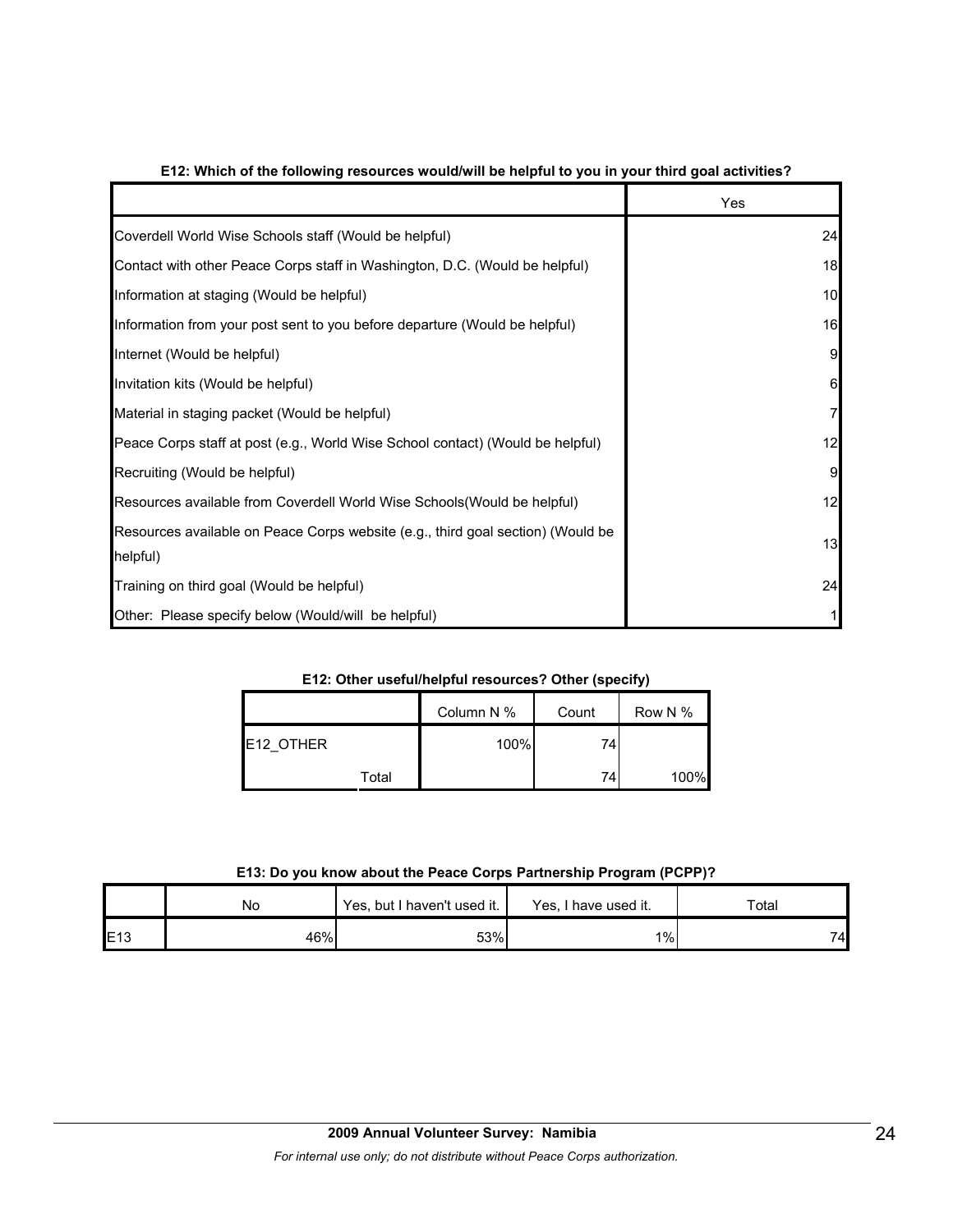# **F. Peace Corps Support**

*This section reports Volunteers' assessments of in-country Peace Corps* 

|     | Not at all | Poorly | Adequately | Well | Very well | Total         |
|-----|------------|--------|------------|------|-----------|---------------|
| IF1 | 5%         | 24%    | 29%        | 19%  | 24%       | ິ<br><u>.</u> |

**F1 (PCVs at post 9+ months): How prepared for your arrival were the host people with whom you work?**



F1: When you arrived at your community, how prepared for your arrival were the host people with whom you work?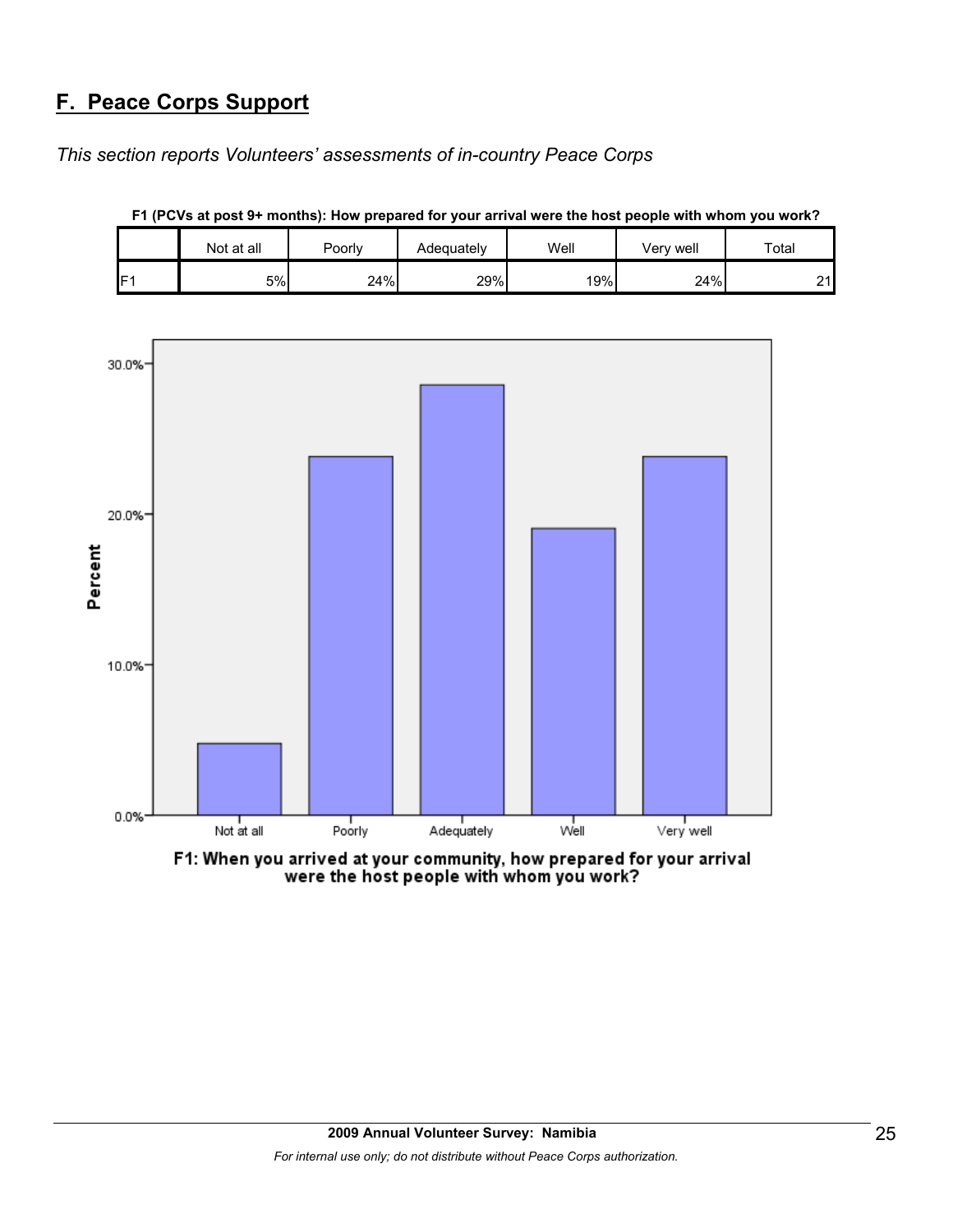|                 | Not at all | Minimally | Adequatelv | Considerably | Exceptionally | <b>Not Used</b> | $\tau$ otal |
|-----------------|------------|-----------|------------|--------------|---------------|-----------------|-------------|
| IF <sub>2</sub> | 1%         | 16%       | 23%        | 30%          | 26%           | 3%              | 73          |

**F2: How satisfied are you with the health care you received from your PCMO(s)?**

### **F3: How satisfied are you with the following support provided by in-country PC staff?**

|                             | Not at all 1 | $\overline{c}$ | 3   | 4   | Completely 5 | <b>NA</b> | Total |
|-----------------------------|--------------|----------------|-----|-----|--------------|-----------|-------|
| Administrative/logistical   | 4%           | 9%             | 31% | 36% | 19%          |           | 74    |
| Cross-cultural              | 4%           | 4%             | 25% | 51% | 16%          |           | 73    |
| Emotional                   | 7%           | 18%            | 26% | 27% | 16%          | 7%        | 74    |
| Feedback on my work reports | 17%          | 17%            | 36% | 7%  | 6%           | 18%       | 72    |
| Job assignment              | 8%           | 15%            | 30% | 27% | 19%          |           | 73    |
| Language learning           | 7%           | 27%            | 30% | 27% | 9%           |           | 74    |
| Medical                     | 8%           | 16%            | 23% | 28% | 24%          |           | 74    |
| Safety and security         | 4%           | 10%            | 30% | 34% | 22%          |           | 73    |
| Site selection/preparation  | 11%          | 19%            | 35% | 21% | 14%          |           | 72    |
| <b>Technical skills</b>     | 1%           | 19%            | 33% | 32% | 12%          | 1%        | 72    |

## **F4: How satisfied are you with the Peace Corps allocation of time and resources to mental health/adjustment**

|                |                        |     |     | Completely satisfied |     |       |
|----------------|------------------------|-----|-----|----------------------|-----|-------|
|                | Not at all satisfied 1 |     |     |                      |     | Total |
| F <sub>4</sub> | 8%                     | 20% | 27% | 30%                  | 15% | 74    |

**F5: What level of PC support have you received to help cope with stress from issues such as HIV/AIDS, food insecurity, etc. in your community? (Including PCVs w/no need for support)**

|                 | No support | Minimal support | Adequate support | Considerable<br>support | Exceptional<br>support | NA/I have no<br>need for support | Total |
|-----------------|------------|-----------------|------------------|-------------------------|------------------------|----------------------------------|-------|
| IF <sub>5</sub> | 4%         | 15%             | 29%              | 8%                      | 8%                     | 35%                              | 72    |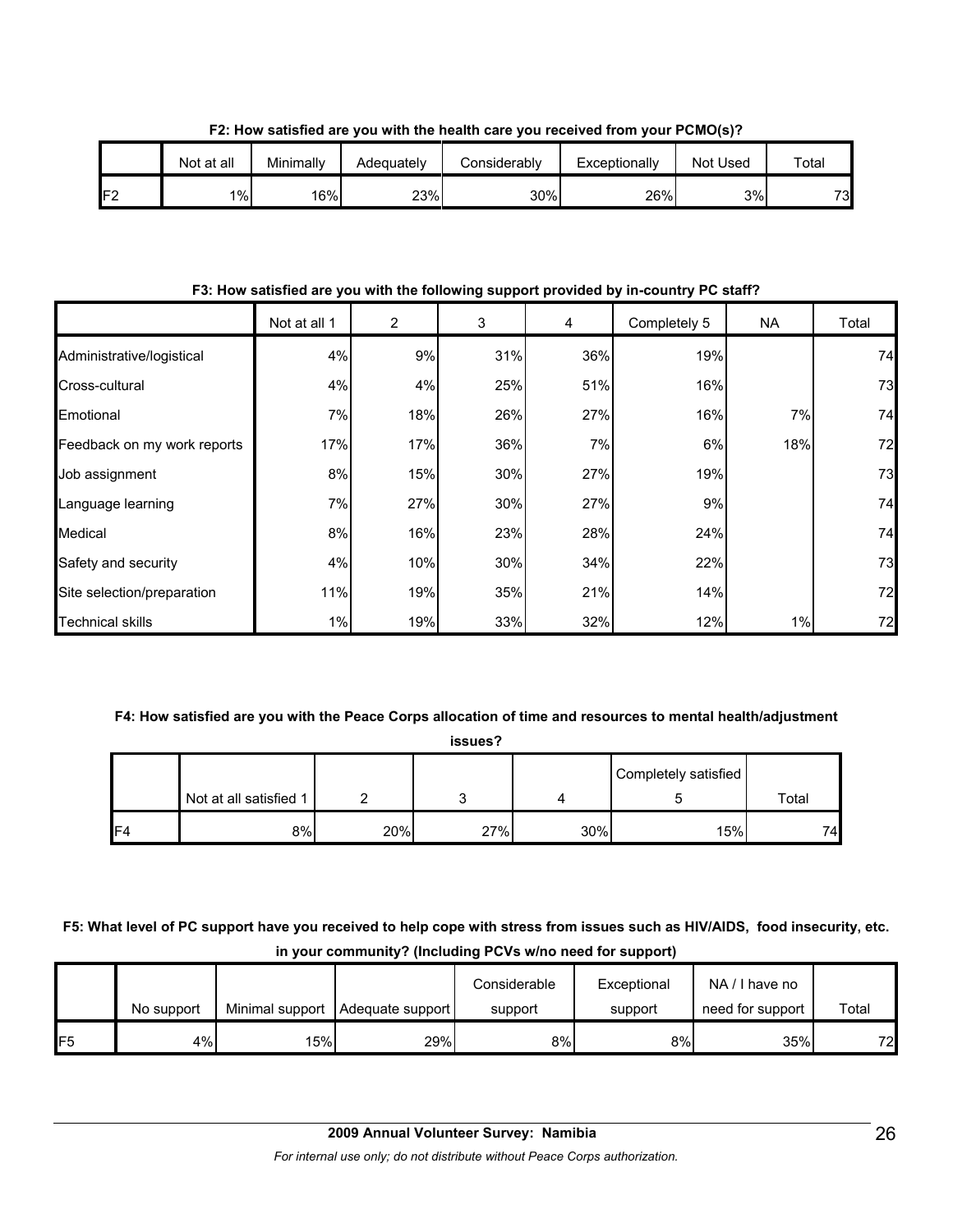# **F5: What level of PC support have you received to help cope with stress from issues such as HIV/AIDS, food insecurity, etc. in your community? (Excluding PCVs w/no need for support)**

|                 |            |                 |                  | Considerable |                            |       |
|-----------------|------------|-----------------|------------------|--------------|----------------------------|-------|
|                 | No support | Minimal support | Adequate support | support      | <b>Exceptional support</b> | Total |
| IF <sub>5</sub> | 6%         | 23%             | 45%              | 13%          | 13%                        | 47    |

### **F6: How would you rate your interaction with the Country Director in terms of the following?**

|                                    | Not adequate | Adequate | Total |
|------------------------------------|--------------|----------|-------|
| Responsiveness to my issues        | 15%          | 85%      | 71    |
| Informative content                | 14%          | 86%      | 70    |
| My comfort level discussing issues | 32%          | 68%      | 69    |
| Adequacy of visits                 | 34%          | 66%      | 64    |

### **F6b: How would you rate your interaction with the PTO/SRPTC in terms of the following?**

|                                    | Not adequate | Adequate | Total |
|------------------------------------|--------------|----------|-------|
| Responsiveness to my issues        | 8%           | 92%      | 66    |
| Informative content                | 6%           | 94%      | 65    |
| My comfort level discussing issues | 10%          | 90%      | 63    |
| Adequacy of visits                 | 23%          | 77%      | 62    |

## **F6c: How would you rate your interaction with the APCD/Program Manager in terms of the**

**following?**

|                                    | Not adequate | Adequate | Total |
|------------------------------------|--------------|----------|-------|
| Responsiveness to my issues        | 12%          | 88%      | 73    |
| Informative content                | 11%          | 89%      | 73    |
| My comfort level discussing issues | 17%          | 83%      | 71    |
| Adequacy of visits                 | 15%          | 85%      | 711   |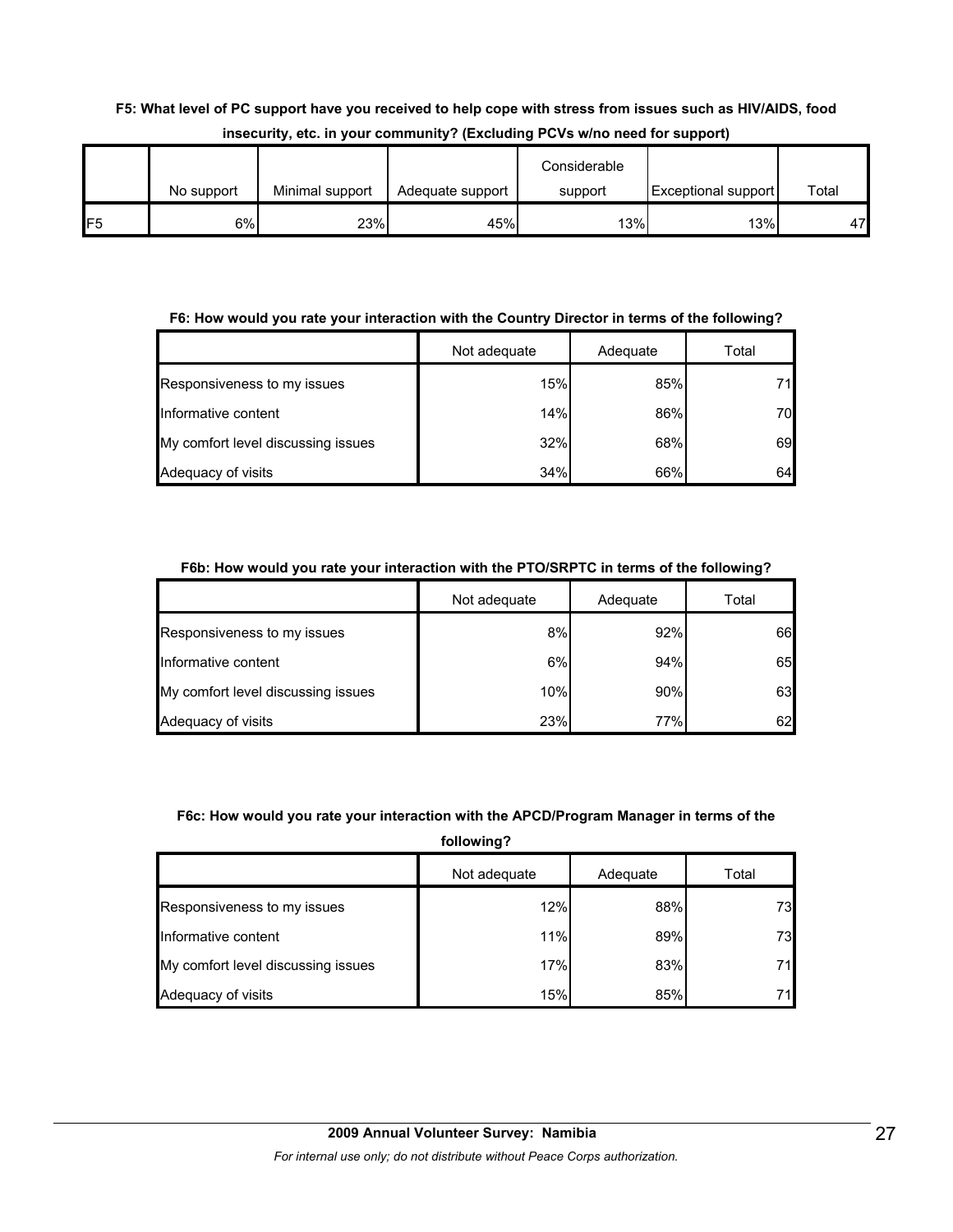|                                    | Not adequate | Adequate | Total |
|------------------------------------|--------------|----------|-------|
| Responsiveness to my issues        | 21%          | 79%      |       |
| Informative content                | 25%          | 75%      |       |
| My comfort level discussing issues | 25%          | 75%      | 69    |
| Adequacy of visits                 | 23%          | 77%      | 66    |

**F6d: How would you rate your interaction with the PCMO in terms of the following?**

## **F6e: How would you rate your interaction with the Safety and Security Coordinator in terms of**

**the following?**

|                                    | Not adequate | Adequate | Total |
|------------------------------------|--------------|----------|-------|
| Responsiveness to my issues        | 7%           | 93%      | 70    |
| Informative content                | 13%          | 87%      | 69    |
| My comfort level discussing issues | 14%          | 86%      | 65    |
| Adequacy of visits                 | 16%          | 84%      | 64    |

### **F6f: How would you rate your interaction with the Training Manager in terms of the following?**

|                                    | Not adequate | Adequate | Total |
|------------------------------------|--------------|----------|-------|
| Responsiveness to my issues        | 0%           | 100%     | 70    |
| Informative content                | 1%           | 99%      | 68    |
| My comfort level discussing issues | 7%           | 93%      | 68    |
| Adequacy of visits                 | 6%           | 94%      | 64    |

### **F6g: How would you rate your interaction with administrative staff in terms of the following?**

|                                    | Not adequate | Adequate | Total |
|------------------------------------|--------------|----------|-------|
| Responsiveness to my issues        | 9%           | 91%      | 69    |
| Informative content                | 6%           | 94%      | 68    |
| My comfort level discussing issues | 21%          | 79%      | 66    |
| Adequacy of visits                 | 18%          | 82%      | 62    |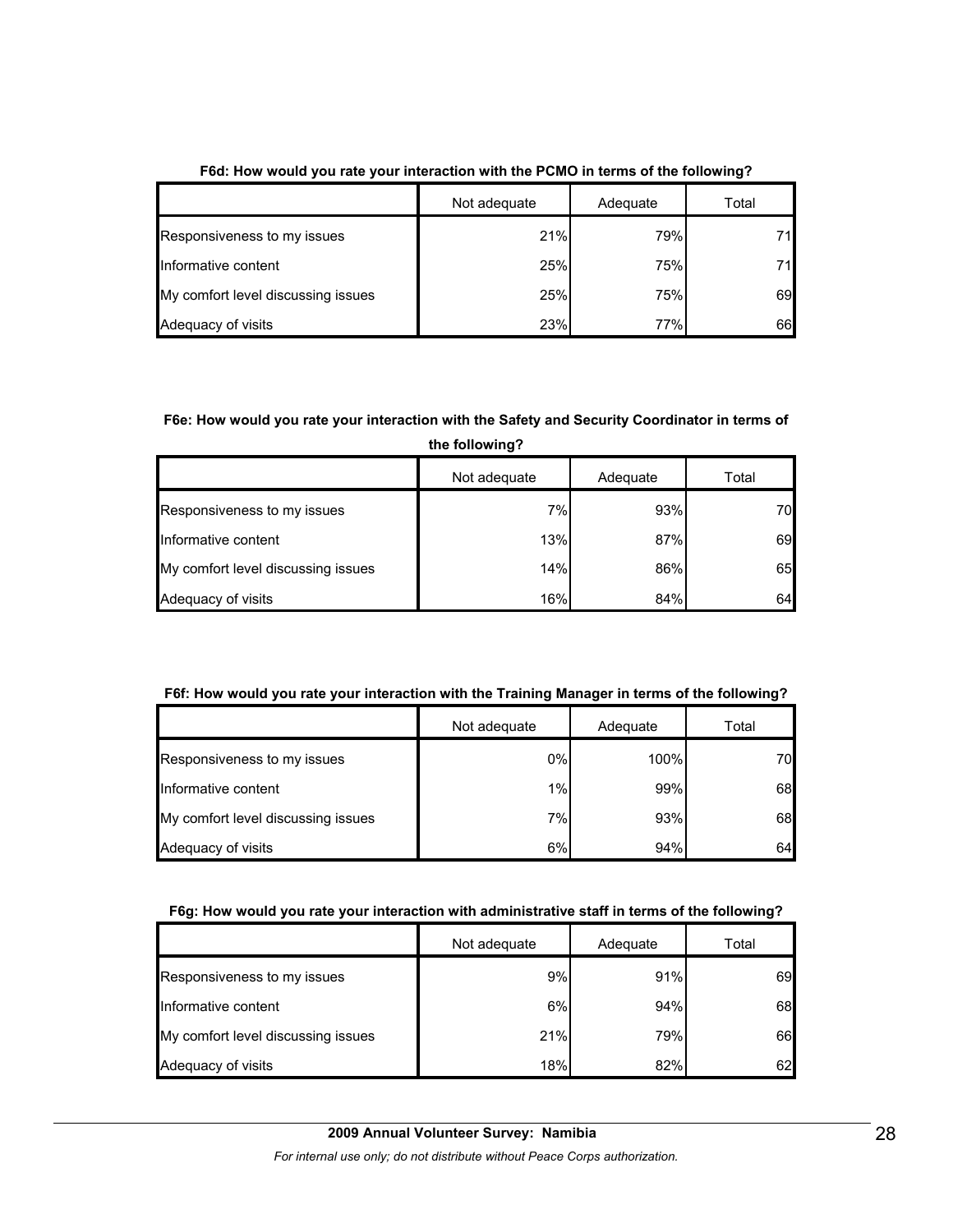# **F6h: How would you rate your interaction with other post staff (please specify) in terms of the**

**following?**

|                                    | Not adequate | Adequate | Total          |
|------------------------------------|--------------|----------|----------------|
| Responsiveness to my issues        | 17%          | 83%      | 6              |
| Informative content                | 0%           | 100%     | 6              |
| My comfort level discussing issues | 0%           | 100%     | 4              |
| Adequacy of visits                 | 0%           | 100%     | 3 <sup>l</sup> |

# **F7: To what extent is your CD aware of Volunteer issues and concerns through interactions with**

|    | <b>Volunteers?</b> |           |            |              |            |             |
|----|--------------------|-----------|------------|--------------|------------|-------------|
|    | Not at all         | Minimally | Adequately | Considerably | Completely | $\tau$ otal |
| Е7 | 3%                 | 22%       | 38%        | 34%          | 4%         | 74          |

# **F8: What is the most effective way you use to communicate with PC staff?**

| Most effective | Text messaging                        | 57%  | 41              |
|----------------|---------------------------------------|------|-----------------|
|                | Cellphone (voice)                     | 29%  | 21              |
|                | In-person visits                      | 7%   | $5\overline{)}$ |
|                | Email/ Internet                       | 7%   | $5\overline{a}$ |
|                | Other. Please specify                 |      |                 |
|                | Telephone not at residence or<br>work |      |                 |
|                | Telephone at residence or work        |      |                 |
|                | Letters                               |      |                 |
|                | CB radio                              |      |                 |
|                | Total                                 | 100% | 72              |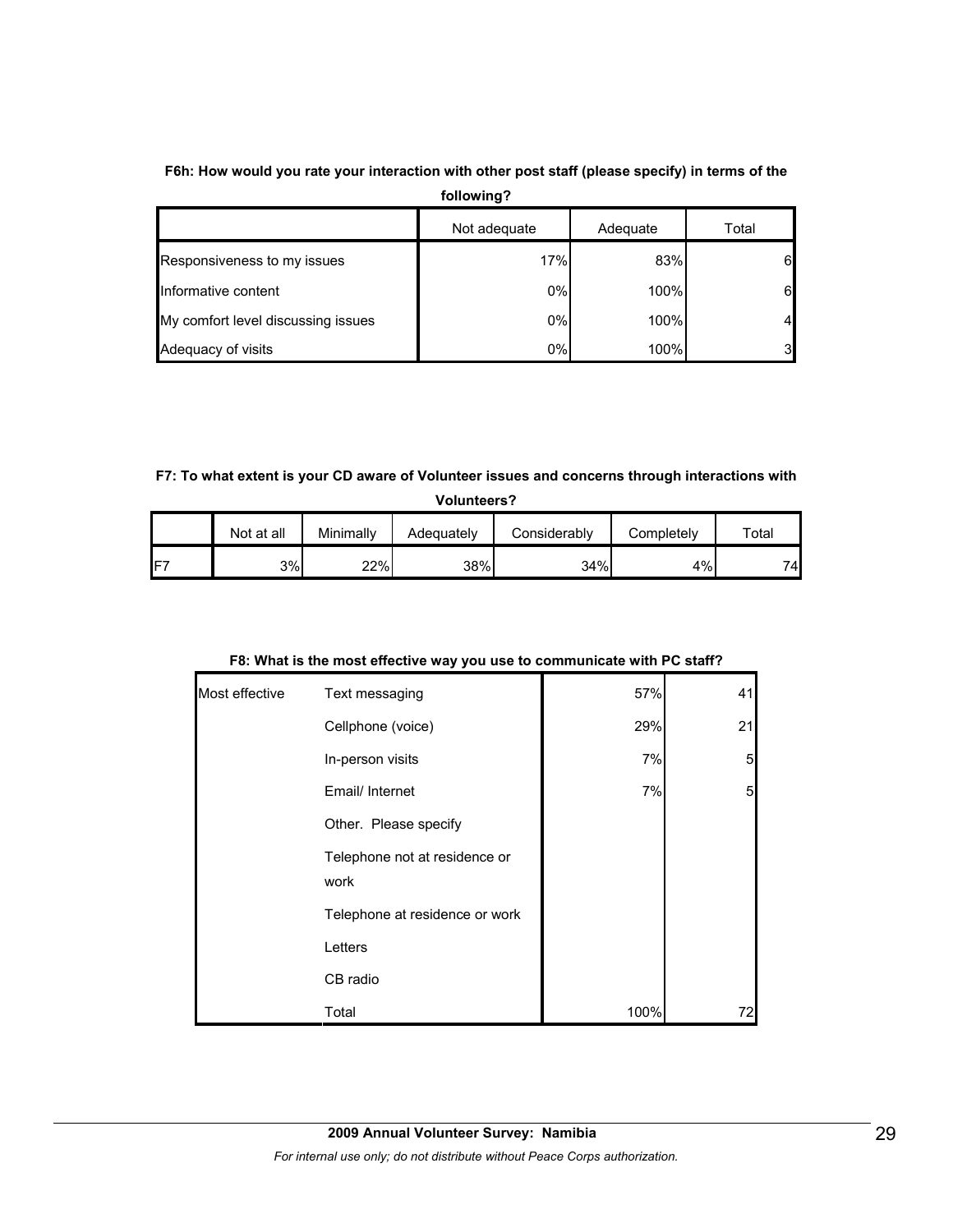| Second most effective | Cellphone (voice)                  | 38%  | 28             |
|-----------------------|------------------------------------|------|----------------|
|                       | Email/ Internet                    | 30%  | 22             |
|                       | Text messaging                     | 25%  | 18             |
|                       | Telephone at residence or work     | 3%   | $\overline{a}$ |
|                       | In-person visits                   | 3%   | $\overline{a}$ |
|                       | Telephone not at residence or work | 1%   | 1              |
|                       | Other. Please specify              |      |                |
|                       | Letters                            |      |                |
|                       | CB radio                           |      |                |
|                       | Total                              | 100% | 73             |

#### **F8: What is the second most effective way you use to communicate with PC staff?**

#### **F8: What is the third most effective way you use to communicate with PC staff?**

| (C11_THREE) Third most effective | Email/ Internet                    | 44%  | 31 |
|----------------------------------|------------------------------------|------|----|
|                                  | Cellphone (voice)                  | 21%  | 15 |
|                                  | Text messaging                     | 14%  | 10 |
|                                  | Telephone at residence or work     | 13%  | 9  |
|                                  | In-person visits                   | 8%   | 6  |
|                                  | Other. Please specify              |      |    |
|                                  | Telephone not at residence or work |      |    |
|                                  | Letters                            |      |    |
|                                  | CB radio                           |      |    |
|                                  | Total                              | 100% | 71 |

# **F9: How do you rate the effectiveness of your communication resources for contacting in-country PC staff?**

|     | Very poor | Poor | Adequate | Good | Excellent | $\tau$ otal |
|-----|-----------|------|----------|------|-----------|-------------|
| IF9 |           | 4%   | 23%      | 42%  | 31%       | 74          |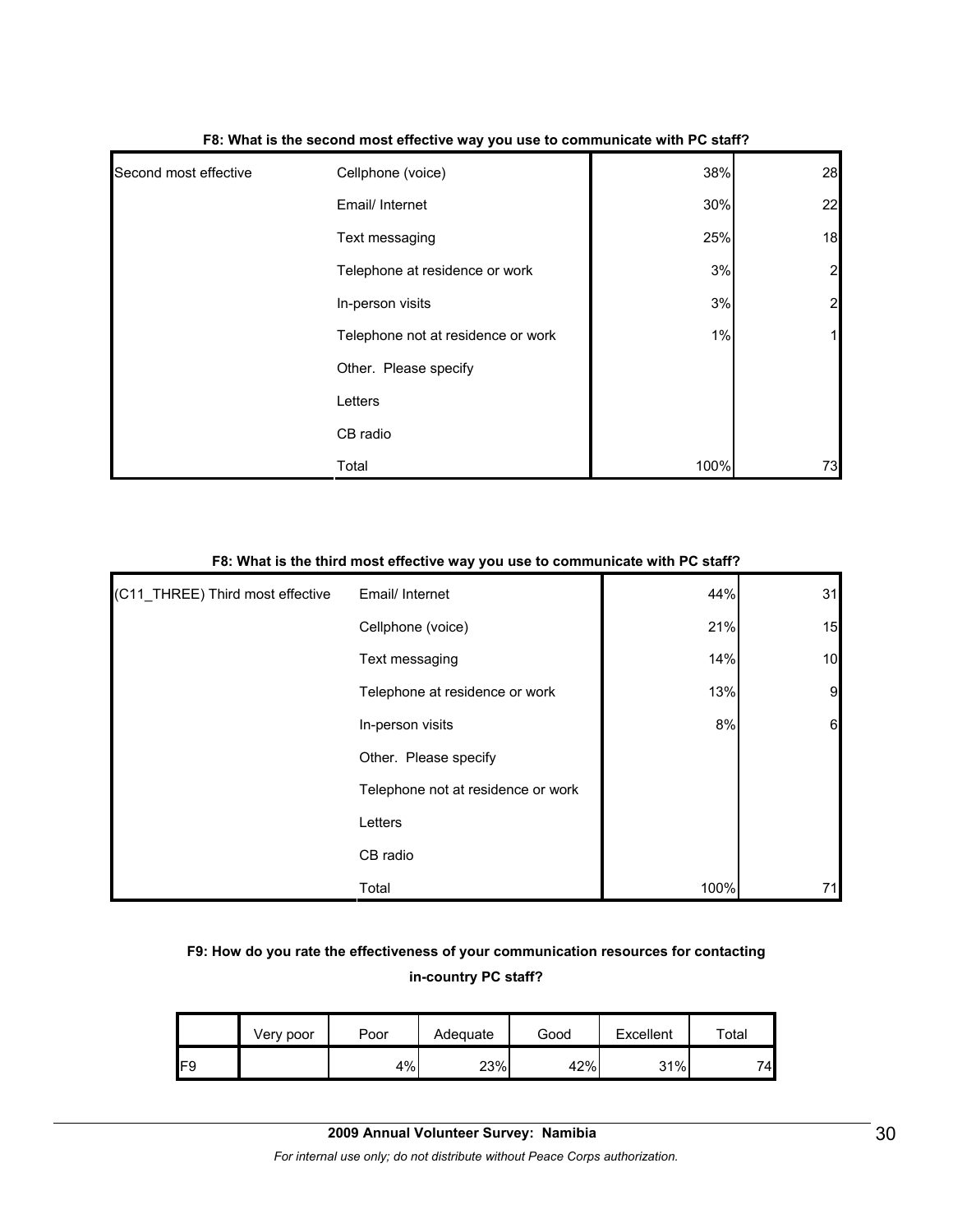# **G. Your Safety and Security**

*This section reports on how safe and informed about their safety Volunteers feel. Their experiences with reported and unreported crimes are summarized.* 

|                             |                 |            | Adequately |                     |           |       |
|-----------------------------|-----------------|------------|------------|---------------------|-----------|-------|
|                             | Not at All Safe | Often Safe | Safe       | <b>Usually Safe</b> | Very Safe | Total |
| Where you live              |                 | 5%         | 18%        | 31%                 | 46%       | 74    |
| Where you work              |                 | 3%         | 11%        | 18%                 | 69%       | 74    |
| When you travel in-country  | 4%              | 11%        | 38%        | 41%                 | 7%        | 74    |
| City where main Peace Corps | 18%             | 23%        | 41%        | 18%                 | $1\%$     | 74    |
| office is located           |                 |            |            |                     |           |       |

### **G1: How safe do you feel...?**

### **G2: Please indicate the number of times you experienced the following types of discrimination/harassment.**

|                    | Never  | Once  | 2-5 times | 6-10 times | 11-25 times | $26+$ times | Total |
|--------------------|--------|-------|-----------|------------|-------------|-------------|-------|
| Age                | 84.1%  | 6.3%  | 6.3%      | 1.6%       | 1.6%        |             | 63    |
| Anti-American      | 78.5%  | 10.8% | 10.8%     |            |             |             | 65    |
| <b>Disability</b>  | 100.0% |       |           |            |             |             | 64    |
| Gender             | 80.6%  | 4.8%  | 6.5%      | 4.8%       |             | 3.2%        | 62    |
| Racial/color       | 56.1%  | 4.5%  | 18.2%     | 4.5%       | 4.5%        | 12.1%       | 66    |
| Religious          | 95.2%  |       | 1.6%      | 3.2%       |             |             | 63    |
| Sexual (verbal)    | 63.5%  | 3.2%  | 7.9%      | 4.8%       | 4.8%        | 15.9%       | 63    |
| Sexual (physical)  | 92.1%  | 6.3%  |           |            |             | 1.6%        | 63    |
| Sexual orientation | 100.0% |       |           |            |             |             | 63    |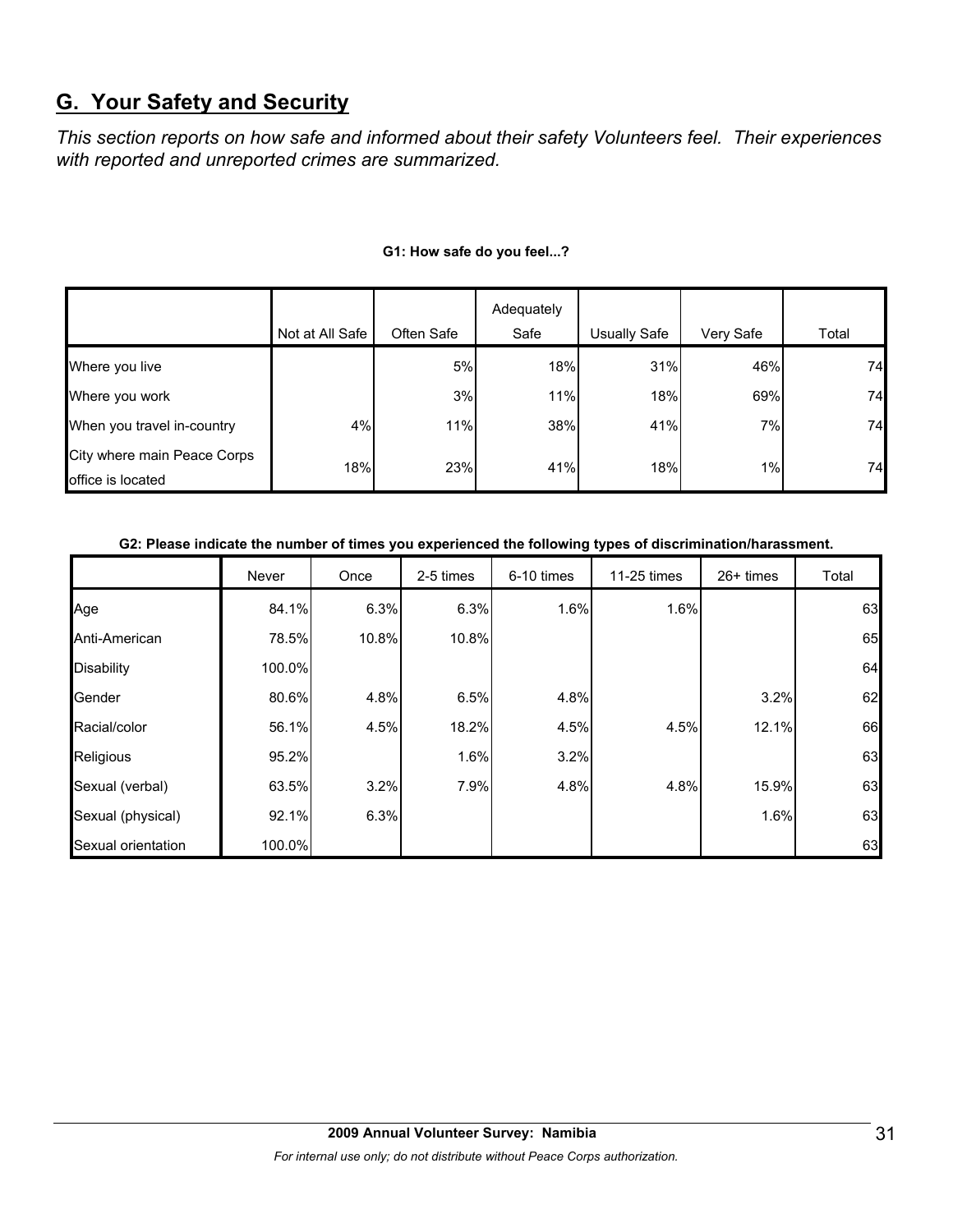|                    | Never  | Once  | 2-5 times | 6-10 times | 11-25 times | 26+ times | Total          |
|--------------------|--------|-------|-----------|------------|-------------|-----------|----------------|
| Age                | 100.0% |       |           |            |             |           | 9              |
| Anti-American      | 100.0% |       |           |            |             |           | 11             |
| Gender             | 90.9%  | 9.1%  |           |            |             |           | 11             |
| Racial/color       | 100.0% |       |           |            |             |           | 26             |
| Religious          | 66.7%  | 33.3% |           |            |             |           | 3              |
| Sexual (verbal)    | 89.5%  | 5.3%  | 5.3%      |            |             |           | 19             |
| Sexual (physical)  | 75.0%  | 25.0% |           |            |             |           | $\overline{4}$ |
| Sexual orientation | 100.0% |       |           |            |             |           |                |

**G2: Please indicate the number of times you reported discrimination/harassment events to PC.**

**G3: Please indicate the number of times you experienced the following types of crimes.**

|                    | Never  | Once  | 2-5 times | 6-10 times | 11-25 times | 26+ times | Total |
|--------------------|--------|-------|-----------|------------|-------------|-----------|-------|
| <b>Burglary</b>    | 78.8%  | 12.1% | 9.1%      |            |             |           | 66    |
| Theft              | 63.1%  | 21.5% | 15.4%     |            |             |           | 65    |
| Robbery            | 79.4%  | 19.0% | 1.6%      |            |             |           | 63    |
| Physical assault   | 88.3%  | 11.7% |           |            |             |           | 60    |
| Aggravated assault | 96.7%  | 3.3%  |           |            |             |           | 61    |
| Sexual assault     | 96.7%  | 1.7%  | 1.7%      |            |             |           | 60    |
| Rape               | 100.0% |       |           |            |             |           | 57    |

### **G3: Please indicate the number of times you reported the following crimes to Peace Corps.**

|                    | Never  | Once   | 2-5 times | 6-10 times | 11-25 times | 26+ times | Total            |
|--------------------|--------|--------|-----------|------------|-------------|-----------|------------------|
| <b>Burglary</b>    | 30.8%  | 46.2%  | 23.1%     |            |             |           | 13               |
| Theft              | 47.6%  | 38.1%  | 14.3%     |            |             |           | 21               |
| Robbery            | 30.8%  | 61.5%  | 7.7%      |            |             |           | 13               |
| Physical assault   | 33.3%  | 66.7%  |           |            |             |           | $6 \overline{6}$ |
| Aggravated assault |        | 100.0% |           |            |             |           | $\overline{c}$   |
| Sexual assault     | 100.0% |        |           |            |             |           | 11               |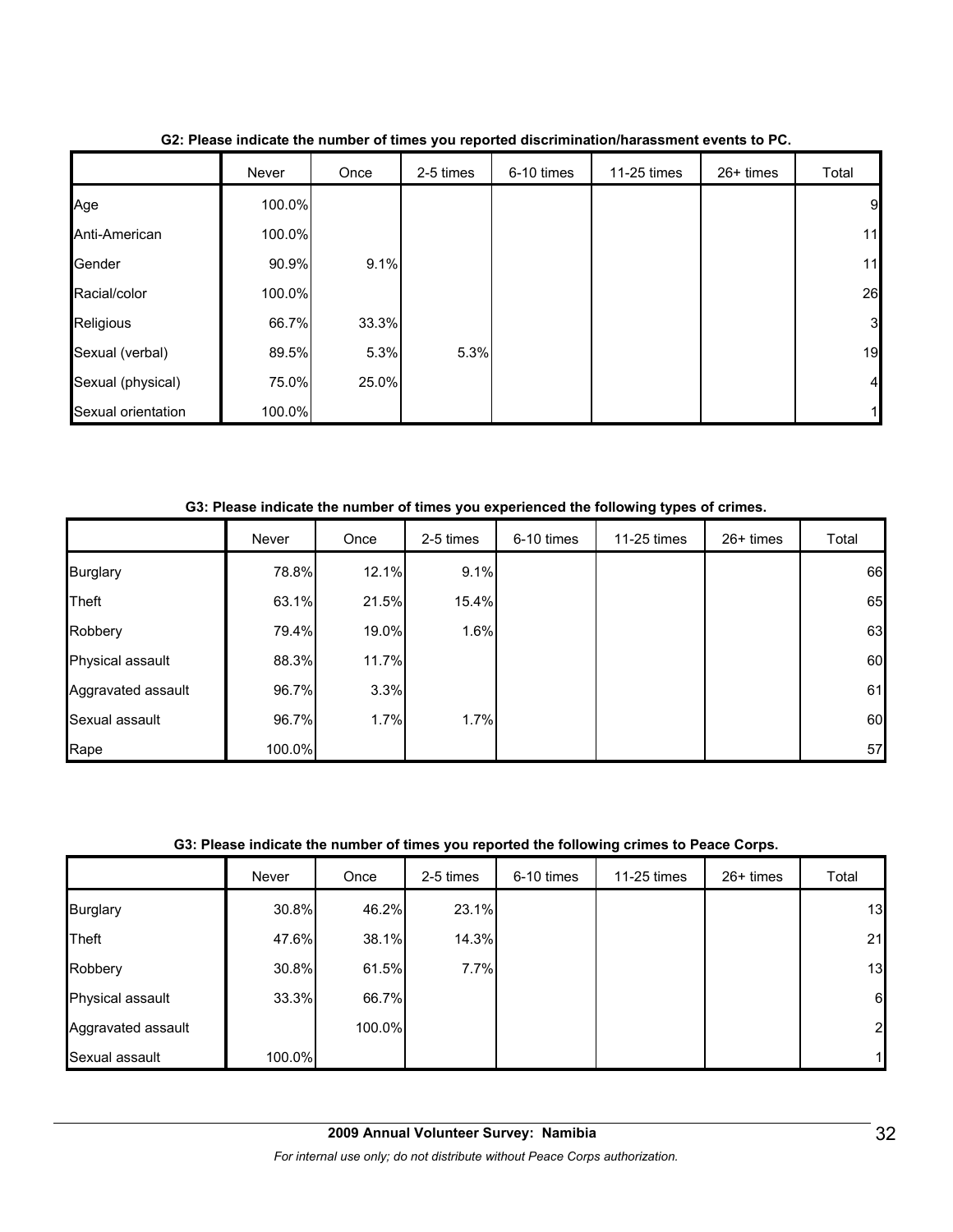|            |                                                             |               | % Reason Not | <b>Total PCVs</b> |
|------------|-------------------------------------------------------------|---------------|--------------|-------------------|
|            |                                                             | PCV Responses | Rptd         | Responding        |
| \$NoRpBurg | I felt it was too minor or<br>common to report              |               | 67%          |                   |
|            | I did not think the PC could help                           | 3             | 50%          |                   |
|            | I believed it could result in<br>changing sites             |               | 17%          |                   |
|            | Reporting might result in<br>disciplinary action against me |               | 17%          |                   |
|            | It might hurt my relationship with<br>the community         |               | 17%          |                   |
|            | Other                                                       |               | 17%          |                   |
|            | Concerns of a possible breach<br>in confidentiality         |               |              |                   |
|            | Total                                                       |               |              | 6                 |

### **G4a: If you did not report your experience with burglary, please your reason(s) for not reporting.**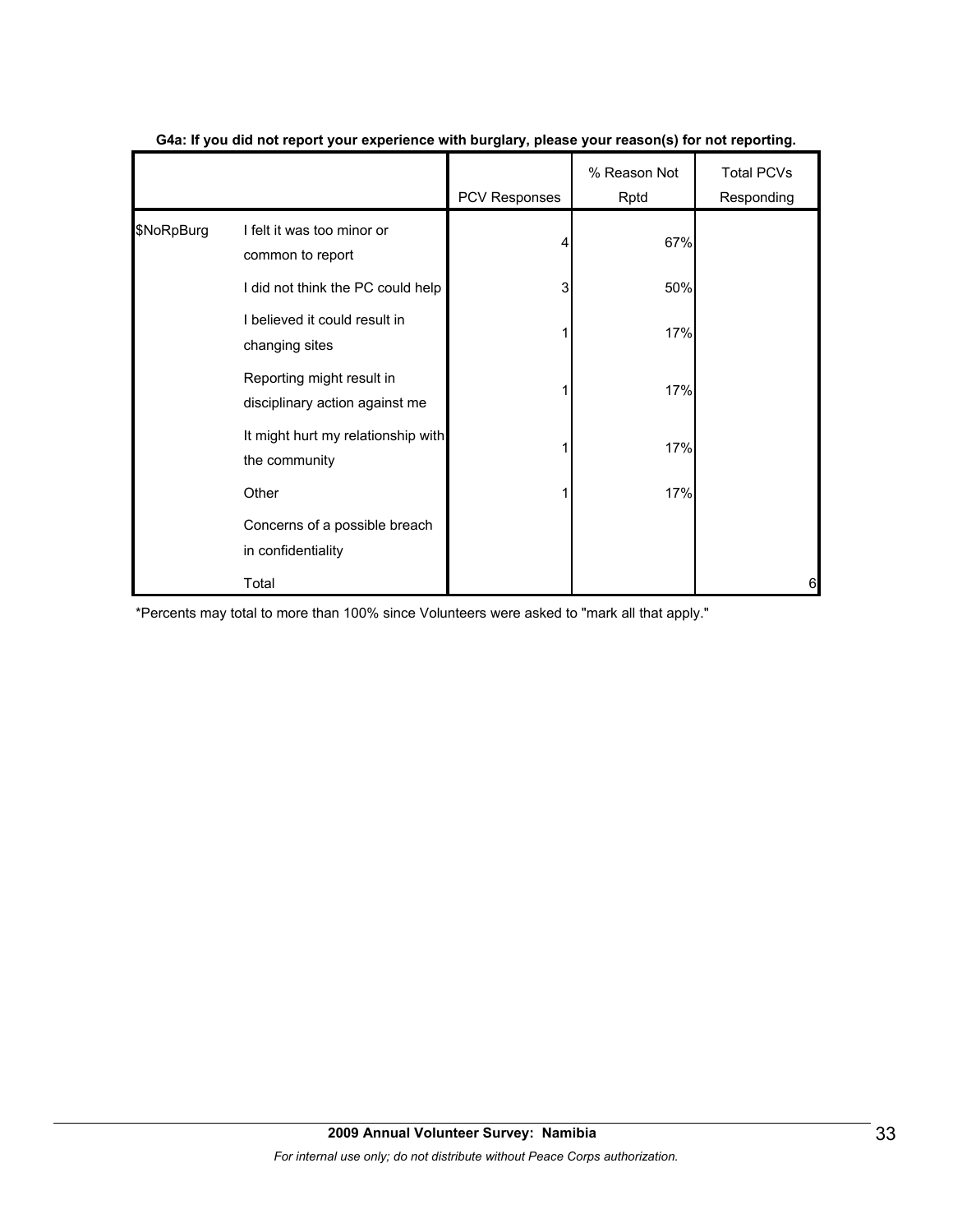|             |                                                             |                      | % Reason Not | <b>Total PCVs</b> |
|-------------|-------------------------------------------------------------|----------------------|--------------|-------------------|
|             |                                                             | <b>PCV Responses</b> | Rptd         | Responding        |
| \$NoRpTheft | I felt it was too minor or<br>common to report              | 9                    | 60%          |                   |
|             | I did not think the PC could help                           | 8                    | 53%          |                   |
|             | Other                                                       | 2                    | 13%          |                   |
|             | Reporting might result in<br>disciplinary action against me |                      | 7%           |                   |
|             | It might hurt my relationship with<br>the community         |                      | 7%           |                   |
|             | I believed it could result in<br>changing sites             |                      |              |                   |
|             | Concerns of a possible breach<br>in confidentiality         |                      |              |                   |
|             | Total                                                       |                      |              | 15                |

### **G4b: If you did not report your experience with theft, please your reason(s) for not reporting.**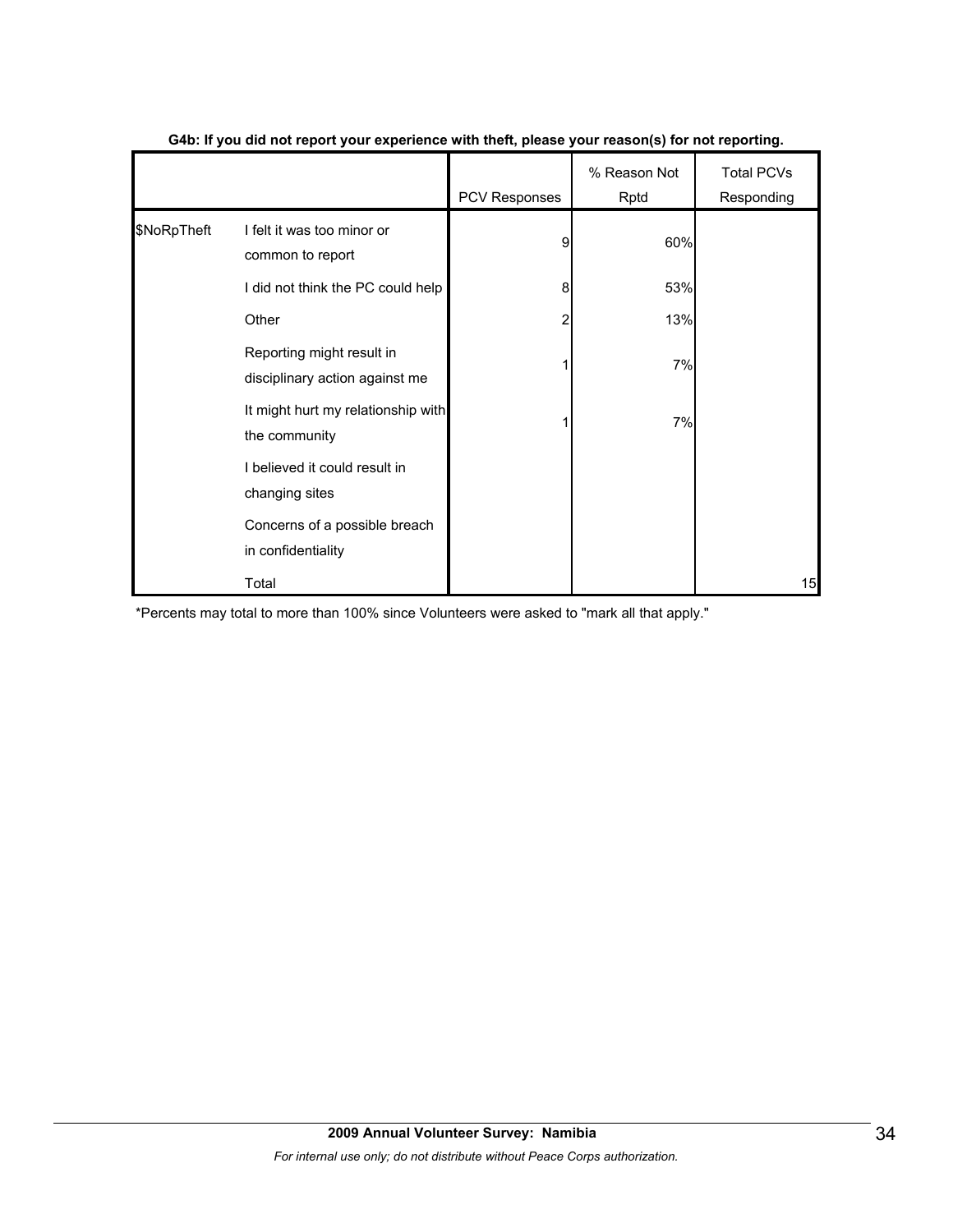|            |                                                             | PCV Responses | % Reason Not<br>Rptd | <b>Total PCVs</b><br>Responding |
|------------|-------------------------------------------------------------|---------------|----------------------|---------------------------------|
| \$NoRpRobb | I did not think the PC could help                           |               | 50%                  |                                 |
|            | I felt it was too minor or<br>common to report              | 2             | 50%                  |                                 |
|            | Reporting might result in<br>disciplinary action against me | 2             | 50%                  |                                 |
|            | Other                                                       |               | 25%                  |                                 |
|            | I believed it could result in<br>changing sites             |               |                      |                                 |
|            | Concerns of a possible breach<br>in confidentiality         |               |                      |                                 |
|            | It might hurt my relationship<br>with the community         |               |                      |                                 |
|            | Total                                                       |               |                      |                                 |

### **G4c: If you did not report your experience with robbery, please your reason(s) for not reporting.**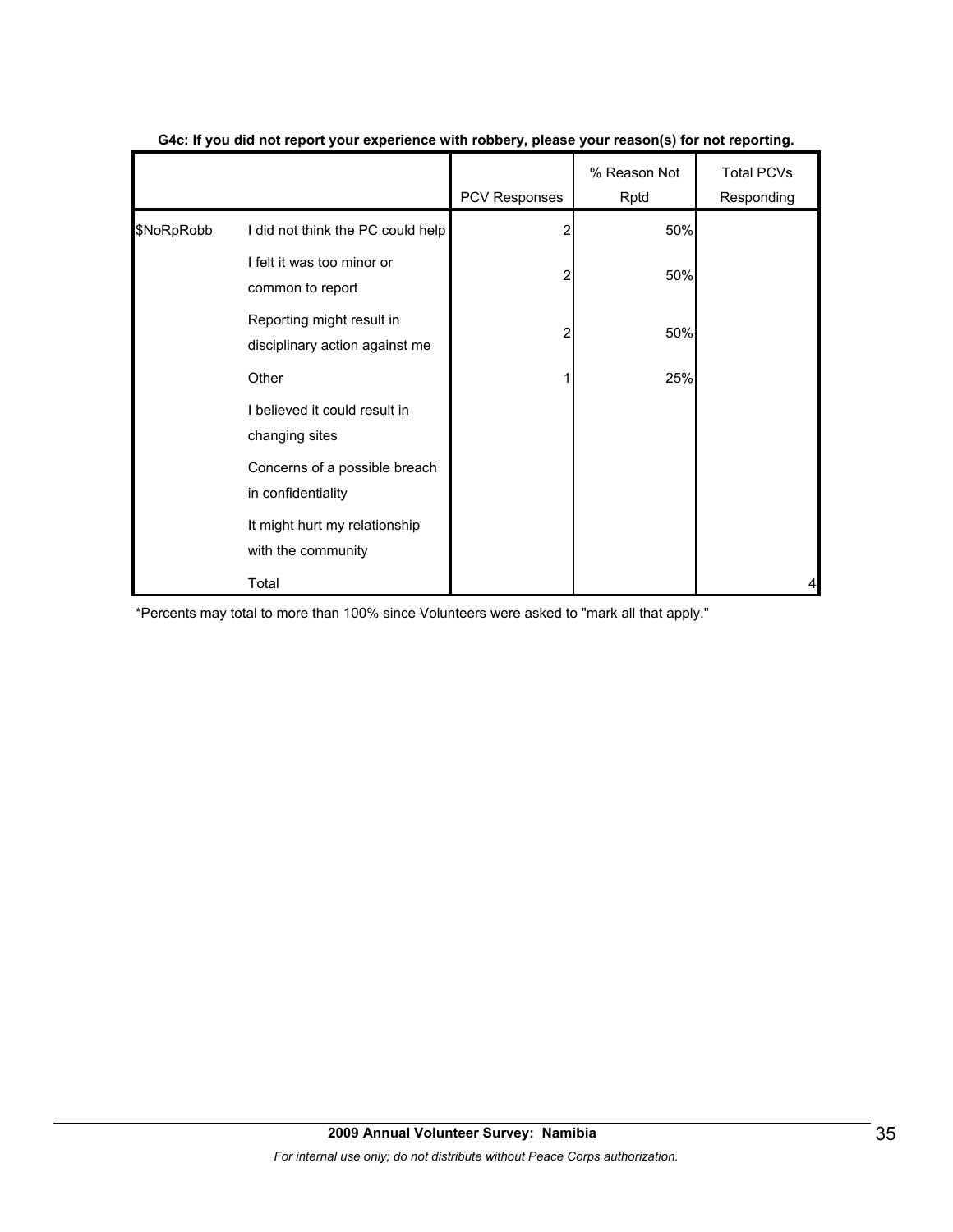|            |                                                             | <b>PCV Responses</b> | % Reason Not<br>Rptd | <b>Total PCVs</b><br>Responding |
|------------|-------------------------------------------------------------|----------------------|----------------------|---------------------------------|
| \$NoRpPhAs | I did not think the PC could help                           |                      | 50%                  |                                 |
|            | I believed it could result in<br>changing sites             |                      | 25%                  |                                 |
|            | I felt it was too minor or<br>common to report              |                      | 25%                  |                                 |
|            | Concerns of a possible breach<br>in confidentiality         |                      |                      |                                 |
|            | Reporting might result in<br>disciplinary action against me |                      |                      |                                 |
|            | It might hurt my relationship<br>with the community         |                      |                      |                                 |
|            | Other                                                       |                      |                      |                                 |
|            | Total                                                       |                      |                      | 4                               |

# **G4d: If you did not report your experience with physical assault, please your reason(s) for not reporting.**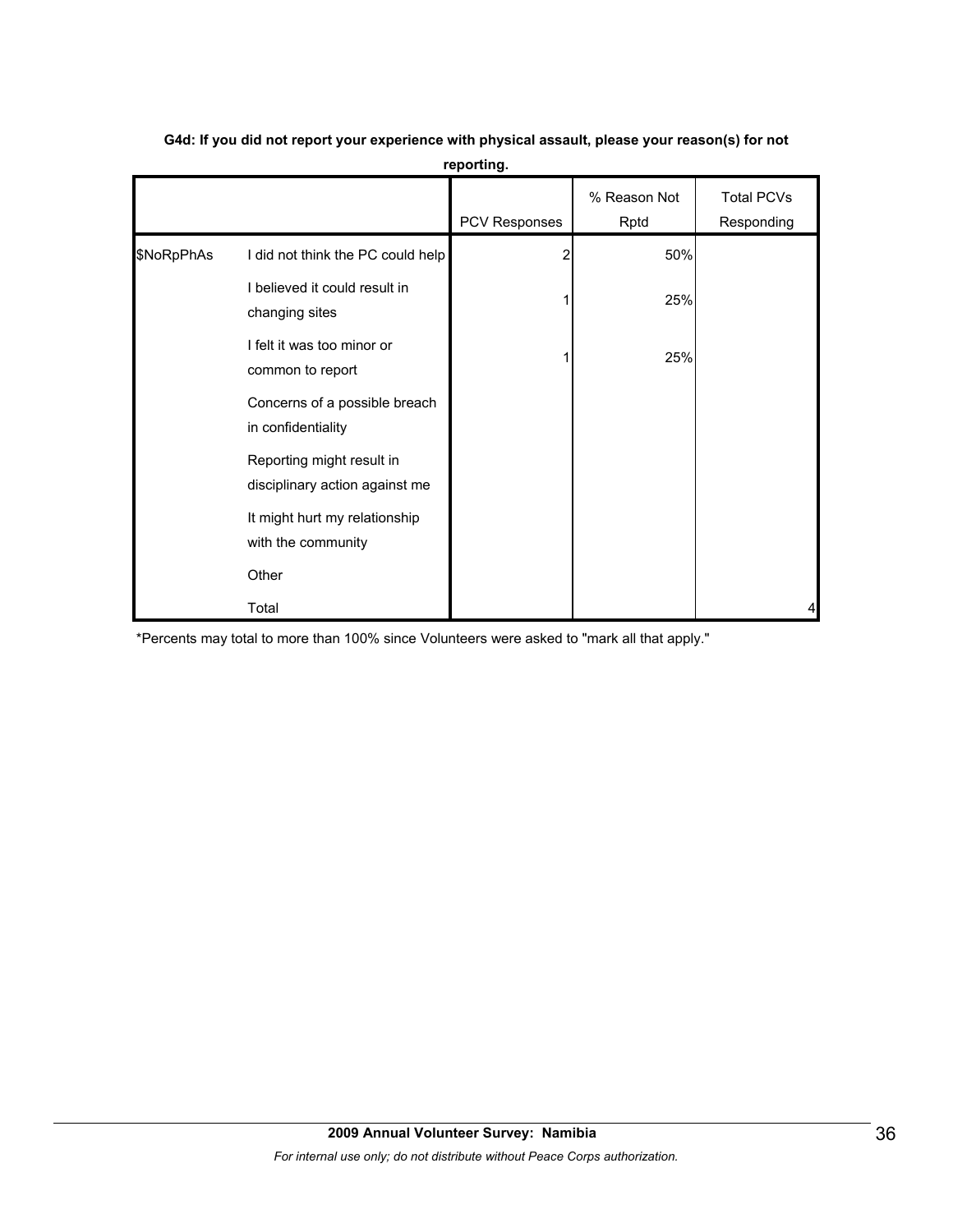|            |                                                                    | <b>PCV Responses</b> | % Reason Not Rptd | <b>Total PCVs</b><br>Responding |
|------------|--------------------------------------------------------------------|----------------------|-------------------|---------------------------------|
| \$NoRpAgAs | I did not think the PC could help<br>I believed it could result in |                      |                   |                                 |
|            | changing sites<br>I felt it was too minor or common<br>to report   |                      |                   |                                 |
|            | Concerns of a possible breach in<br>confidentiality                |                      |                   |                                 |
|            | Reporting might result in<br>disciplinary action against me        |                      |                   |                                 |
|            | It might hurt my relationship with<br>the community                |                      |                   |                                 |
|            | Other                                                              |                      |                   |                                 |
|            | Total                                                              |                      |                   |                                 |

### **G4: If you did not report your experience with aggravated assault, please your reason(s) for not reporting.**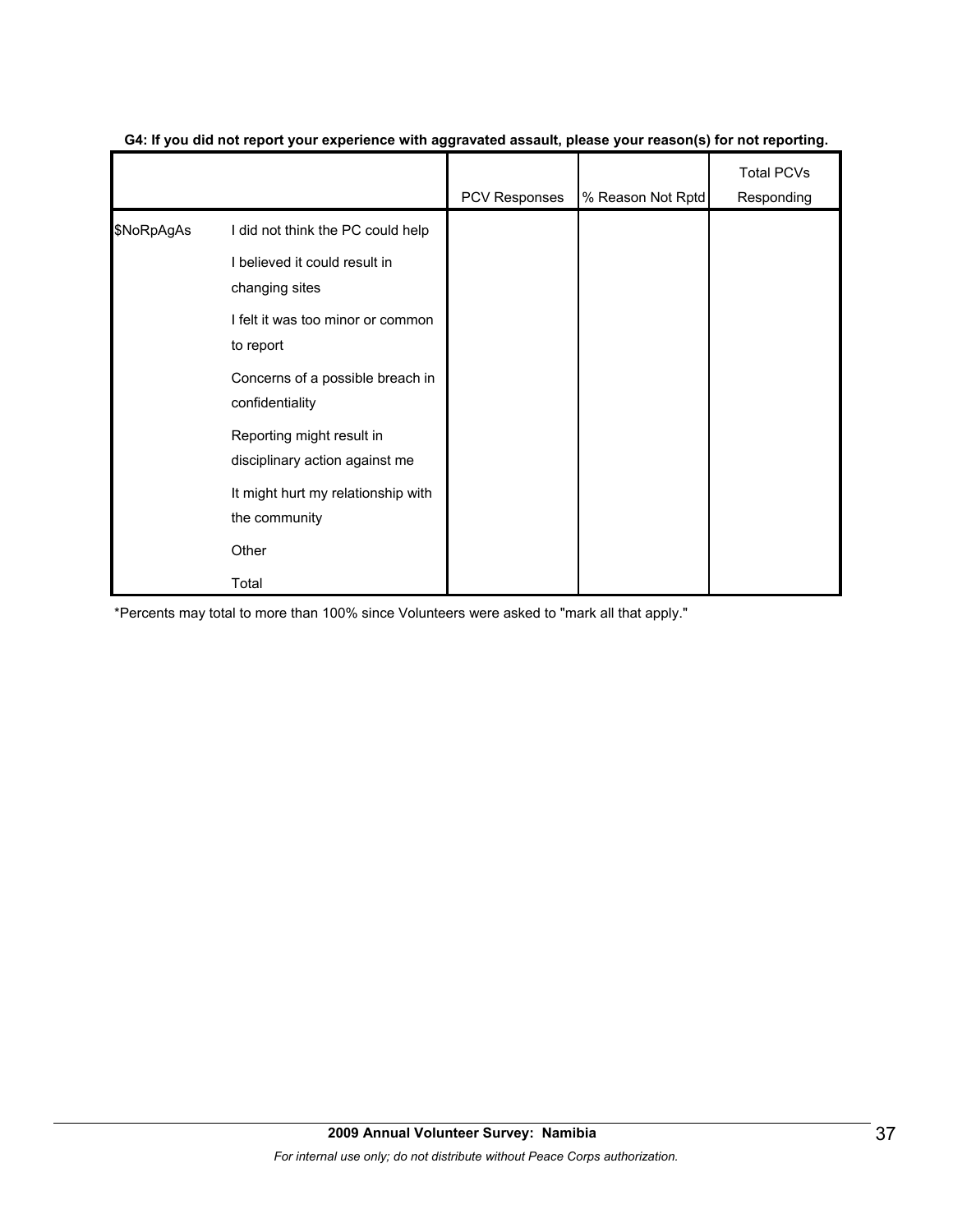|            |                                                             | PCV Responses | % Reason Not Rptd | <b>Total PCVs</b><br>Responding |
|------------|-------------------------------------------------------------|---------------|-------------------|---------------------------------|
| \$NoRpSxAs | I did not think the PC could help                           |               | 50%               |                                 |
|            | It might hurt my relationship with<br>the community         |               | 50%               |                                 |
|            | believed it could result in<br>changing sites               |               |                   |                                 |
|            | I felt it was too minor or common<br>to report              |               |                   |                                 |
|            | Concerns of a possible breach in<br>confidentiality         |               |                   |                                 |
|            | Reporting might result in<br>disciplinary action against me |               |                   |                                 |
|            | Other                                                       |               |                   |                                 |
|            | Total                                                       |               |                   | 2                               |

### **G4e: If you did not report your experience with sexual assault, please your reason(s) for not reporting.**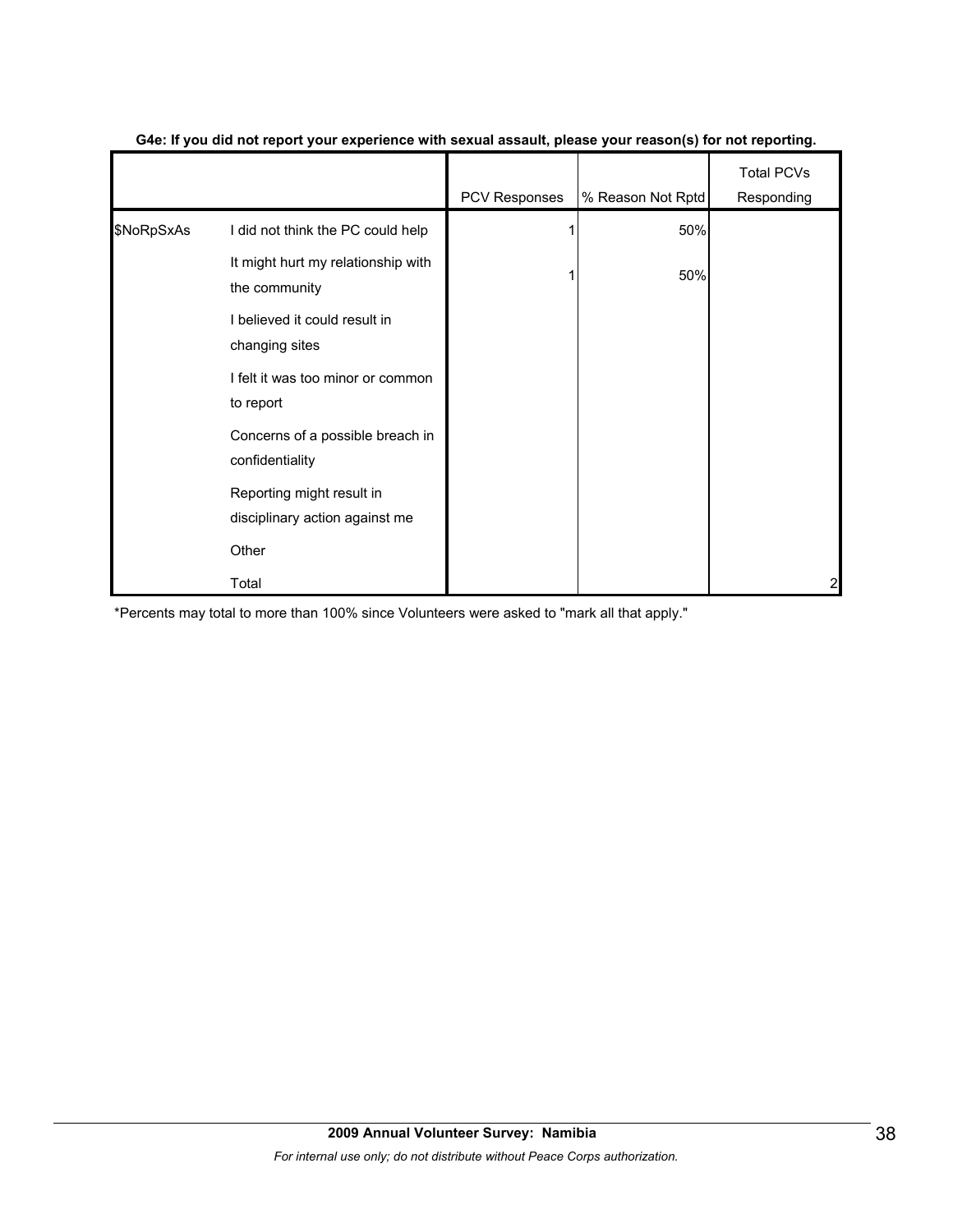|            |                                                             | PCV Responses | % Reason Not Rptd | <b>Total PCVs</b><br>Responding |
|------------|-------------------------------------------------------------|---------------|-------------------|---------------------------------|
| \$NoRpRape | I did not think the PC could help                           |               |                   |                                 |
|            | I believed it could result in changing<br>sites             |               |                   |                                 |
|            | I felt it was too minor or common to<br>report              |               |                   |                                 |
|            | Concerns of a possible breach in<br>confidentiality         |               |                   |                                 |
|            | Reporting might result in disciplinary<br>action against me |               |                   |                                 |
|            | It might hurt my relationship with the<br>community         |               |                   |                                 |
|            | Other                                                       |               |                   |                                 |
|            | Total                                                       |               |                   |                                 |

### **G4f: If you did not report your experience with rape, please your reason(s) for not reporting.**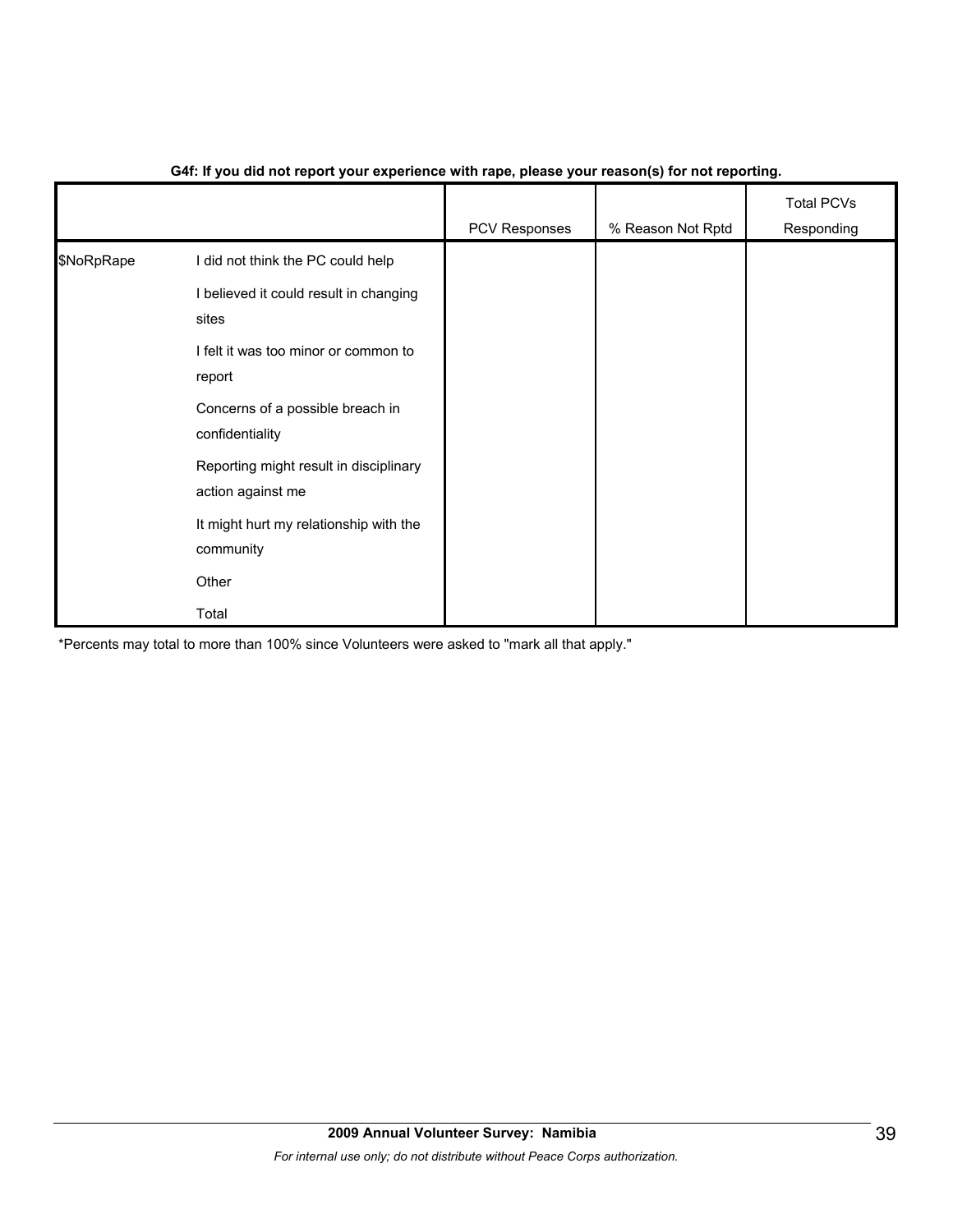# **H. Volunteers Working in HIV/AIDS**

*This section reports Volunteers' involvement in HIV/AIDS and their perceived effectiveness of their HIV/AIDS related activities.* 

|    |                  | HIV/AIDS work is | Involved in<br>HIV/AIDS efforts, |                    |       |
|----|------------------|------------------|----------------------------------|--------------------|-------|
|    | HIV/AIDS work is | part of my       | not                              | Not involved in    |       |
|    | my primary       | secondary        | primary/secondary                | any HIV/AIDS       |       |
|    | assignment.      | activities.      | work                             | related activities | Total |
| H1 | 43%              | 35%              | 16%                              | 5%                 | 74    |

### **H1: Which of the following best describes your involvement in HIV/AIDS activities?**

### **H2: How well has PC training prepared you to undertake your HIV/AIDS activities?**

|                | Not at all | Poorly | Adequatelv | Well | Verv well | <b>NA</b> | Total |
|----------------|------------|--------|------------|------|-----------|-----------|-------|
| H <sub>2</sub> |            | 6%     | 39%        | 34%  | 21%       |           | 70    |

# **H3: In working with HC individuals or groups, how would you rate the effectiveness of your specific HIV/AIDS activities? (Including the "Don't Know" responses)**

|                 |                  | Sometimes |                 | Almost always |            |       |
|-----------------|------------------|-----------|-----------------|---------------|------------|-------|
|                 | Seldom effective | effective | Often effective | effective     | Don't know | Total |
| IH <sub>3</sub> | $1\%$            | 40%       | 40%             | 6%            | 13%        | 70    |

# **H3: In working with HC individuals or groups, how would you rate the effectiveness of your specific HIV/AIDS activities? (Excluding the "Don't Know" responses)**

|     | Seldom effective | Sometimes<br>effective | Often effective | Almost always<br>effective | Total |
|-----|------------------|------------------------|-----------------|----------------------------|-------|
| lН3 | 2%               | 46%                    | 46%             | $7\%$ <sub>1</sub>         | 61l   |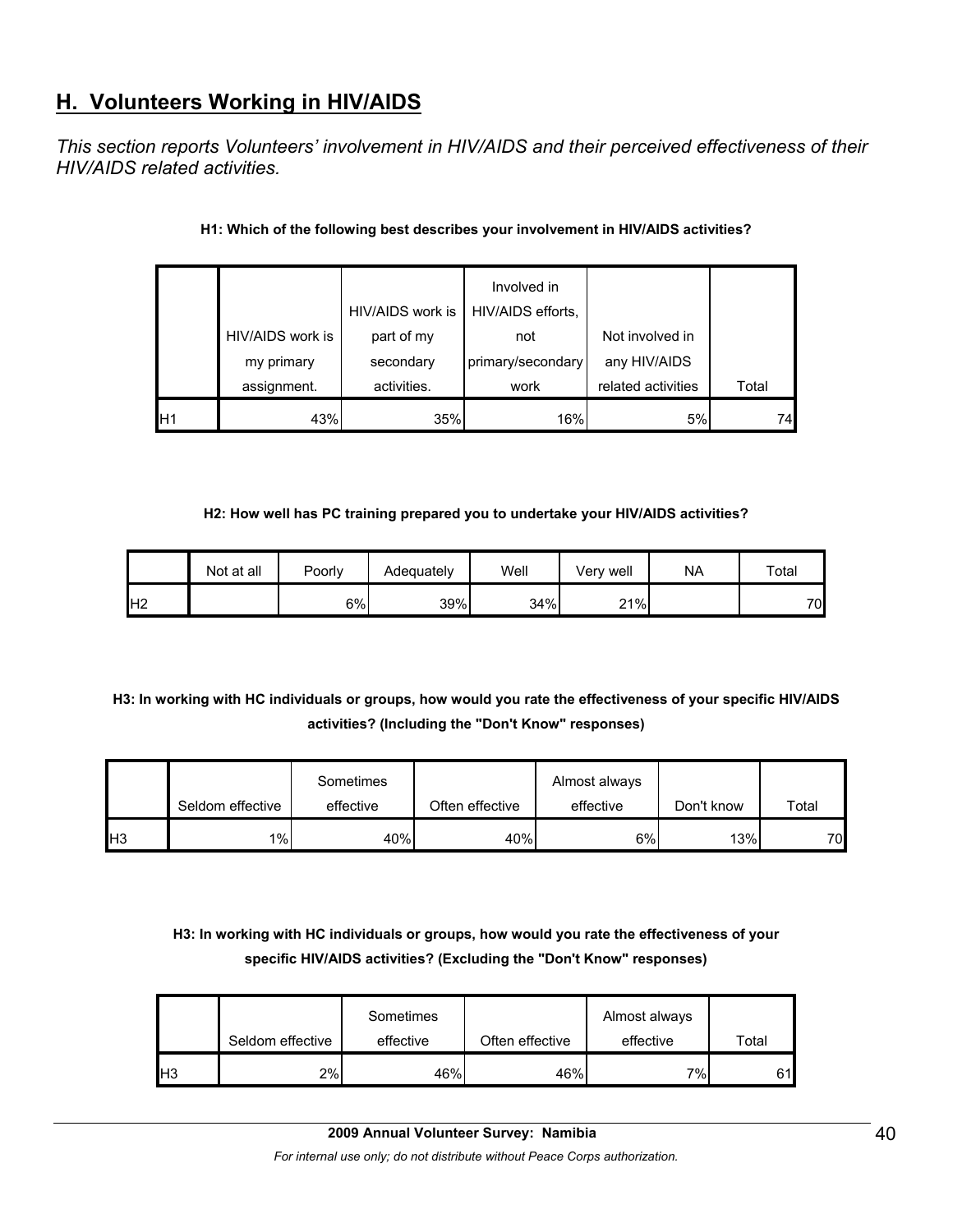# **I. Your Life in the Peace Corps**

*This section reports on Volunteers' descriptions of and adjustments to their living conditions, including stress factors and how Volunteers cope with stress.* 

|    |                      | Yes, I lived with a  |                |                  |       |
|----|----------------------|----------------------|----------------|------------------|-------|
|    | Never lived with a   | host country         | Yes, in my     | Yes, both during |       |
|    | host country         | individual or family | community (not | PST and later in |       |
|    | individual or family | only                 | during PST).   | my community.    | Total |
| 11 |                      | 58%                  |                | 42%              | 74    |

## **I1: Have you lived with a host country individual or family?**

### **I2: How often do you interact with HCNs in community/family social events?**

|    |       | Several times a |        | Several times a |         | Less than once a I |       |
|----|-------|-----------------|--------|-----------------|---------|--------------------|-------|
|    | Dailv | week            | Weeklv | month           | Monthly | month              | Total |
| 12 | 25%   | 12%             | 31%    | 12%             | 8%      | 11%                | 72    |

# **I3: How well can you communicate in the language used by most people in your community?**

|    | Not at all | Poorly | Adequately | Well | Verv well | $\tau$ otal |
|----|------------|--------|------------|------|-----------|-------------|
| 13 | 8%         | 49%    | 33%        | 5%   | 4%        | 73          |

### **I4: Do you have the following at your worksite?**

|               | Never | Sometimes or more often | $\tau$ otal |
|---------------|-------|-------------------------|-------------|
| Electricity   | 5%    | 95%                     | 74          |
| Running water | 5%    | 95%                     | 74          |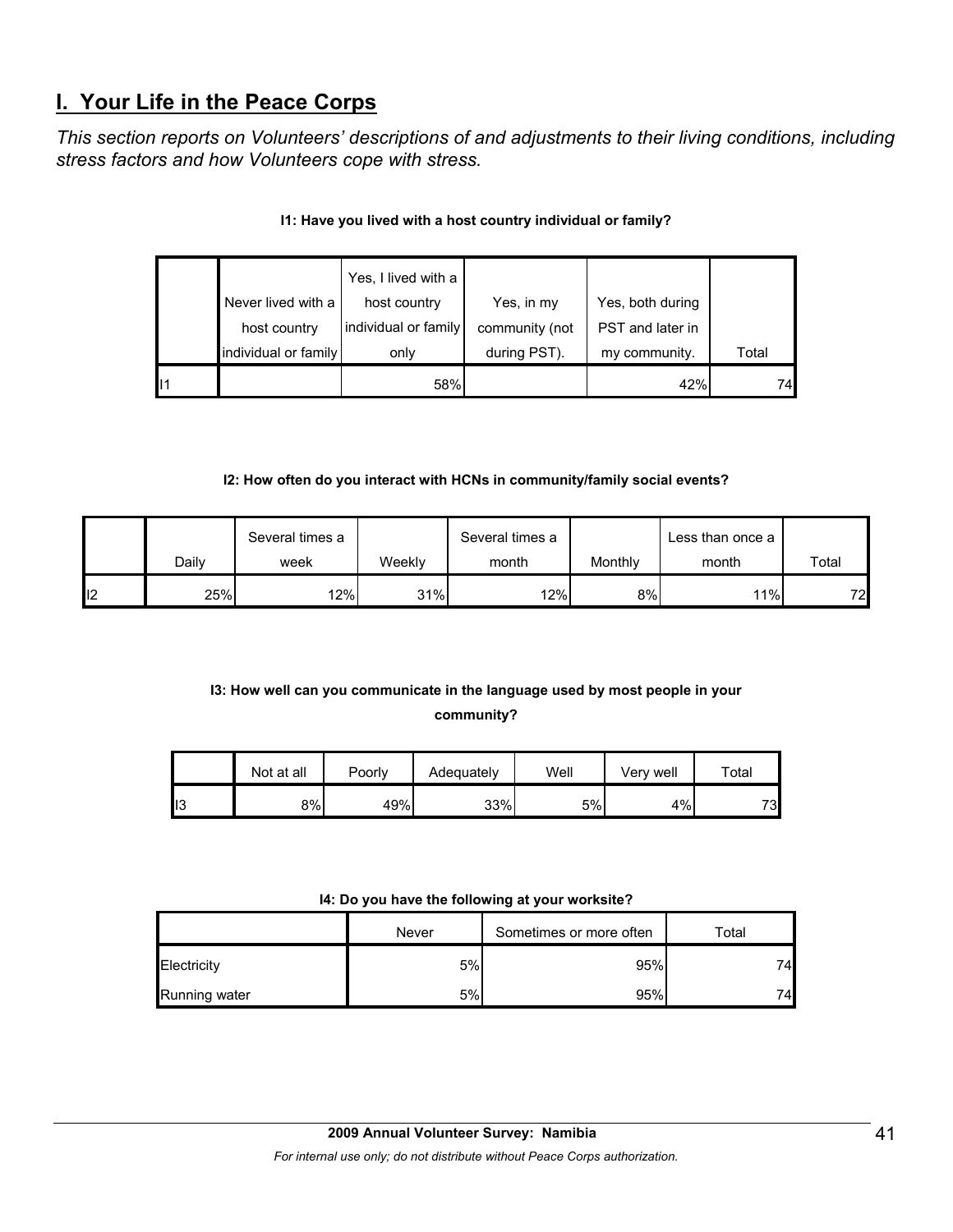### **I4: Do you have the following at your residence?**

|                      | Never | Sometimes or more often | ™otal |
|----------------------|-------|-------------------------|-------|
| Electricity          | 4%    | 96%                     | 73    |
| <b>Running water</b> | 5%    | 95%                     | 73    |

# **I5: How well do your PC experiences match the expectations you had before you became a Volunteer?**

|                | Not at all | Minimally | Moderately | Considerably | Exceptionally | $\tau$ otal |
|----------------|------------|-----------|------------|--------------|---------------|-------------|
| $\mathsf{II}5$ | 3%         | 19%       | 47%        | 23%          | 8%            | 74.         |

### **I7: To what extent do the following create stress and/or emotional health issues for you?**

|                                                                                                        | Not at all<br>stressful 1 | $\overline{2}$ | 3   | 4   | Exceptionally<br>stressful 5 | <b>NA</b> | Total |
|--------------------------------------------------------------------------------------------------------|---------------------------|----------------|-----|-----|------------------------------|-----------|-------|
| <b>Cultural issues</b>                                                                                 | 11%                       | 31%            | 26% | 25% | 7%                           |           | 72    |
| Dealing with violence in<br>country (e.g., civil unrest,<br>domestic violence, corporal<br>punishment) | 29%                       | 34%            | 12% | 14% | 10%                          | 1%        | 73    |
| Health/medical problems                                                                                | 25%                       | 38%            | 25% | 10% | $1\%$                        | 1%        | 72    |
| Issues including family,<br>friends, loved ones in U.S.                                                | 15%                       | 29%            | 29% | 19% | 4%                           | 3%        | 72    |
| Isolation/Ioneliness                                                                                   | 15%                       | 32%            | 23% | 16% | 12%                          | 1%        | 73    |
| Local language                                                                                         | 16%                       | 34%            | 29% | 10% | 10%                          | 1%        | 73    |
| Primary assignment                                                                                     | 7%                        | 16%            | 29% | 27% | 21%                          |           | 73    |
| Romantic relationships in-<br>country                                                                  | 35%                       | 18%            | 18% | 8%  | $1\%$                        | 19%       | 72    |
| Interactions with other<br><b>Volunteers</b>                                                           | 51%                       | 31%            | 13% | 4%  | 1%                           |           | 71    |
| Interactions with PC Staff                                                                             | 42%                       | 30%            | 19% | 7%  | $1\%$                        |           | 73    |
| Safety and security                                                                                    | 30%                       | 37%            | 22% | 10% | 1%                           |           | 73    |

**2009 Annual Volunteer Survey: Namibia** 

*For internal use only; do not distribute without Peace Corps authorization.*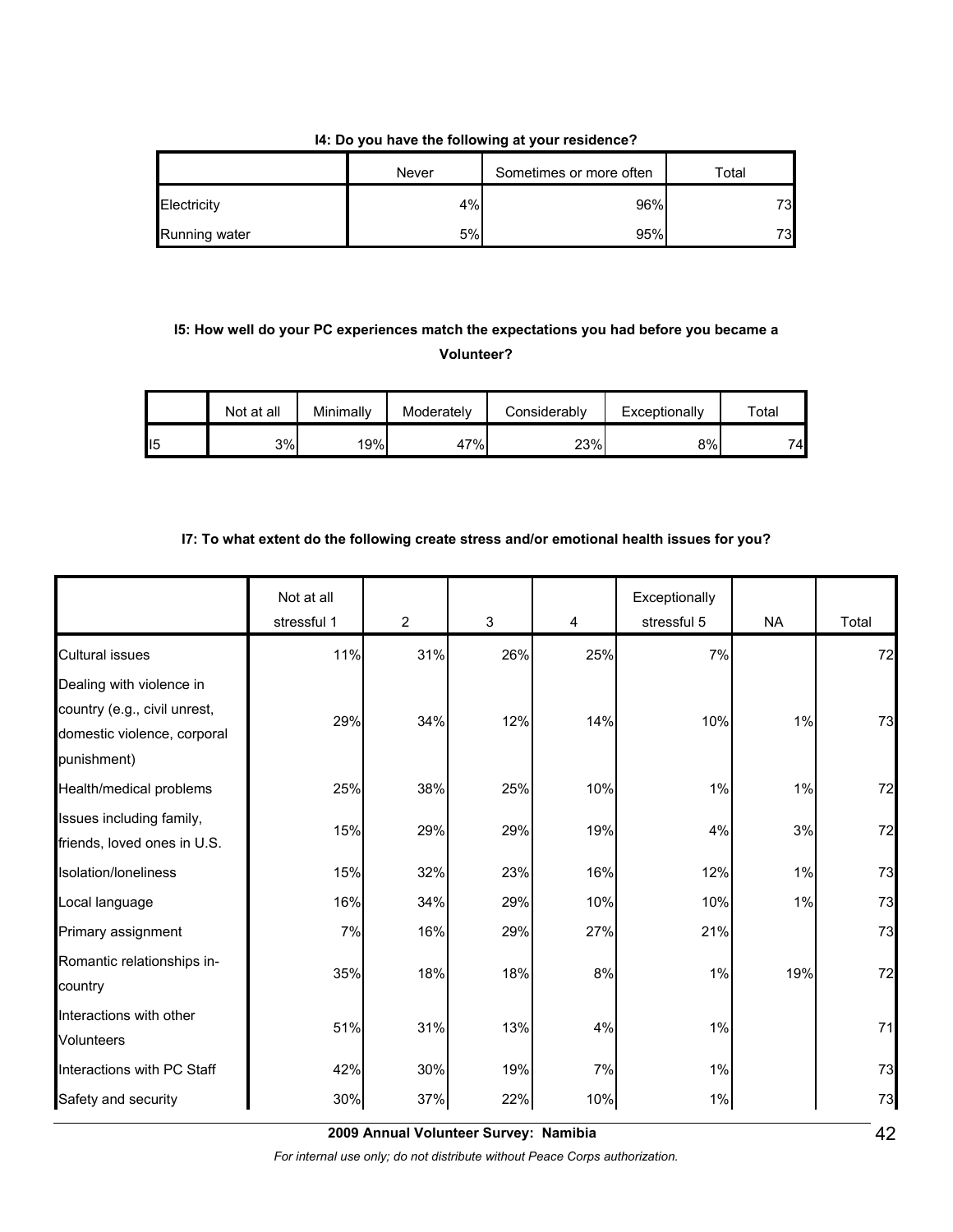### **I7: To what extent do the following create stress and/or emotional health issues for you?**

|                                                                                                        | Not at all<br>stressful 1 | $\overline{2}$ | 3   | 4   | Exceptionally<br>stressful 5 | <b>NA</b> | Total |
|--------------------------------------------------------------------------------------------------------|---------------------------|----------------|-----|-----|------------------------------|-----------|-------|
| <b>Cultural issues</b>                                                                                 | 11%                       | 31%            | 26% | 25% | 7%                           |           | 72    |
| Dealing with violence in<br>country (e.g., civil unrest,<br>domestic violence, corporal<br>punishment) | 29%                       | 34%            | 12% | 14% | 10%                          | 1%        | 73    |
| Health/medical problems                                                                                | 25%                       | 38%            | 25% | 10% | 1%                           | 1%        | 72    |
| Issues including family,<br>friends, loved ones in U.S.                                                | 15%                       | 29%            | 29% | 19% | 4%                           | 3%        | 72    |
| Isolation/loneliness                                                                                   | 15%                       | 32%            | 23% | 16% | 12%                          | $1\%$     | 73    |
| Local language                                                                                         | 16%                       | 34%            | 29% | 10% | 10%                          | 1%        | 73    |
| Primary assignment                                                                                     | 7%                        | 16%            | 29% | 27% | 21%                          |           | 73    |
| Romantic relationships in-<br>country                                                                  | 35%                       | 18%            | 18% | 8%  | 1%                           | 19%       | 72    |
| Interactions with other<br><b>Volunteers</b>                                                           | 51%                       | 31%            | 13% | 4%  | 1%                           |           | 71    |
| Interactions with PC Staff                                                                             | 42%                       | 30%            | 19% | 7%  | 1%                           |           | 73    |
| Safety and security                                                                                    | 30%                       | 37%            | 22% | 10% | $1\%$                        |           | 73    |
| Other: Please specify below                                                                            | 11%                       |                | 11% |     | 44%                          | 33%       | 9     |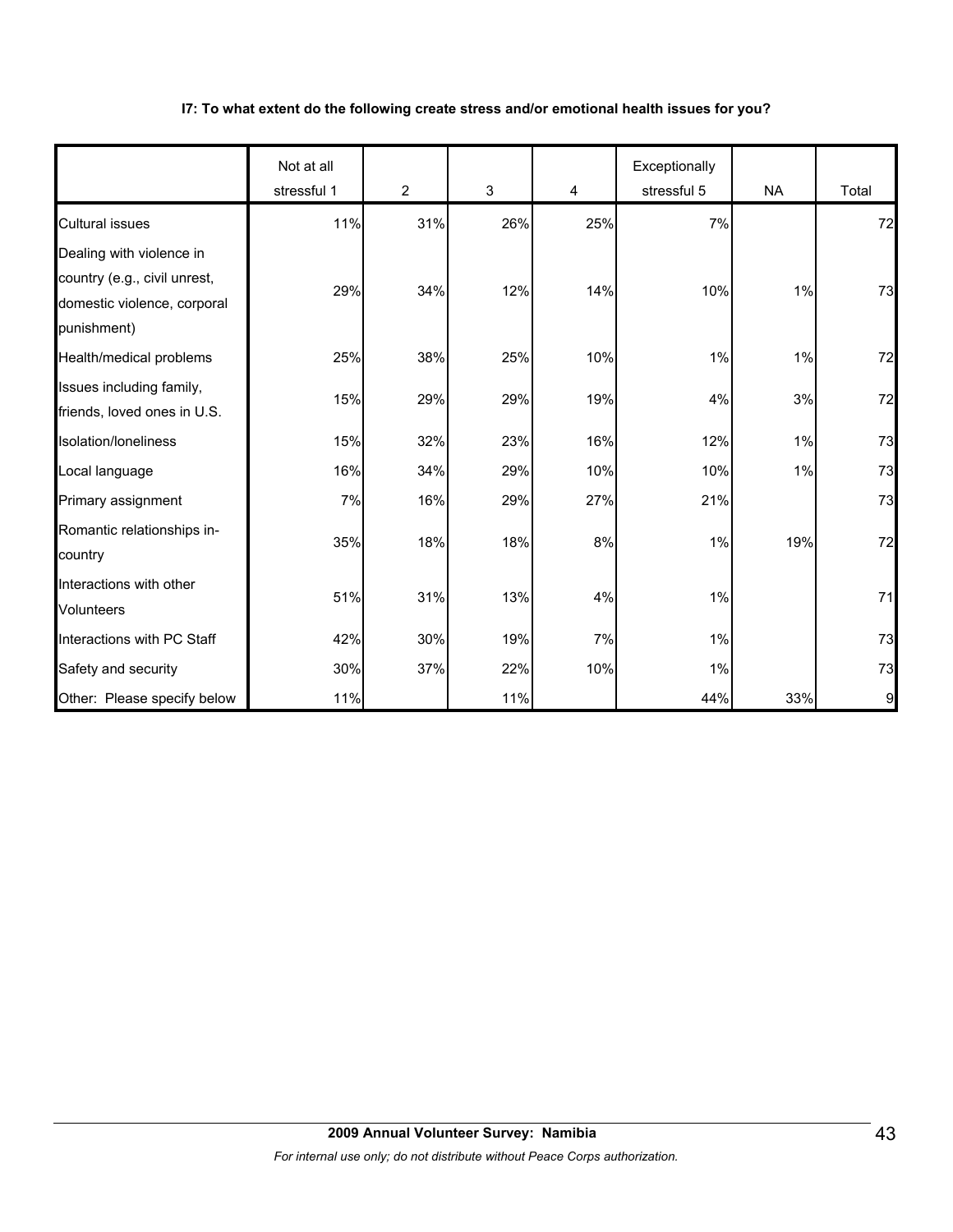|                |                                               | PCV Responses | % Using This<br><b>Stress Reducer</b> | <b>Total PCVs</b><br>Responding |
|----------------|-----------------------------------------------|---------------|---------------------------------------|---------------------------------|
| \$I8LessStress | Pursue personal hobbies                       | 62            | 86%                                   |                                 |
|                | Talk with friends and family in<br>US         | 60            | 83%                                   |                                 |
|                | Talk with PCVs outside my<br>community        | 59            | 82%                                   |                                 |
|                | Talk with co-workers or friends<br>(not PCVs) | 53            | 74%                                   |                                 |
|                | Do sports                                     | 52            | 72%                                   |                                 |
|                | Leave the community for a time                | 46            | 64%                                   |                                 |
|                | Talk with PCVs in my<br>community             | 44            | 61%                                   |                                 |
|                | Get involved in other projects                | 33            | 46%                                   |                                 |
|                | Pray                                          | 28            | 39%                                   |                                 |
|                | Meditate                                      | 19            | 26%                                   |                                 |
|                | Talk with my host family                      | 18            | 25%                                   |                                 |
|                | Talk with PC in-country staff                 | 9             | 12%                                   |                                 |
|                | Do other activity (specify)                   | 6             | 8%                                    |                                 |
|                | Talk with Office of Special<br>Services staff |               |                                       |                                 |
|                | Total                                         |               |                                       | 72                              |

### **I8: Please mark all of the typical ways in which you cope with stress.**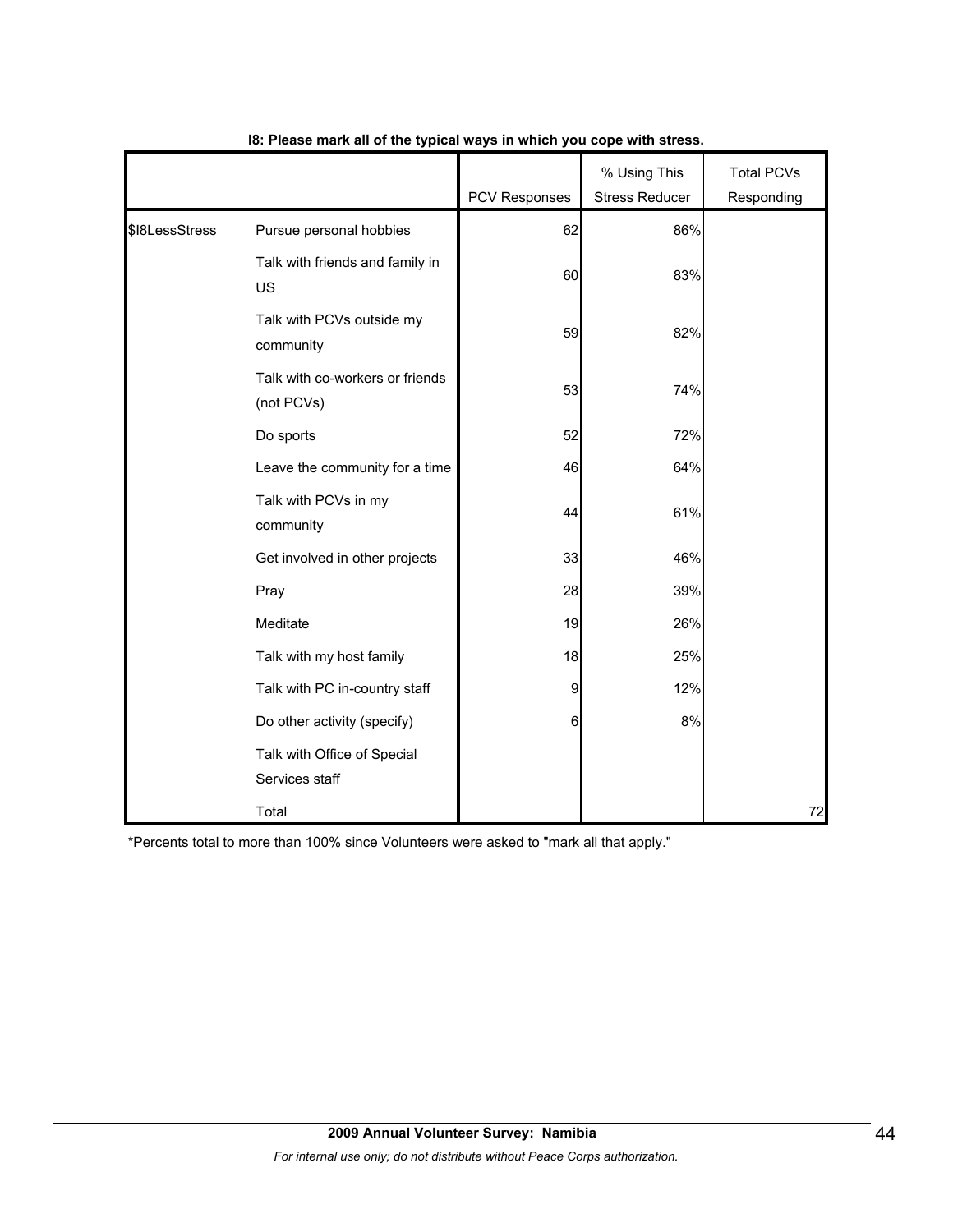### **I8: Others I talk with to reduce stress**

|                      |                                                | Percent | Number |
|----------------------|------------------------------------------------|---------|--------|
| <b>I8.OTHRS.TEXT</b> | Open-ended results. Non-responsive to request. |         |        |
|                      | Total                                          | 100%    | 74     |

|                         |                                                | Percent | Number |
|-------------------------|------------------------------------------------|---------|--------|
| <b>I8.OTHRACT.TEXT2</b> | Open-ended results. Non-responsive to request. |         |        |
|                         | Total                                          | 100%    | 74     |

### **I8: Other activities to reduce stress**

**I8: When asked about ways of coping with stress, Volunteers who answered "No stress"** 

|                    |     | Yes, I have no |       |
|--------------------|-----|----------------|-------|
|                    | No  | stress         | Total |
| <b>I8.NOSTRESS</b> | 99% | 1%             |       |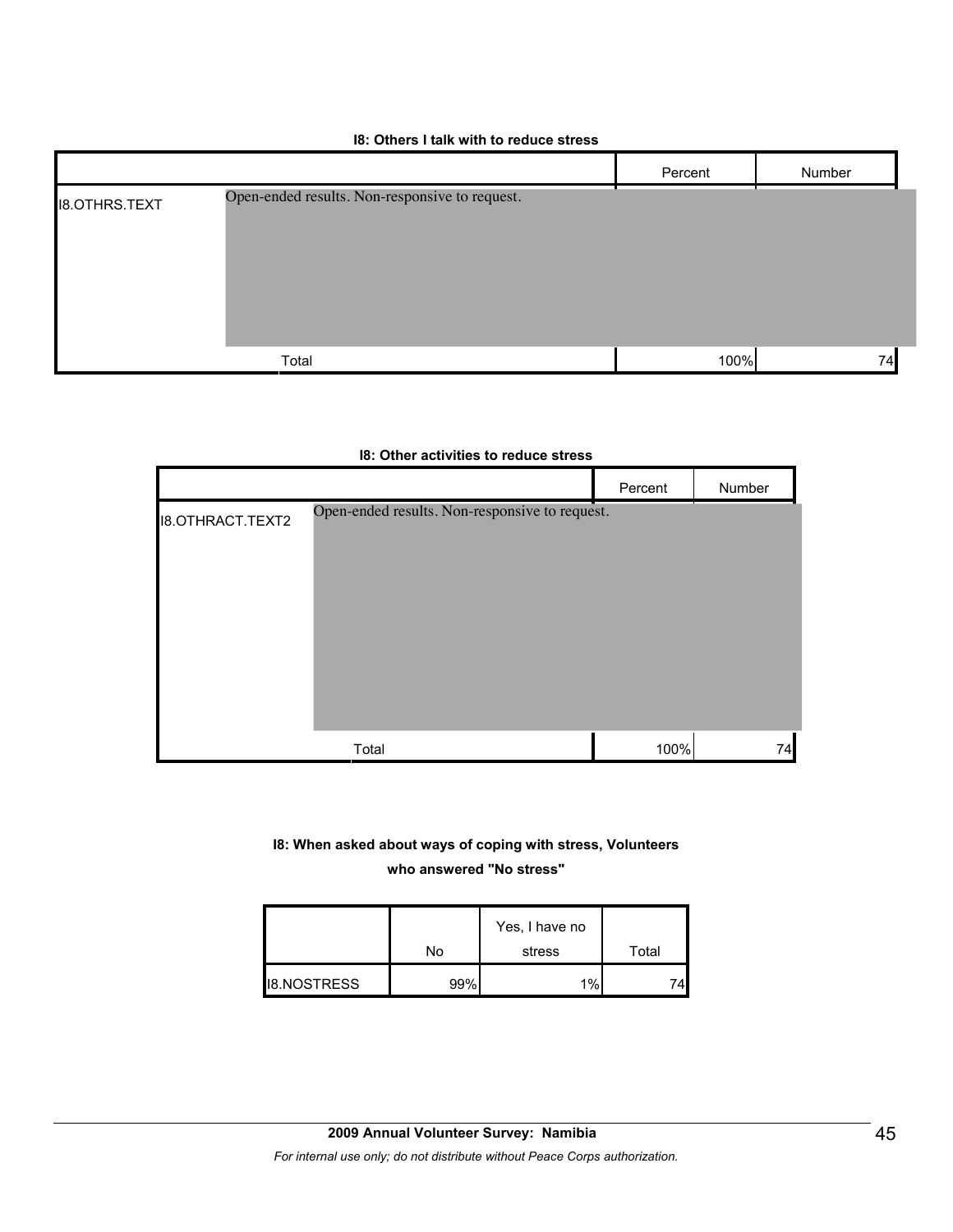# **J. Overall Assessment of Peace Corps Service**

*This section reports Volunteers' level of satisfaction with their Peace Corps service and their expectations about completing their service.* 

|                  | J1a: How personally rewarding do you find your overall Peace Corps service? |           |            |              |               |       |  |  |  |  |
|------------------|-----------------------------------------------------------------------------|-----------|------------|--------------|---------------|-------|--|--|--|--|
|                  | Not at all                                                                  | Minimally | Moderately | Considerably | Exceptionally | Total |  |  |  |  |
| U <sub>1</sub> A |                                                                             | 5%        | 23%        | 43%          | 28%           | 74    |  |  |  |  |

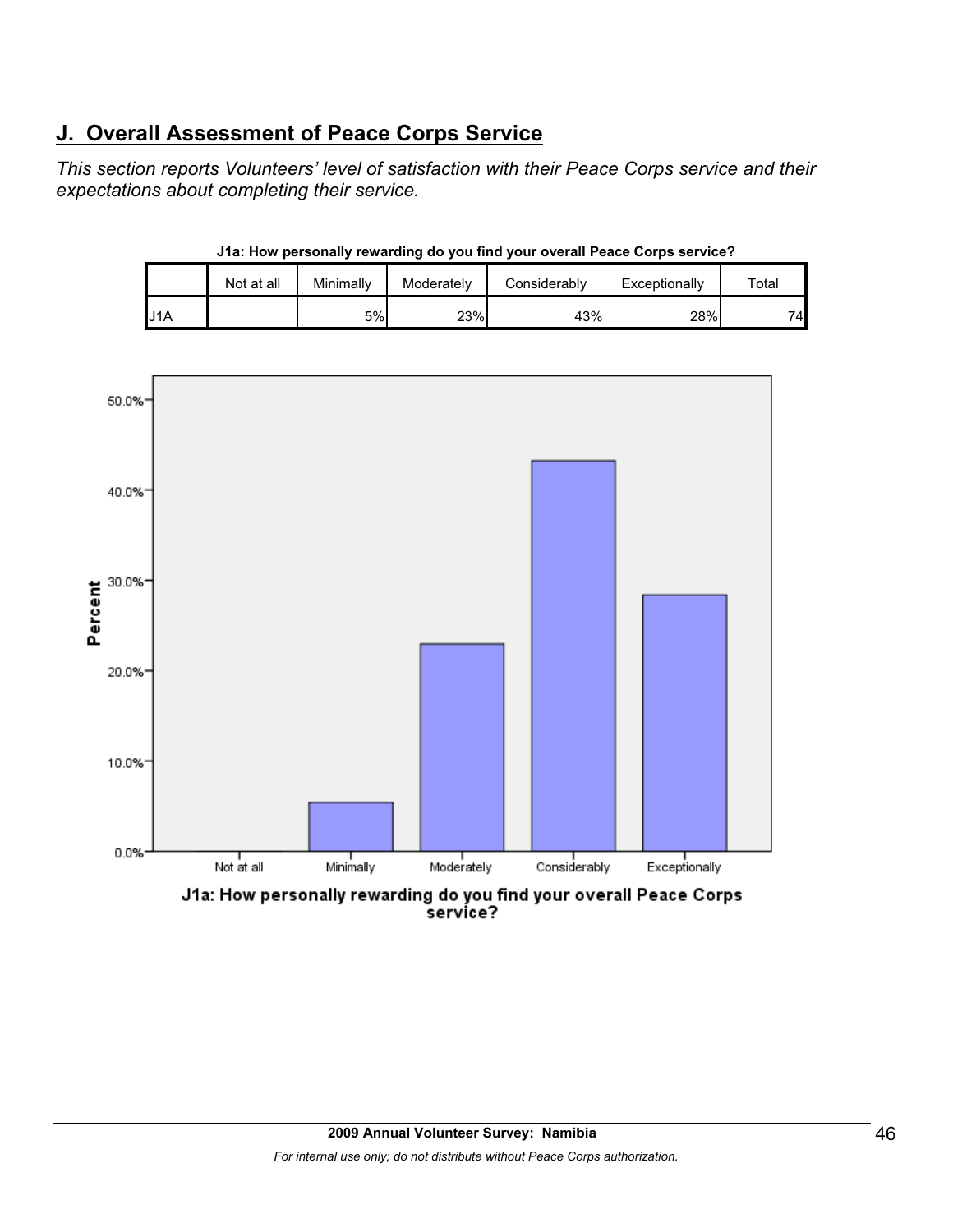|     | Not at all | Minimally | Moderately | Considerably | Exceptionally | $\tau$ otal |  |  |
|-----|------------|-----------|------------|--------------|---------------|-------------|--|--|
| J1B |            | 14%       | 30%        | 39%          | 18%           | 74.         |  |  |

**J1b: How personally rewarding do you find your community involvement?**



J1b: How personally rewarding do you find your community involvement?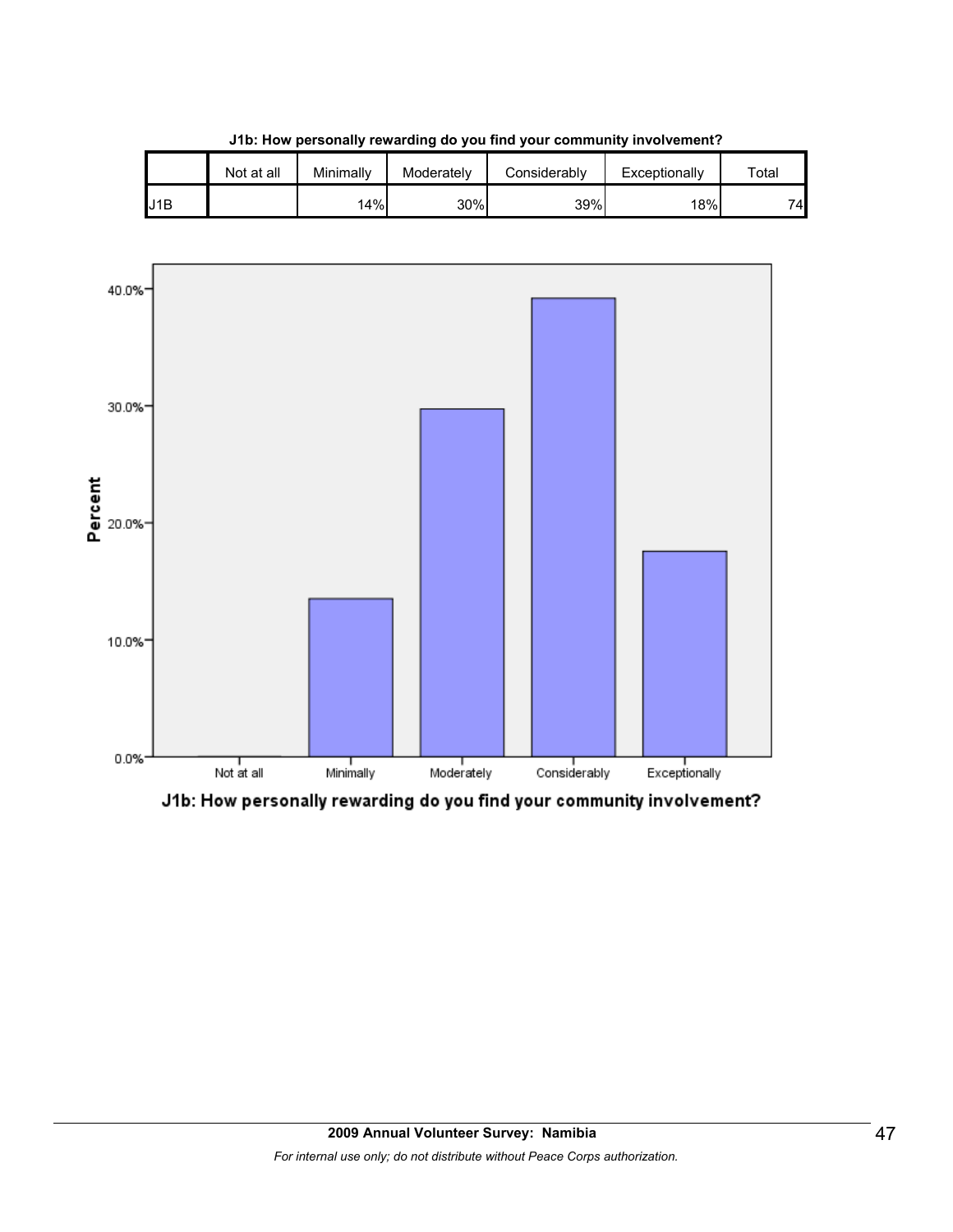|     | Not at all | Minimally | Moderately | Considerablv | Exceptionally | $\tau$ otal |
|-----|------------|-----------|------------|--------------|---------------|-------------|
| J1C |            | 8%l       | 30%        | 31%          | 31%           | 74          |

**J1c: How personally rewarding do you find your experience with other Volunteers?**



J1c: How personally rewarding do you find your experience with other<br>Volunteers?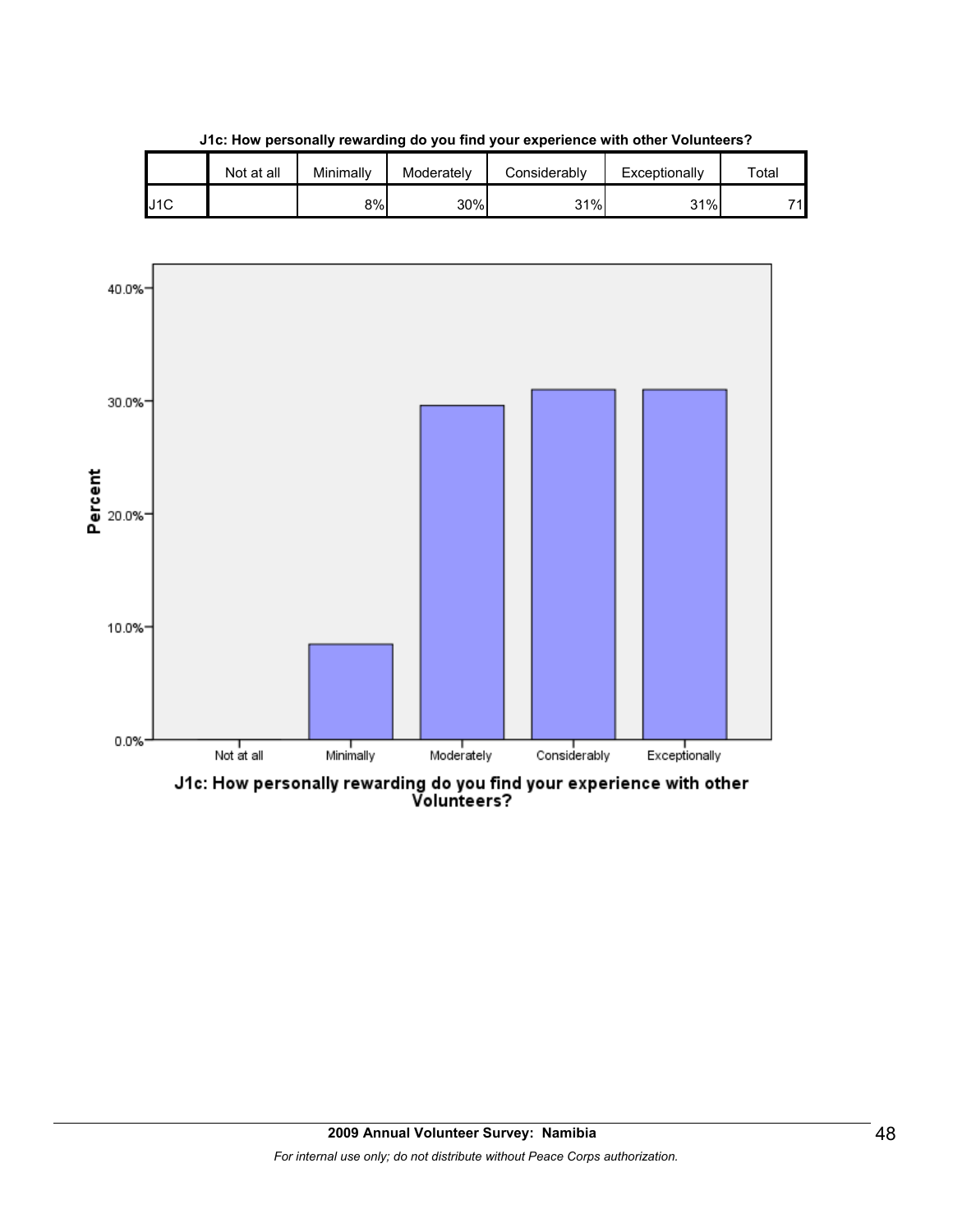

**J1d: How personally rewarding do you find your work with counterparts/community partners?**

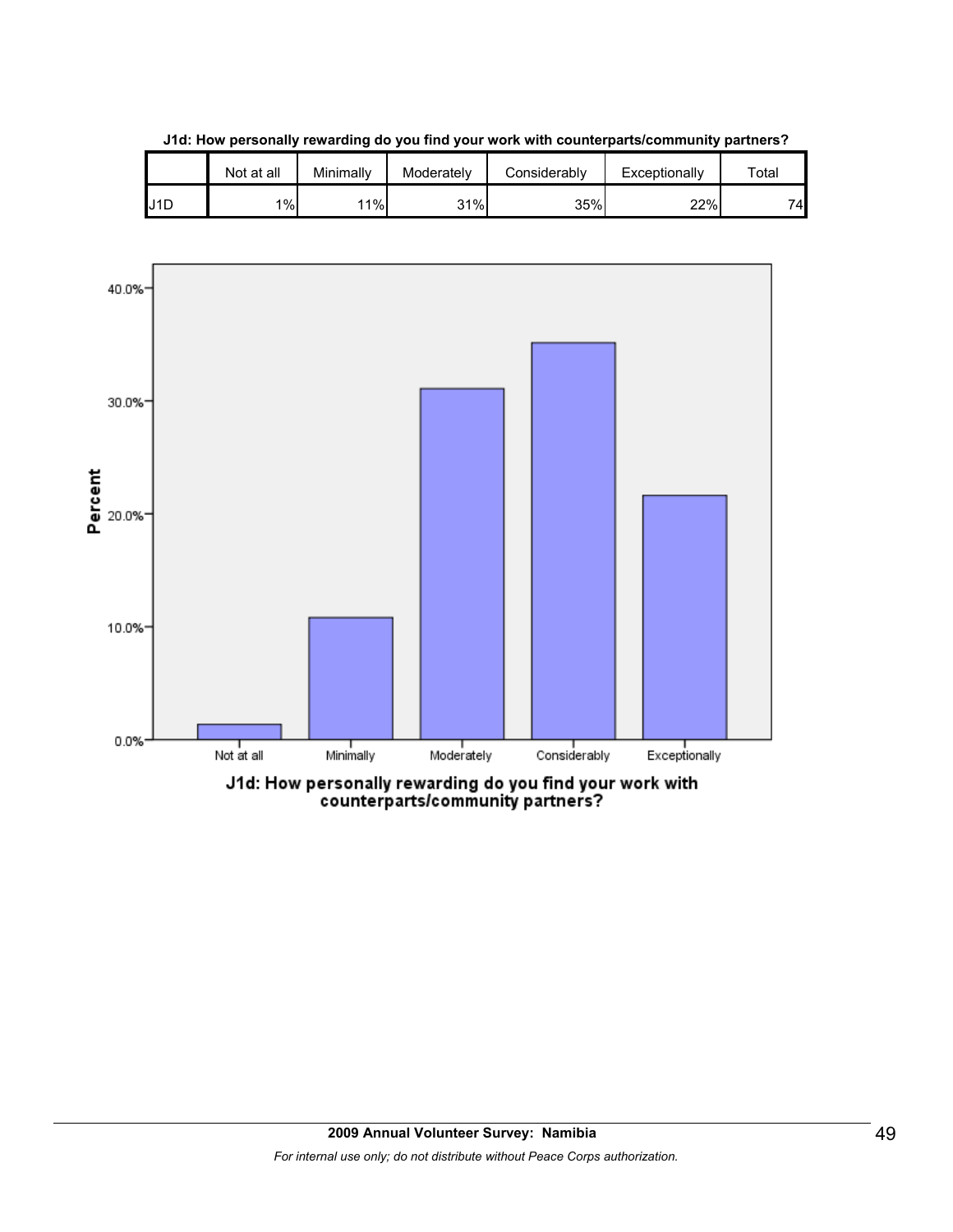

**J1e: How personally rewarding do you find your experience with other HCNs?**

J1E **1** 18% 28% 41% 23% 23% 74

Not at all | Minimally | Moderately | Considerably | Exceptionally | Total

J1e: How personally rewarding do you find your experience with other<br>HCNs?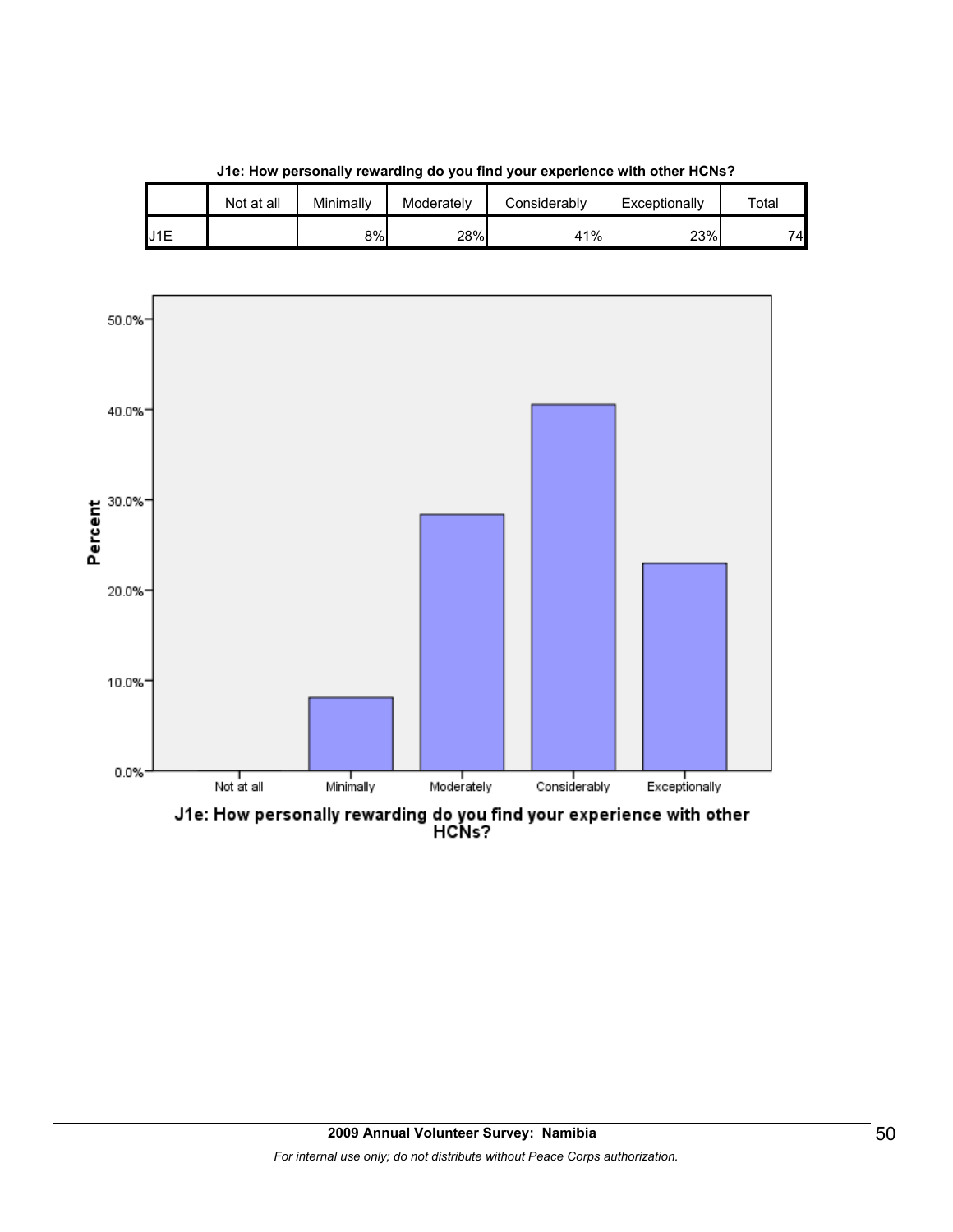

**J2a (PCVs at post 9 months+ months): Please rate how well you think you achieved Goal 1.**

J2a (PCVs at post 9 months+ months): Rate how well you think you<br>achieved Goal 1.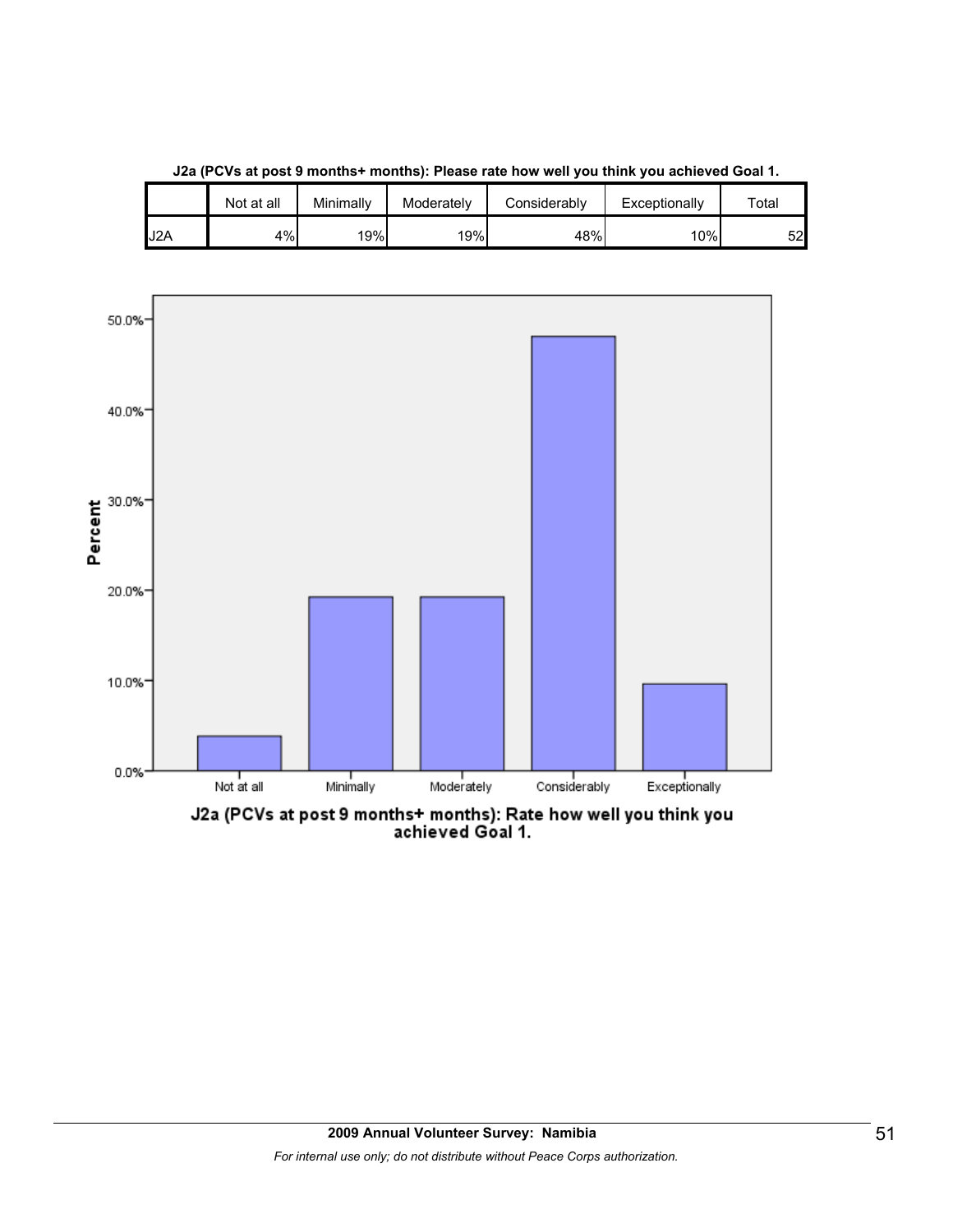

**J2b: (PCVs at post 9 months+ months): Please rate how well you think you achieved Goal 2.**

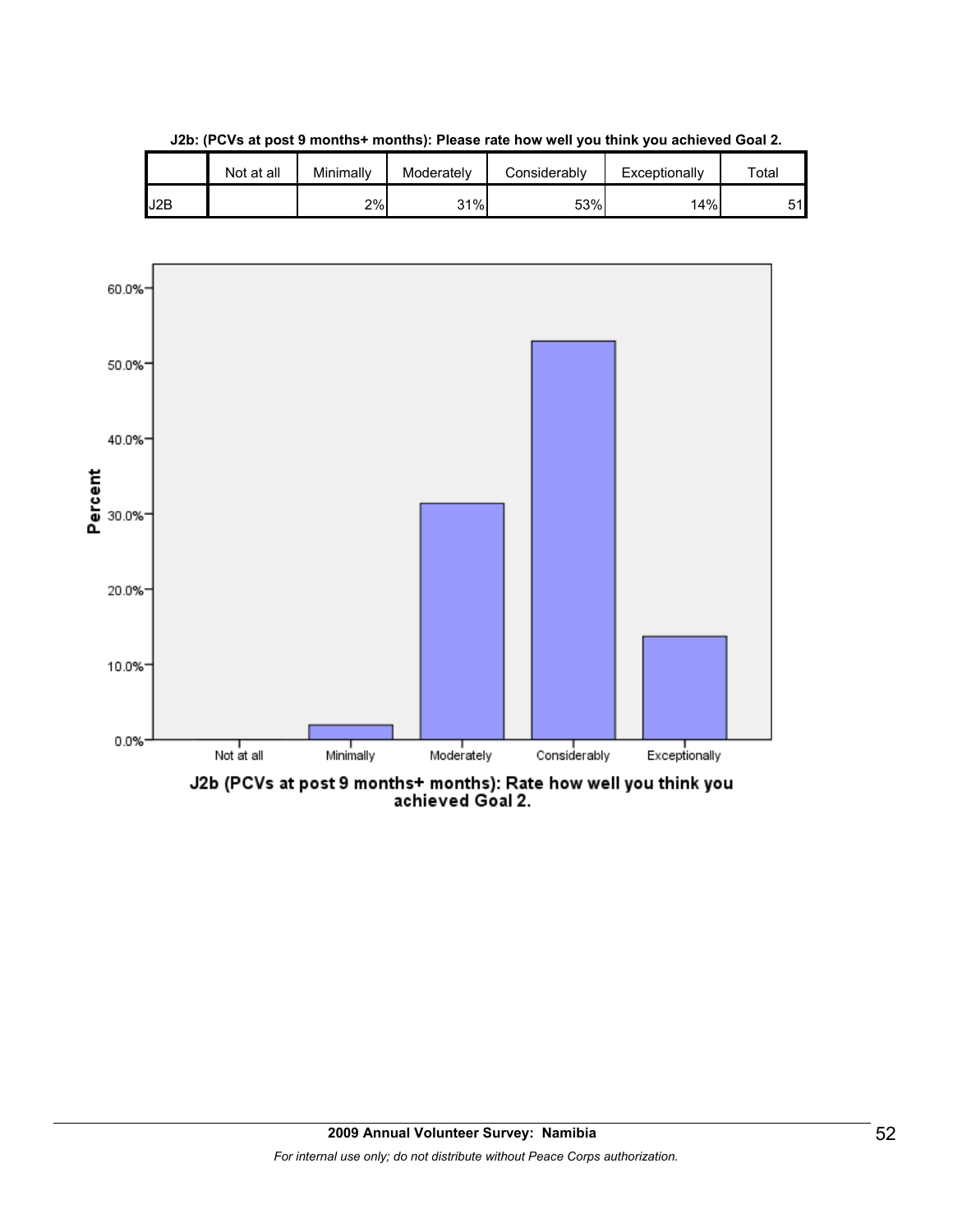

**J2c (PCVs at post 9 months+ months): Please rate how well you think you achieved Goal 3.**

J2C 6% 32% 47% 15% 53

Not at all | Minimally | Moderately | Considerably | Exceptionally | Total

J2c (PCVs at post 9 months+ months): Please rate how well you think you<br>achieved Goal 3.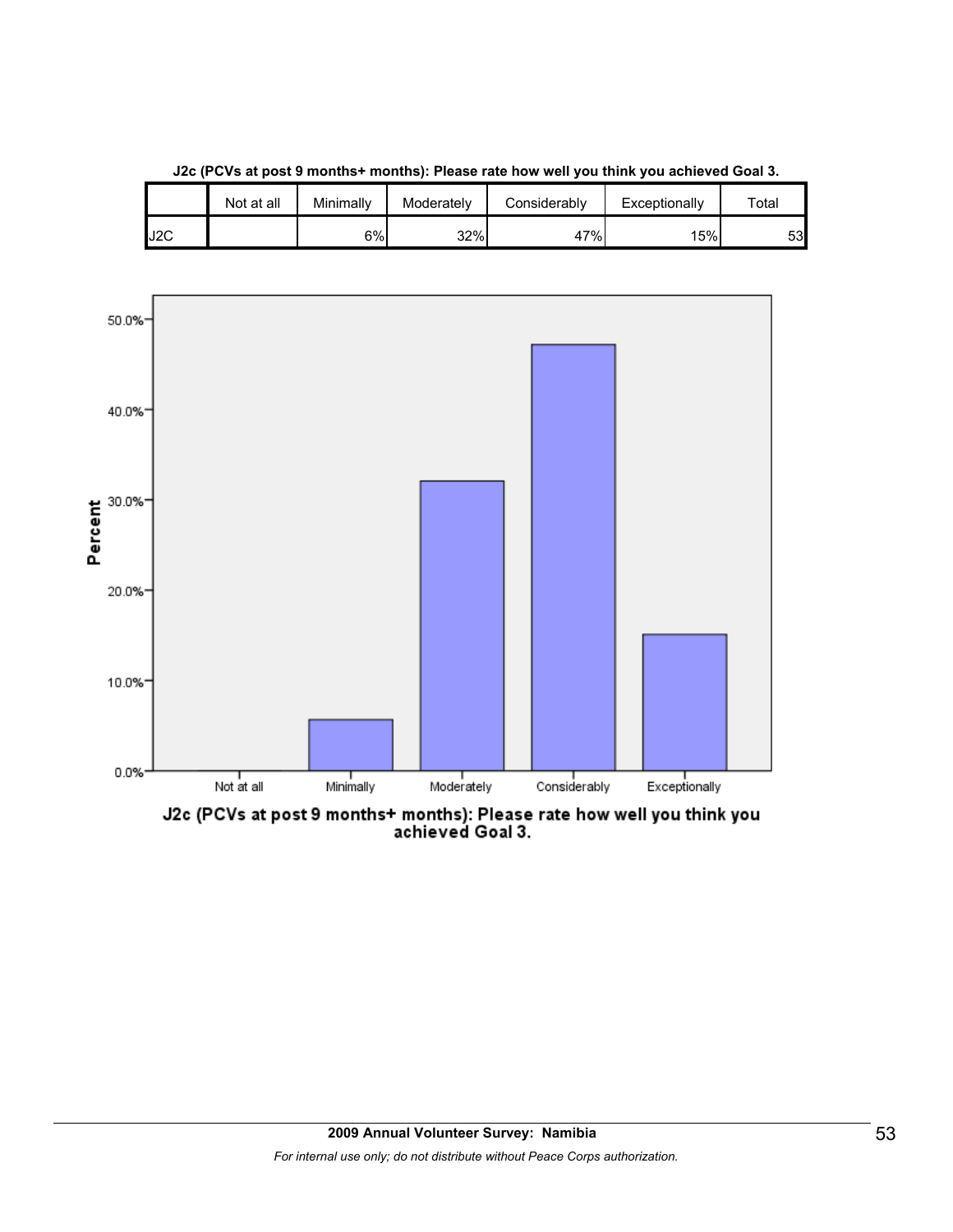**J3: Today, would you make the same decision to join the Peace Corps?**

|     | No | Not likely | Possibly | Probably | Definitely | Total |
|-----|----|------------|----------|----------|------------|-------|
| IJЗ | 1% | 4%         | 5%       | 27%      | 62%        | 74    |

**J4: Would you recommend Peace Corps service to others you think are qualified?**

|    | No | Not likely | Possibly | Probably | Definitely | $\tau$ otal |
|----|----|------------|----------|----------|------------|-------------|
| J4 |    | 4%         | 8%       | 19%      | 69%        | 74          |

**J5: Do you intend to complete your Peace Corps service?**

|    | No | Not sure | Yes | Might extend | $\tau$ otal |
|----|----|----------|-----|--------------|-------------|
| J5 |    | 4%       | 78% | 18%          | 74.         |

**J6: Would your host country benefit most if the Peace Corps program was---?**

|    |              |         | Refocused/redesig |                  |          |       |
|----|--------------|---------|-------------------|------------------|----------|-------|
|    | Discontinued | Reduced | ned               | Maintained as is | Expanded | Total |
| J6 |              | 3%      | 49%               | 22%              | 26%      | 73    |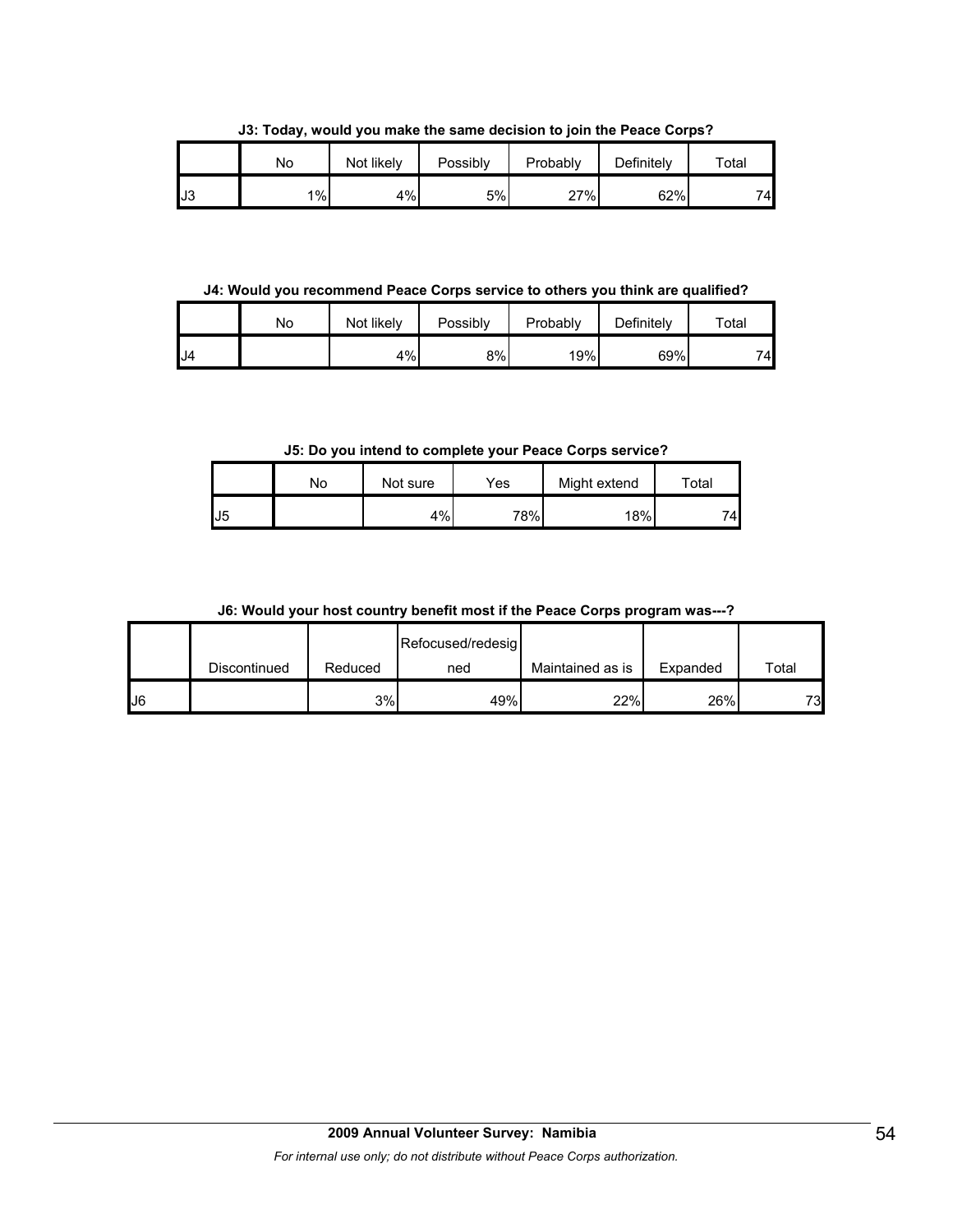# **K. Activities After Peace Corps Service**

*This section reports on Volunteers' plans for after they have completed their Peace Corps Service.* 

| government.   |         |                    |    |  |  |  |
|---------------|---------|--------------------|----|--|--|--|
| Government    |         |                    |    |  |  |  |
| In your host  |         |                    |    |  |  |  |
| In the $U.S.$ | country | In another country |    |  |  |  |
| 93%           | 13%     | 13%                | 15 |  |  |  |

### **K1a: What are your plans after your Peace Corps service? Work in**

\* Percent of cases was used. Percentages will be greater than 100 since

Volunteers were asked to select all that applied.

## **K1b: What are your plans after your Peace Corps service? Work in the private sector.**

| <b>Private Sector</b> |         |                    |     |  |  |  |
|-----------------------|---------|--------------------|-----|--|--|--|
| In your host          |         |                    |     |  |  |  |
| In the U.S.           | country | In another country |     |  |  |  |
| 85%                   | 0%      | 31%                | 131 |  |  |  |

\* Percent of cases was used. Percentages will be greater than 100 since

Volunteers were asked to select all that applied.

### **K1c: What are your plans after your Peace Corps service? Work for an**

| NGO.         |         |                    |  |  |  |  |
|--------------|---------|--------------------|--|--|--|--|
| <b>NGO</b>   |         |                    |  |  |  |  |
| In your host |         |                    |  |  |  |  |
| In the U.S.  | country | In another country |  |  |  |  |
| 75%          | 8%      | 33%                |  |  |  |  |

\* Percent of cases was used. Percentages will be greater than 100 since

Volunteers were asked to select all that applied.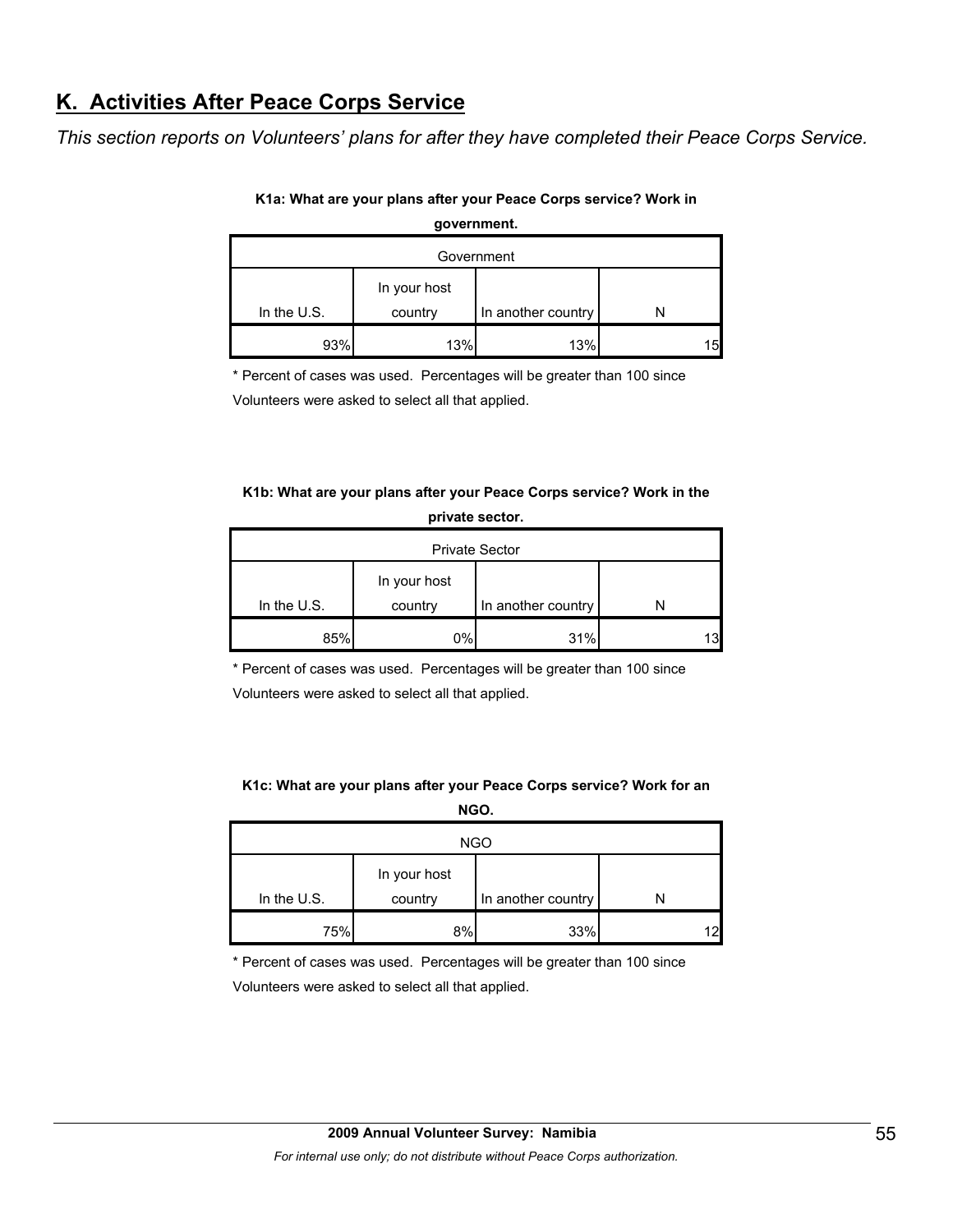| $111$ at $111$ at all $9$ at $9$ at $100$ at $100$ at $1000$ at $1000$ and $100$ at $100$ at $100$ at $100$ at $100$ |     |      |  |  |  |  |
|----------------------------------------------------------------------------------------------------------------------|-----|------|--|--|--|--|
| Peace Corps Response                                                                                                 |     |      |  |  |  |  |
| In the $U.S.$<br>In your host country<br>In another country                                                          |     |      |  |  |  |  |
| ገ%ነ                                                                                                                  | ו%0 | 100% |  |  |  |  |

### **K1d: What are your plans after your Peace Corps service? Work for PC Response.**

\* Percent of cases was used. Percentages will be greater than 100 since Volunteers were asked to select all that applied.

## **K1e: What are your plans after your Peace Corps service? Continue to participate in volunteer activities.**

| <b>Volunteer Activities</b>                                 |    |     |    |  |  |
|-------------------------------------------------------------|----|-----|----|--|--|
| In the $U.S.$<br>In your host country<br>In another country |    |     |    |  |  |
| 85%                                                         | 0% | 15% | 20 |  |  |

\* Percent of cases was used. Percentages will be greater than 100 since Volunteers were asked to select all that applied.

# **K1f: What are your plans after your Peace Corps service? Graduate school/academic credentialing.**

| Graduate School                                             |    |    |  |  |  |
|-------------------------------------------------------------|----|----|--|--|--|
| In the $U.S.$<br>In your host country<br>In another country |    |    |  |  |  |
| 100%                                                        | 0% | 0% |  |  |  |

\* Percent of cases was used. Percentages will be greater than 100 since Volunteers were asked to select all that applied.

|  |  | K1g: What are your plans after your Peace Corps service? Travel. |  |
|--|--|------------------------------------------------------------------|--|
|  |  |                                                                  |  |

| Travel                                                      |     |      |    |  |  |
|-------------------------------------------------------------|-----|------|----|--|--|
| In the $U.S.$<br>In your host country<br>In another country |     |      |    |  |  |
| 31%                                                         | 24% | 72%I | 29 |  |  |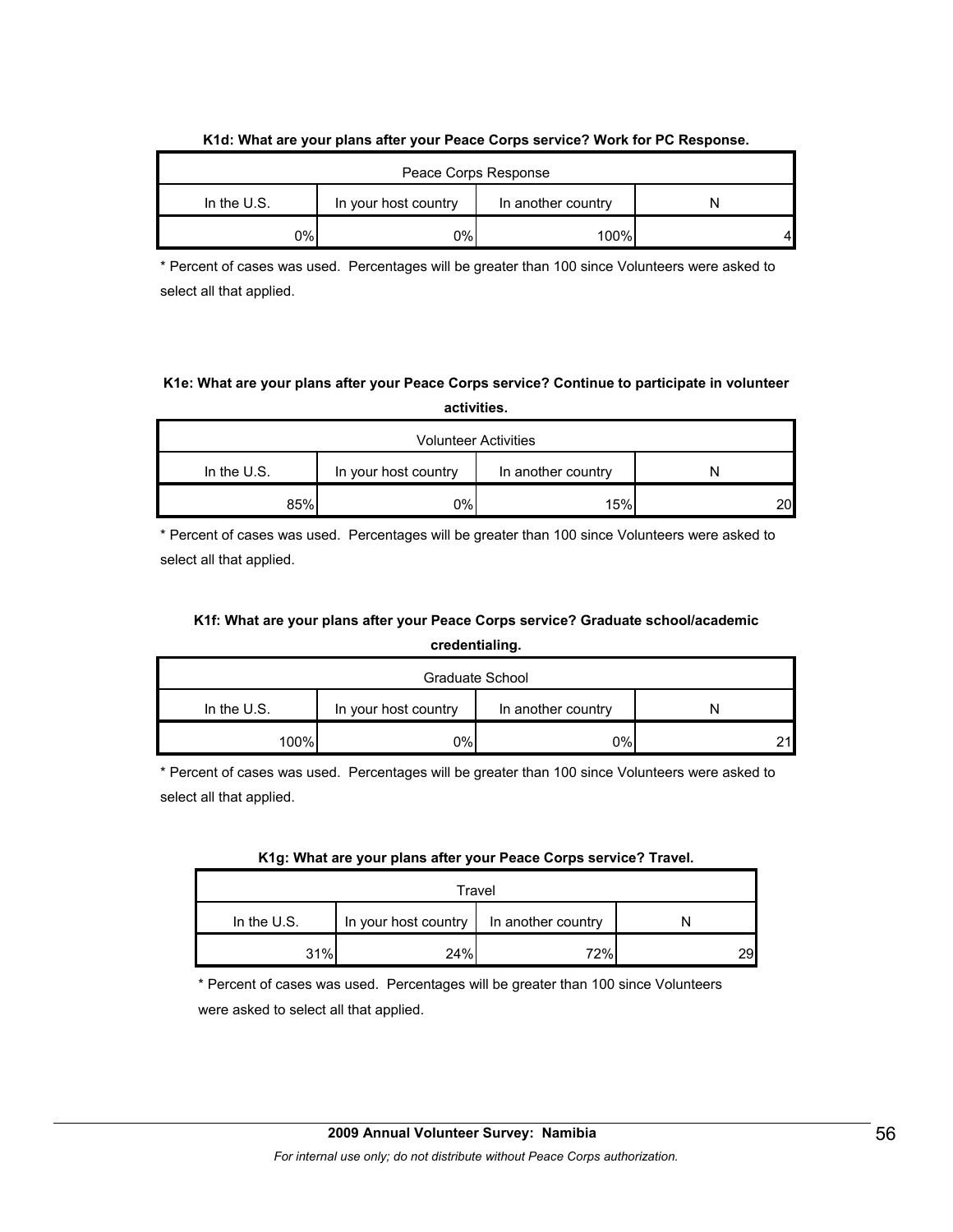| Other                                                        |     |     |  |  |  |  |
|--------------------------------------------------------------|-----|-----|--|--|--|--|
| In your host<br>In the U.S.<br>In another country<br>country |     |     |  |  |  |  |
| 100%                                                         | 17% | 67% |  |  |  |  |

### **K1h: What are your plans after your Peace Corps service? Other.**

\* Percent of cases was used. Percentages will be greater than 100 since Volunteers were asked to select all that applied.

# **K2:How prepared do you feel to share your Peace Corps experience and knowledge of your host country with others in the United States when you return?**

|                                  | Not at all | Minimally | Moderately | Considerably | Total |
|----------------------------------|------------|-----------|------------|--------------|-------|
| How prepared do you feel to      | 0%         | 5%        | 23%        | 73%          |       |
| share your Peace Corps           |            |           |            |              |       |
| experience and knowledge of      |            |           |            |              |       |
| your host country with others in |            |           |            |              | 44    |
| the United States when you       |            |           |            |              |       |
| return?                          |            |           |            |              |       |

### **K3: How well do you feel Peace Corps has prepared you for life in the U. S. after you return?**

|                                 | Not at all | Minimally | Moderately | Considerably | Exceptionally | Total |
|---------------------------------|------------|-----------|------------|--------------|---------------|-------|
| How well do you feel Peace      | 9%l        | 29%       | 47%        | 16%          | 0%l           |       |
| Corps has prepared you for life |            |           |            |              |               |       |
| in the U.S. after your return?  |            |           |            |              |               | 45    |

### **K6: Have your life/career goals changed because of your Peace**

**Corps service?**

|                             | No  | Yes | Total |
|-----------------------------|-----|-----|-------|
| Have your life/career goals | 60% | 40% |       |
| changed because of your     |     |     |       |
| Peace Corps service?        |     |     | 43    |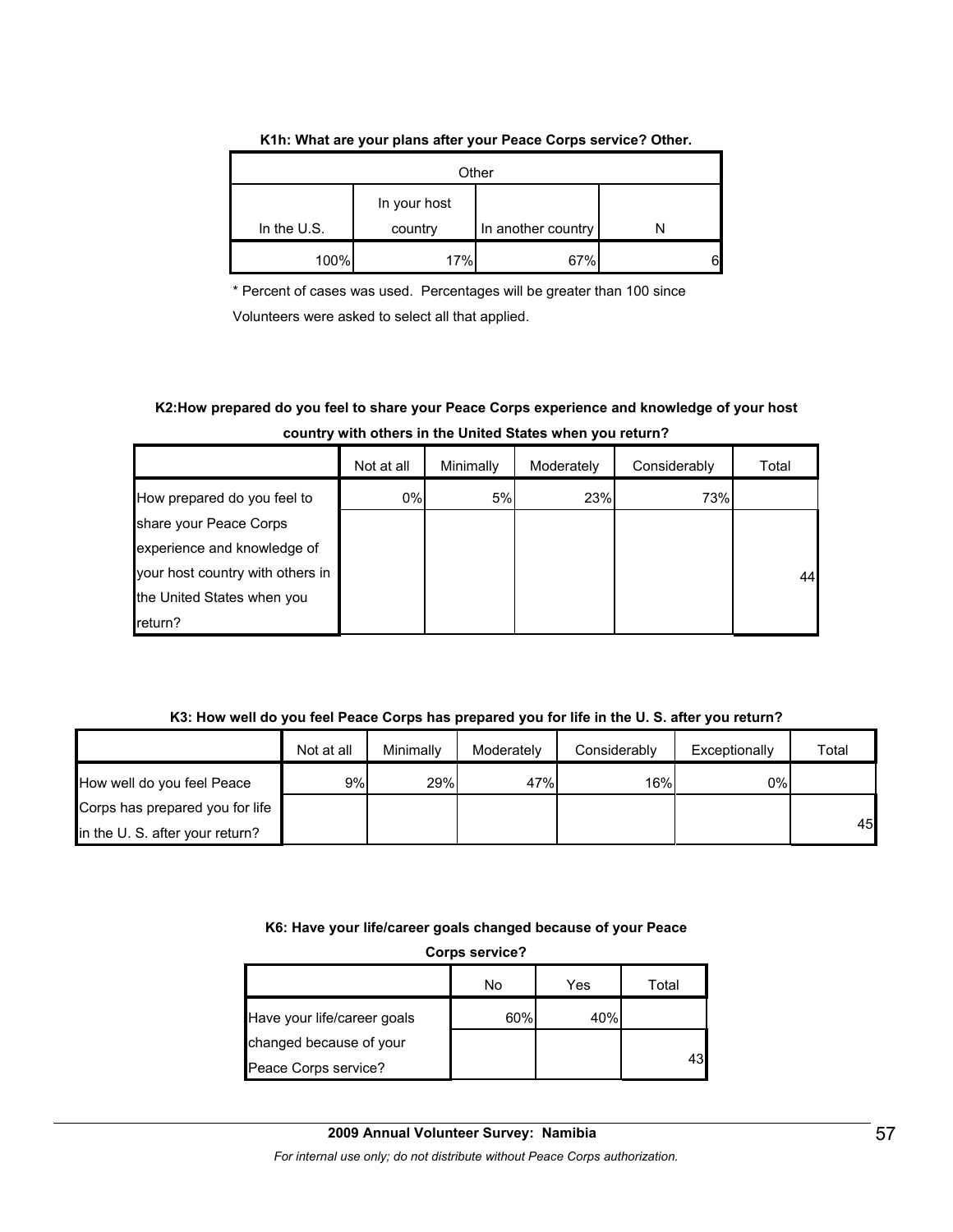|                                                  | Not informed | Somewhat<br>informed | Well informed | N  |
|--------------------------------------------------|--------------|----------------------|---------------|----|
| Peace Corps Response                             | 36%          | 53%                  | 11%           | 45 |
| Peace Corps' Fellows/USA<br>program              | 18%          | 58%                  | 24%           | 45 |
| Noncompetitive eligibility                       | 13%          | 80%                  | 7%            | 45 |
| <b>RPCV Career Center in</b><br>Washington, D.C. | 76%          | 22%                  | 2%            | 45 |
| <b>Returned Volunteer Services</b>               | 73%          | 25%                  | 2%            | 44 |

### **K7: How well informed are you about the following opportunities for returned Volunteers:**

|                         | w. How ard you mot fourm about the Fonomo/ook program . |       |    |
|-------------------------|---------------------------------------------------------|-------|----|
| Learn about Fellows/USA | PC Website                                              | 51%   |    |
| program                 | Word of mouth                                           | 34%   |    |
|                         | From a recruiter                                        | 27%   |    |
|                         | At PST                                                  | 10%   |    |
|                         | Other                                                   | 7%    |    |
|                         | At COS Conference                                       | 5%    |    |
|                         | University website                                      | 5%    |    |
|                         | At IST                                                  | 2%    |    |
|                         | Mid-service mailing from PC                             | 2%    |    |
|                         | Hotline                                                 | 0%    |    |
|                         | At post's information resource<br>center                | $0\%$ |    |
|                         | From staff in the host country's<br>PC office           | $0\%$ |    |
|                         | N                                                       |       | 41 |

**K8: How did you first learn about the Fellows/USA program?**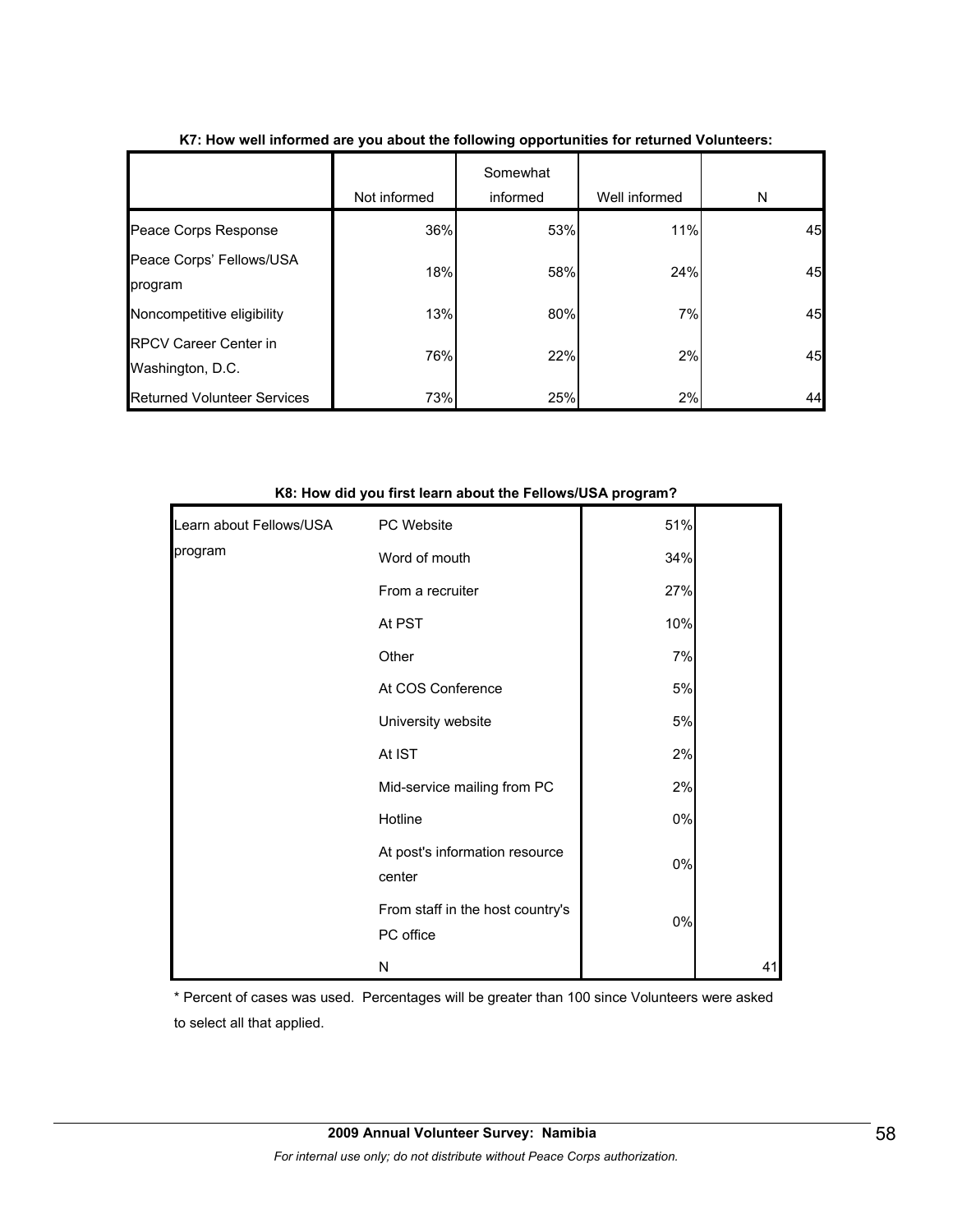| K9 Resources | Applying to federal government with<br>RPCV noncompetitive eligibility | 76% |    |
|--------------|------------------------------------------------------------------------|-----|----|
|              | <b>Career Resource Manual</b>                                          | 64% |    |
|              | RPCV career conferences                                                | 64% |    |
|              | Electronic newsletter with job postings<br>and career advice           | 62% |    |
|              | <b>RPCV Handbook</b>                                                   | 56% |    |
|              | Guide to speaking about my PC<br>service to others (third goal)        | 49% |    |
|              | Access to free job bulletins                                           | 49% |    |
|              | RPCV job search webinars                                               | 47% |    |
|              | List of RPCVs willing to talk to me<br>about their careers             | 42% |    |
|              | Connection with RPCVs through a<br>mentoring program                   | 31% |    |
|              | Self-assessment software (SIGI 3)                                      | 24% |    |
|              | <b>NOT SURE</b>                                                        | 9%  |    |
|              | Other                                                                  | 2%  |    |
|              | N                                                                      |     | 45 |

**K9: Which of the following resources do you think will be helpful as you exit Peace Corps service?**